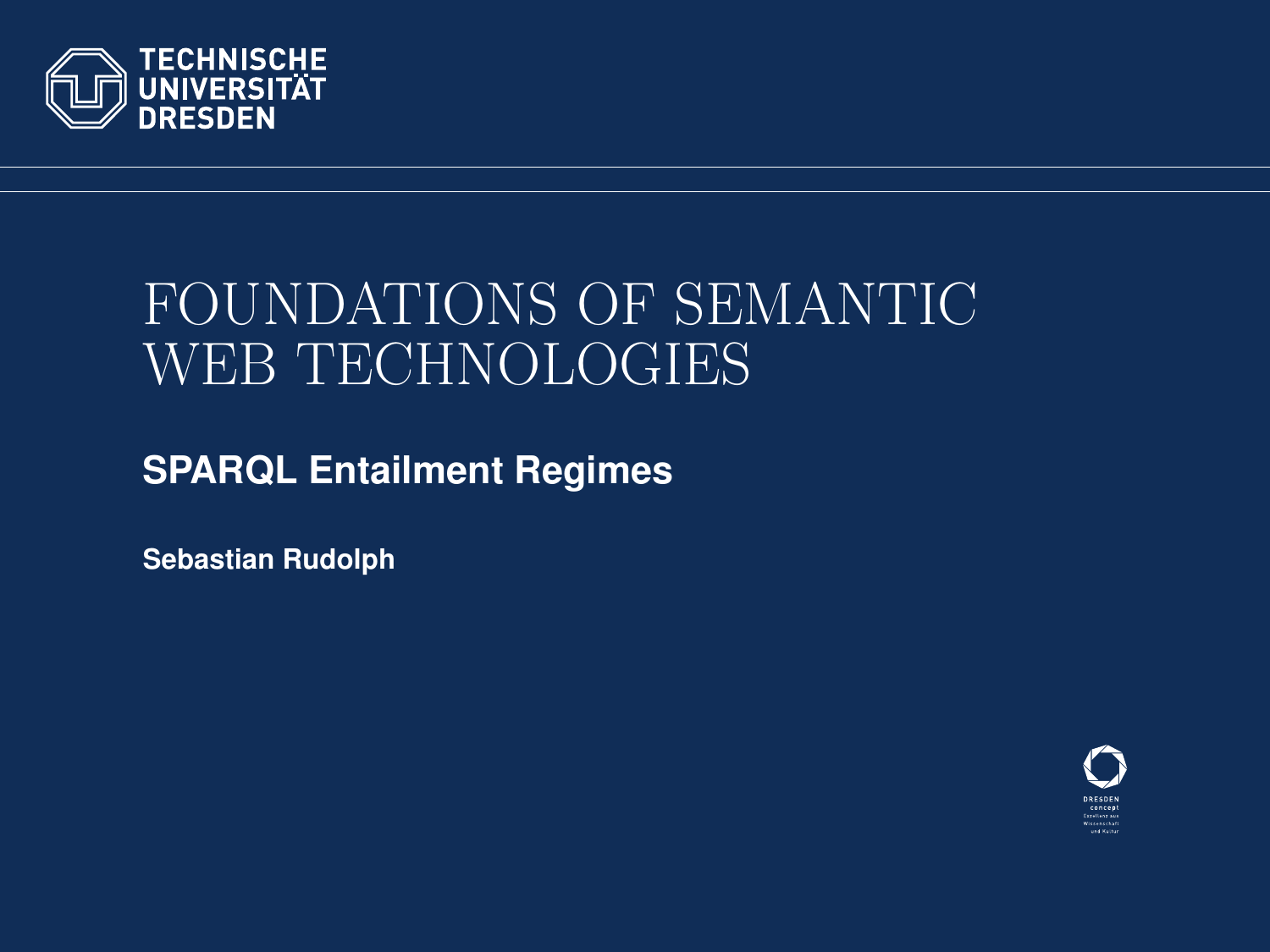

### The SPARQL Query Language

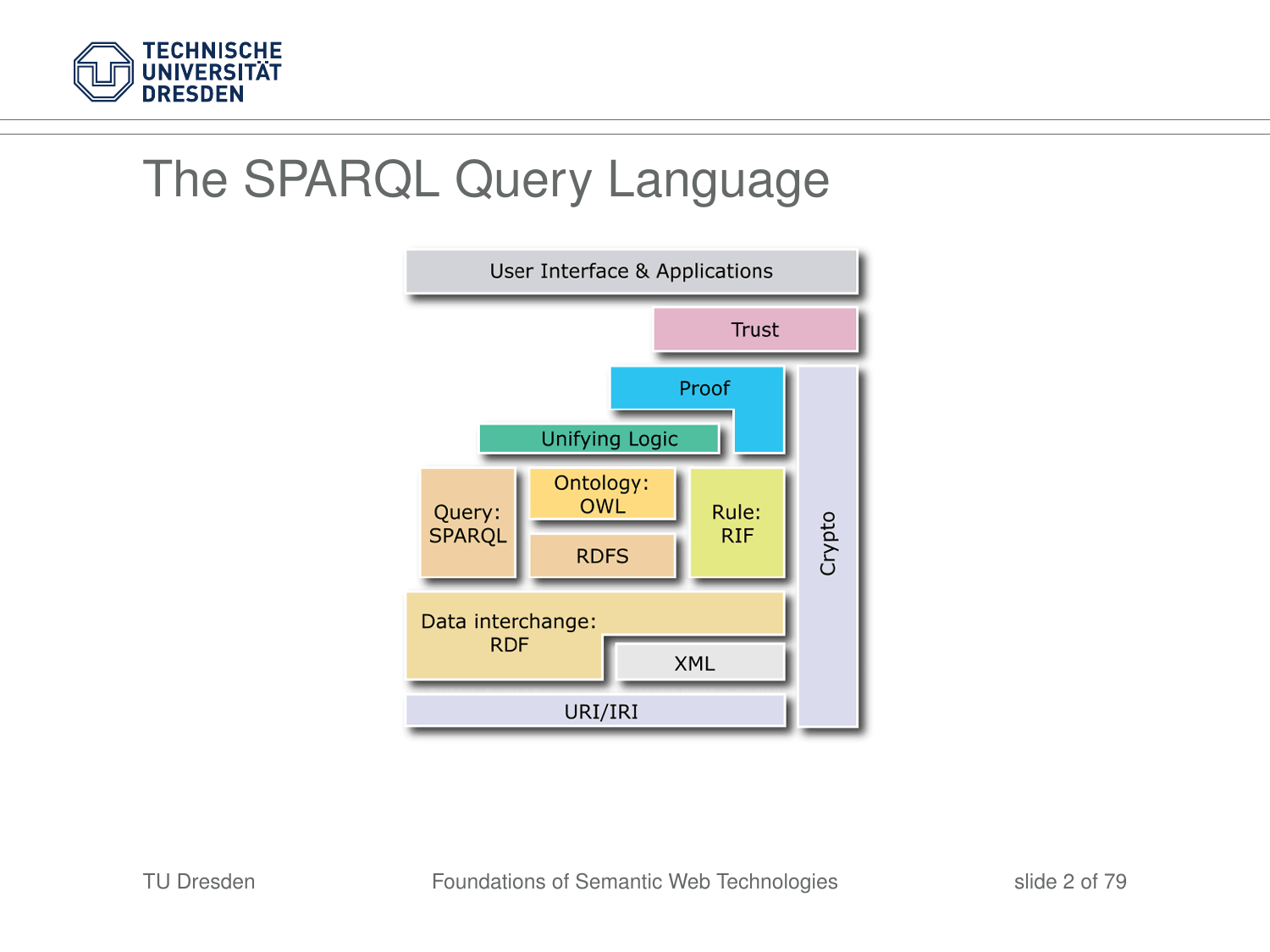

### The SPARQL Query Language

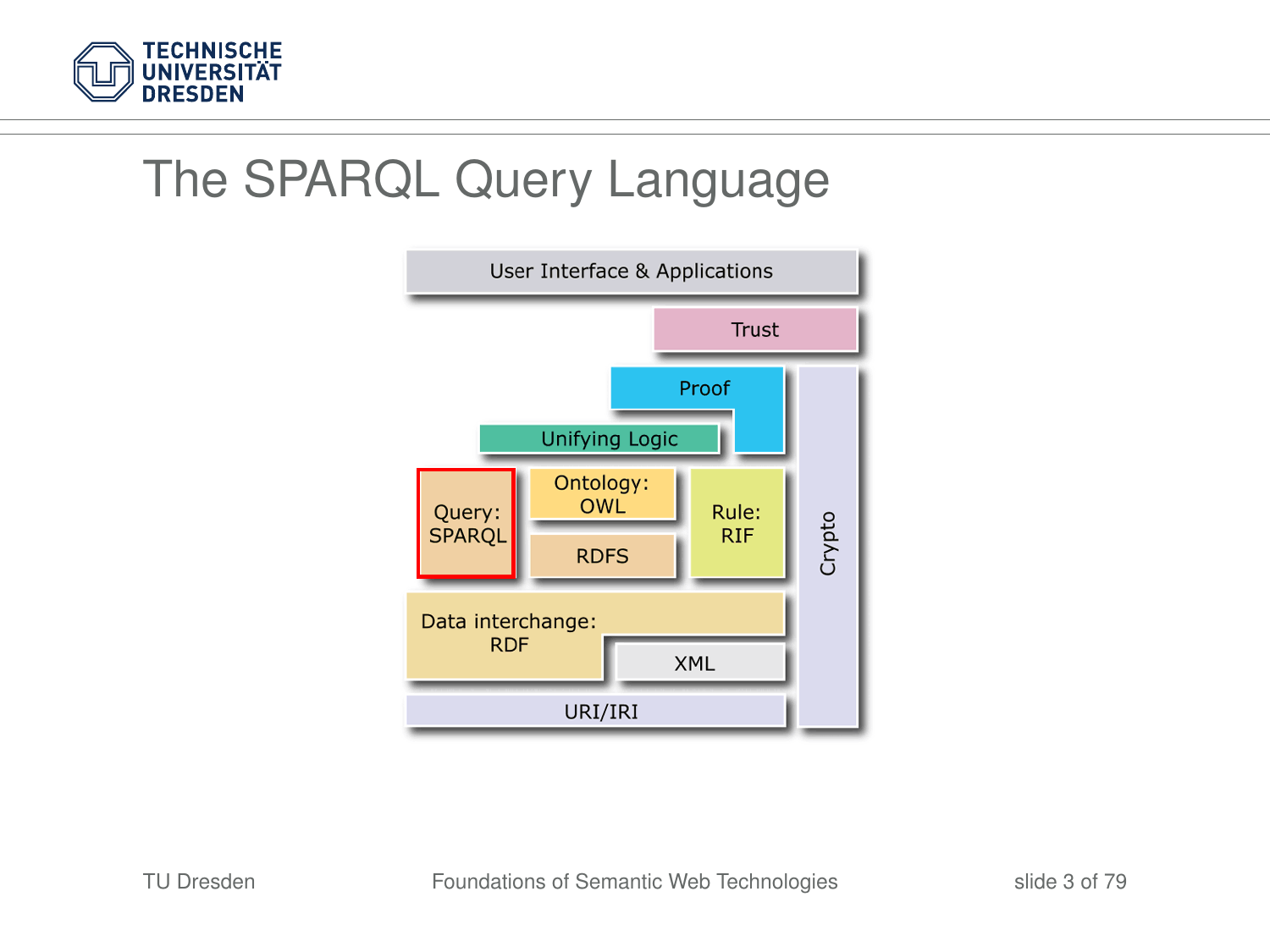

## Agenda



- [Introduction and Motivation](#page-4-0)
- 
- 2 [Conditions for Extending the Bgp Operator](#page-7-0)
- **3** [BGP Evaluation with RDFS Entailment](#page-19-0)
- 
- **[Implementation Options](#page-44-0)**
- 
- **5** [BGP Evaluation with OWL Semantics](#page-65-0)

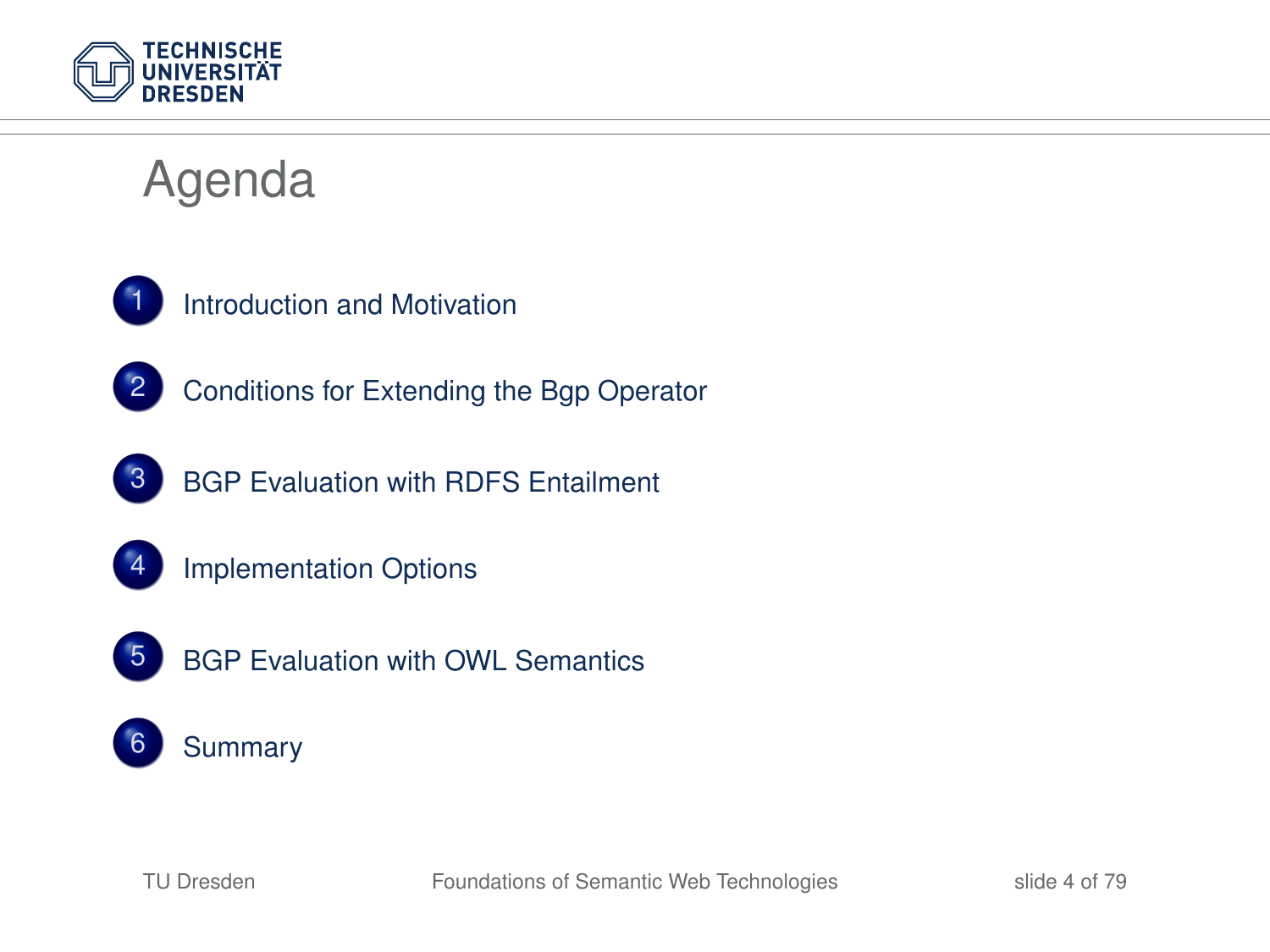<span id="page-4-0"></span>

## Agenda

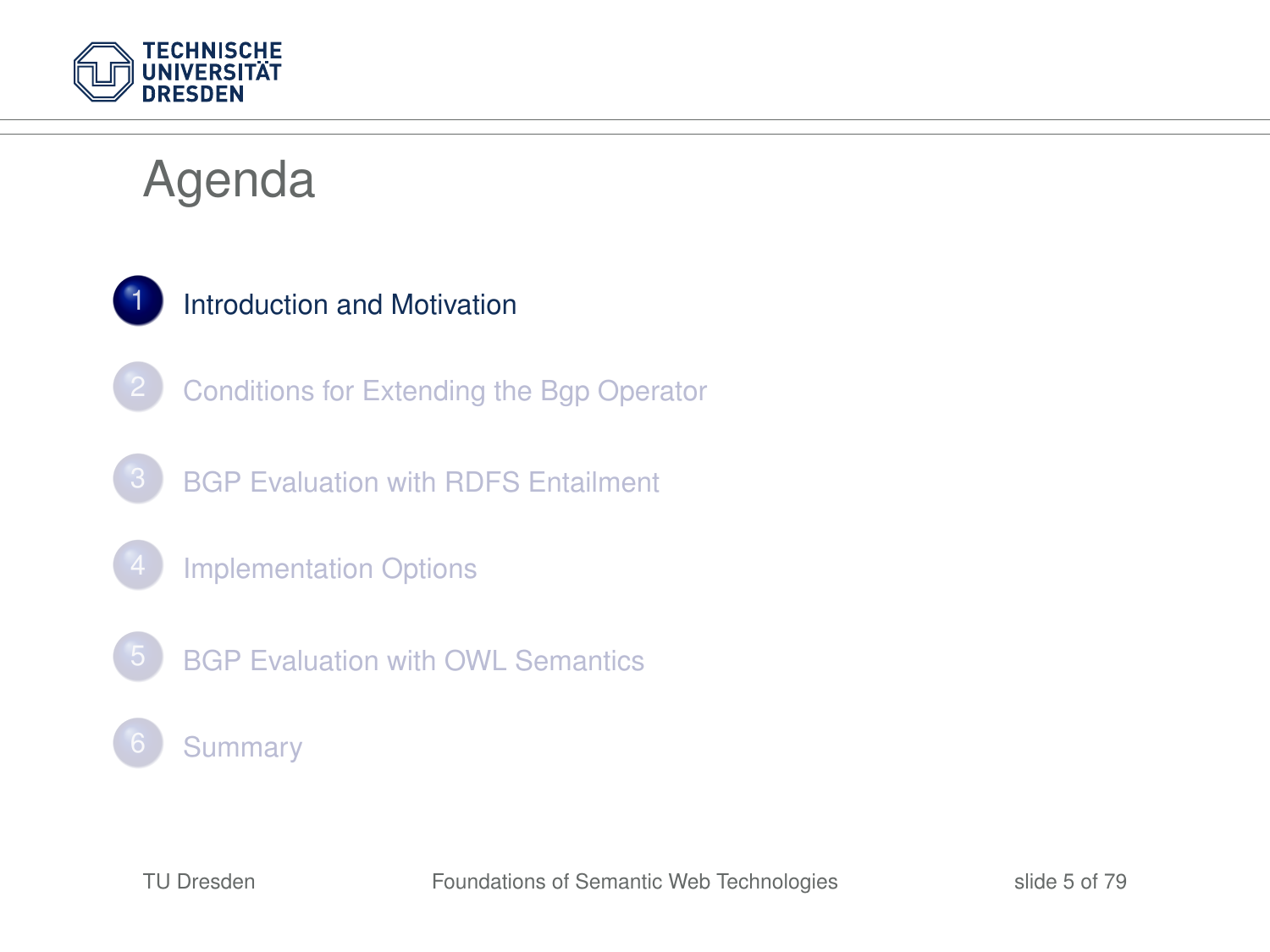

## Introduction and Motivation



ex:Lecturer rdfs:subClassOf ex:Person .

• No answer using simple entailment/subgraph matching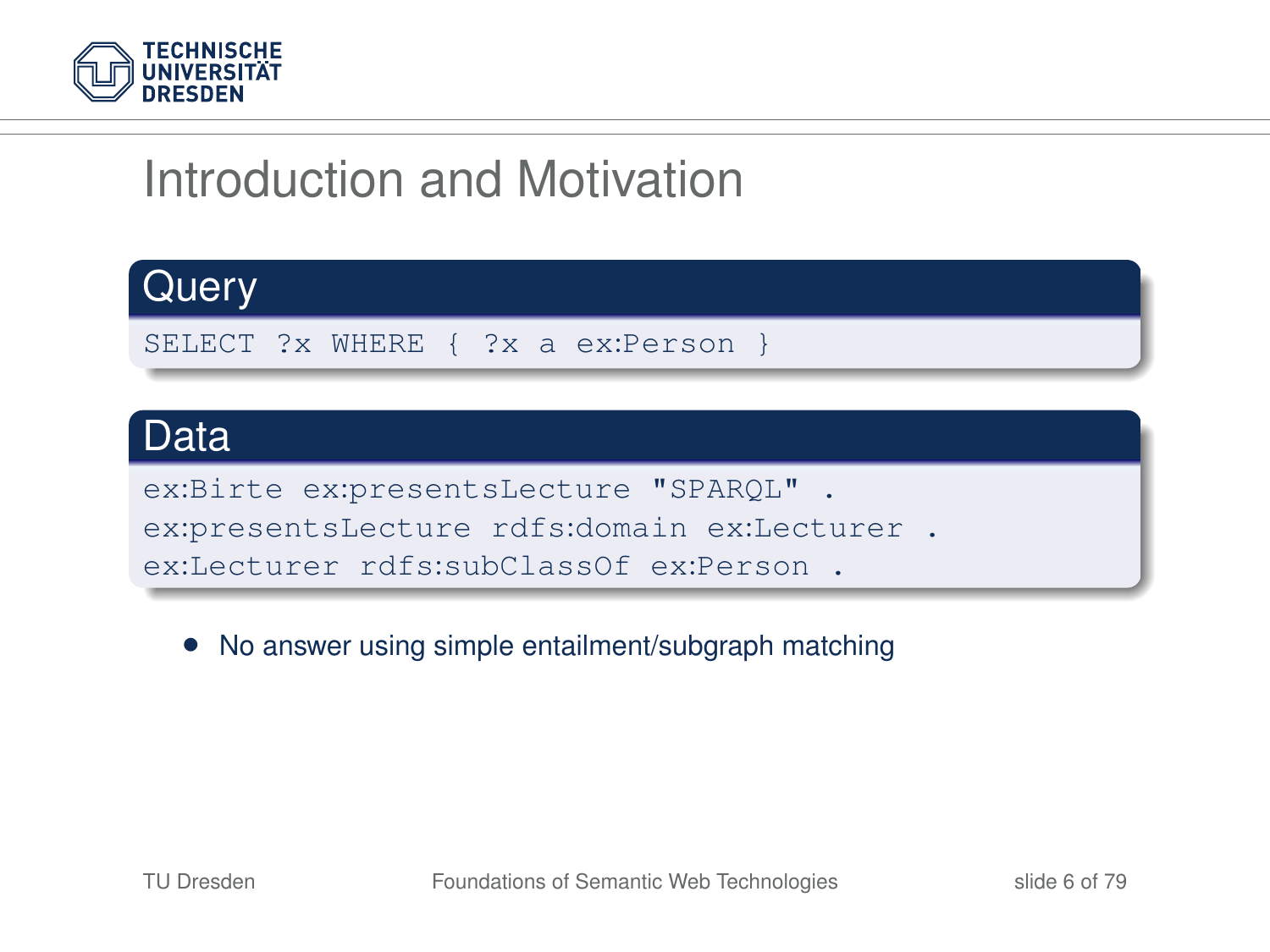

## SPARQL with Implicit Solutions

- So far: solutions through subgraph matching (simple entailment)
- Only the Bgp( $\cdot$ ) algebra operator (exception: property paths) generates solutions
- SPARQL 1.0 specifies a BGP matching extension point to overwrite behaviour of Bap( $\cdot$ )

Idea: Instead of subgraph matching use entailment relations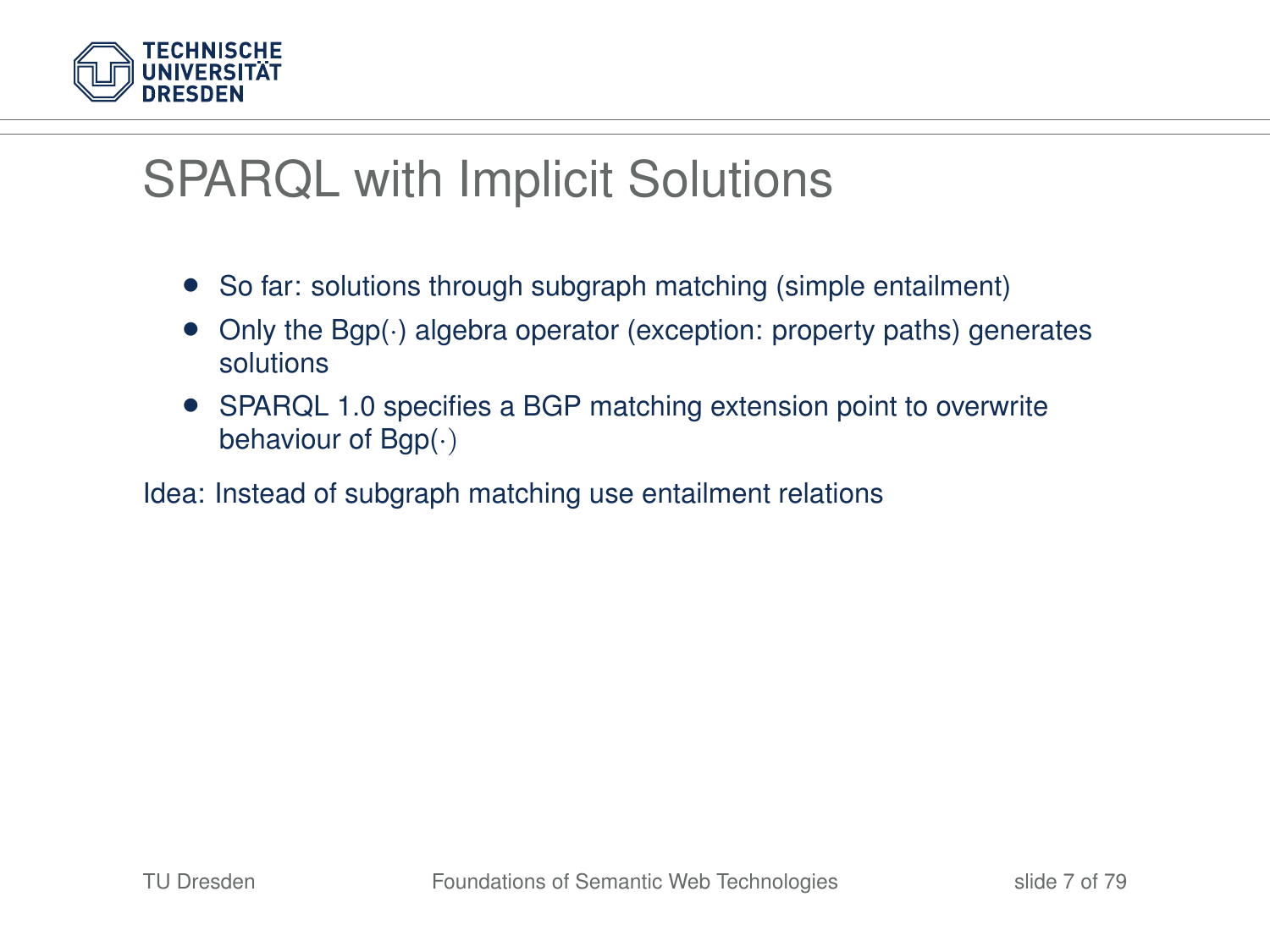<span id="page-7-0"></span>

## Agenda

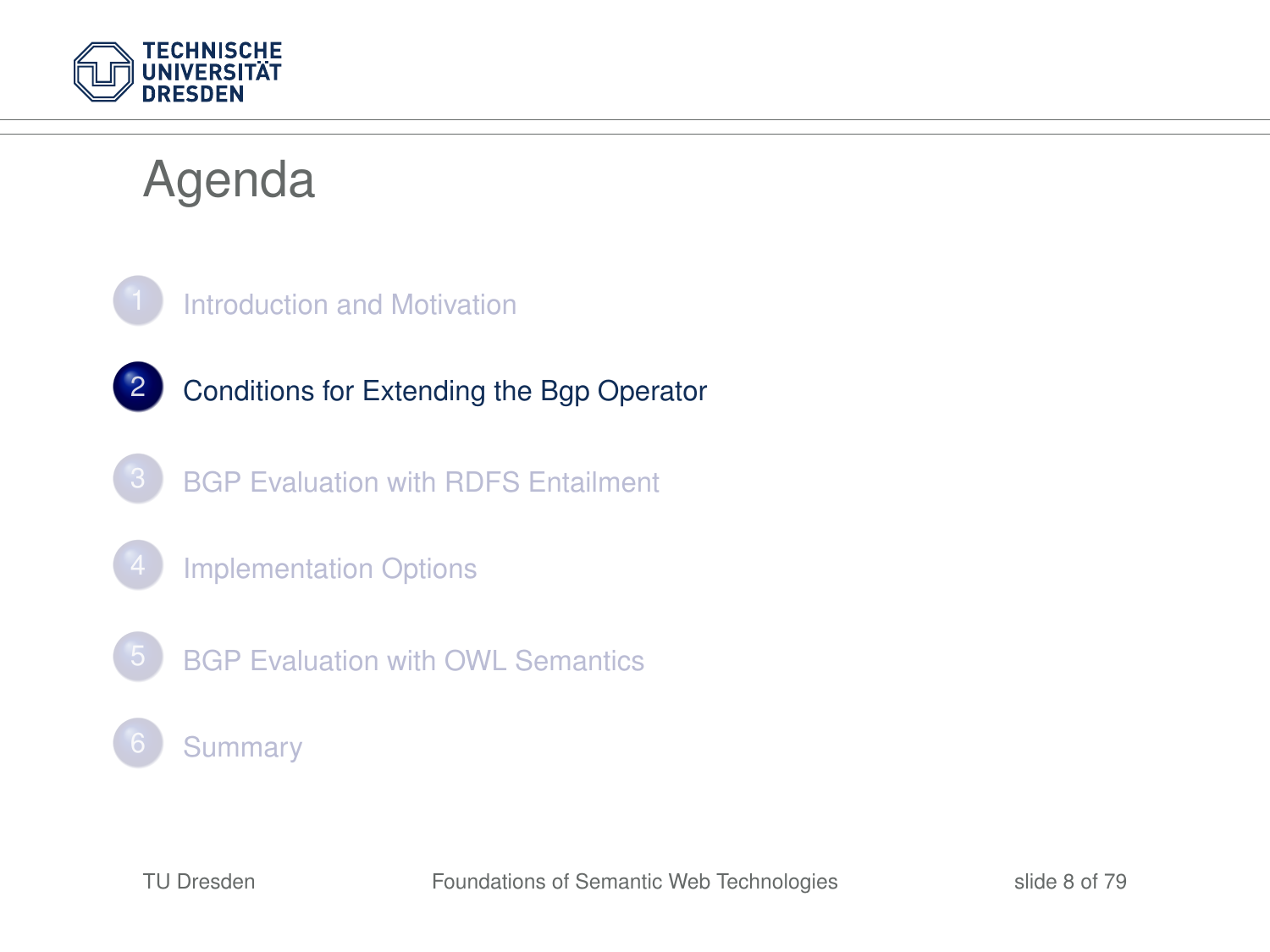

## Previous BGP Evaluation

### Definition (Solution)

Let *P* be a basic graph pattern. A partial function  $\mu$  is a solution for Bgp(*P*) over the queried (active) graph *G* if:



**1** the domain of  $\mu$  is exactly the set of variables in  $P$ ,

2 there exists an assignment  $\sigma$  from blank nodes in *P* to IRIs, blank nodes, or RDF literals in *G* such that:

3 the RDF graph  $\mu(\sigma(P))$  is a subgraph of *G*.

The result  $[\mathsf{Bgp}(P)]_{\mathsf{G}}$  of the evaluation of  $\mathsf{Bgp}(P)$  over *G* is the multi set of equations *u* (multiplicity corresponds to the number of different assignment solutions  $\mu$  (multiplicity corresponds to the number of different assignments)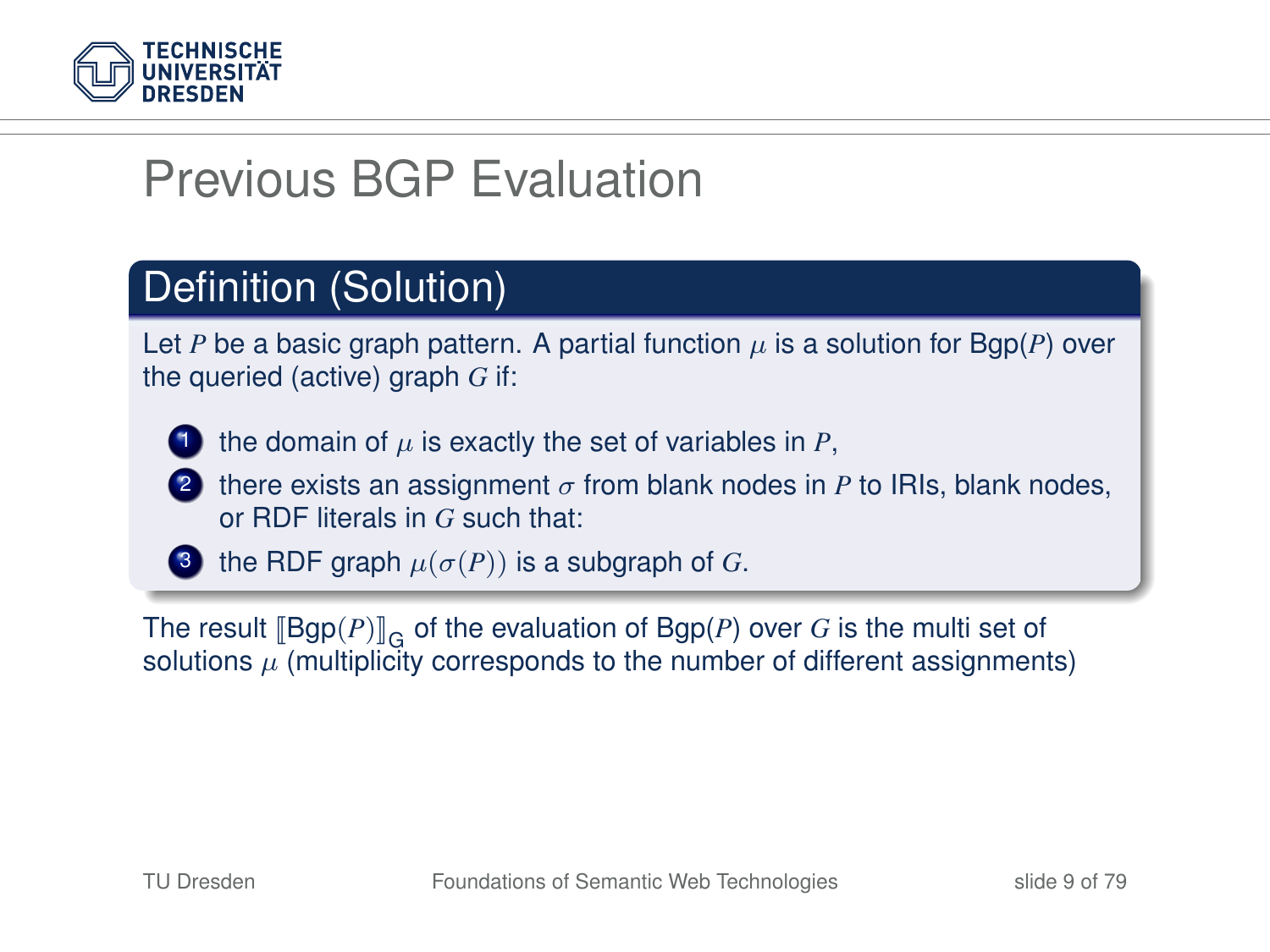

## Naive Idea for BGP Evaluation using RDFS Entailment

### Definition (Solution)

Let *P* be a basic graph pattern. A partial function  $\mu$  is a solution for Bgp(*P*) over the queried (active) graph *G* under RDFS entailment if:



- there exists an assignment  $\sigma$  from blank nodes in *P* to IRIs, blank nodes, or RDF literals such that:
- 3 the RDF graph  $\mu(\sigma(P))$  is RDFS-entailed by G.

The result [Bgp(*P*)]<sub>G</sub> of the evaluation of Bgp(*P*) over *G* under RDFS entailment<br>is the multi set of such solutions is the multi set of such solutions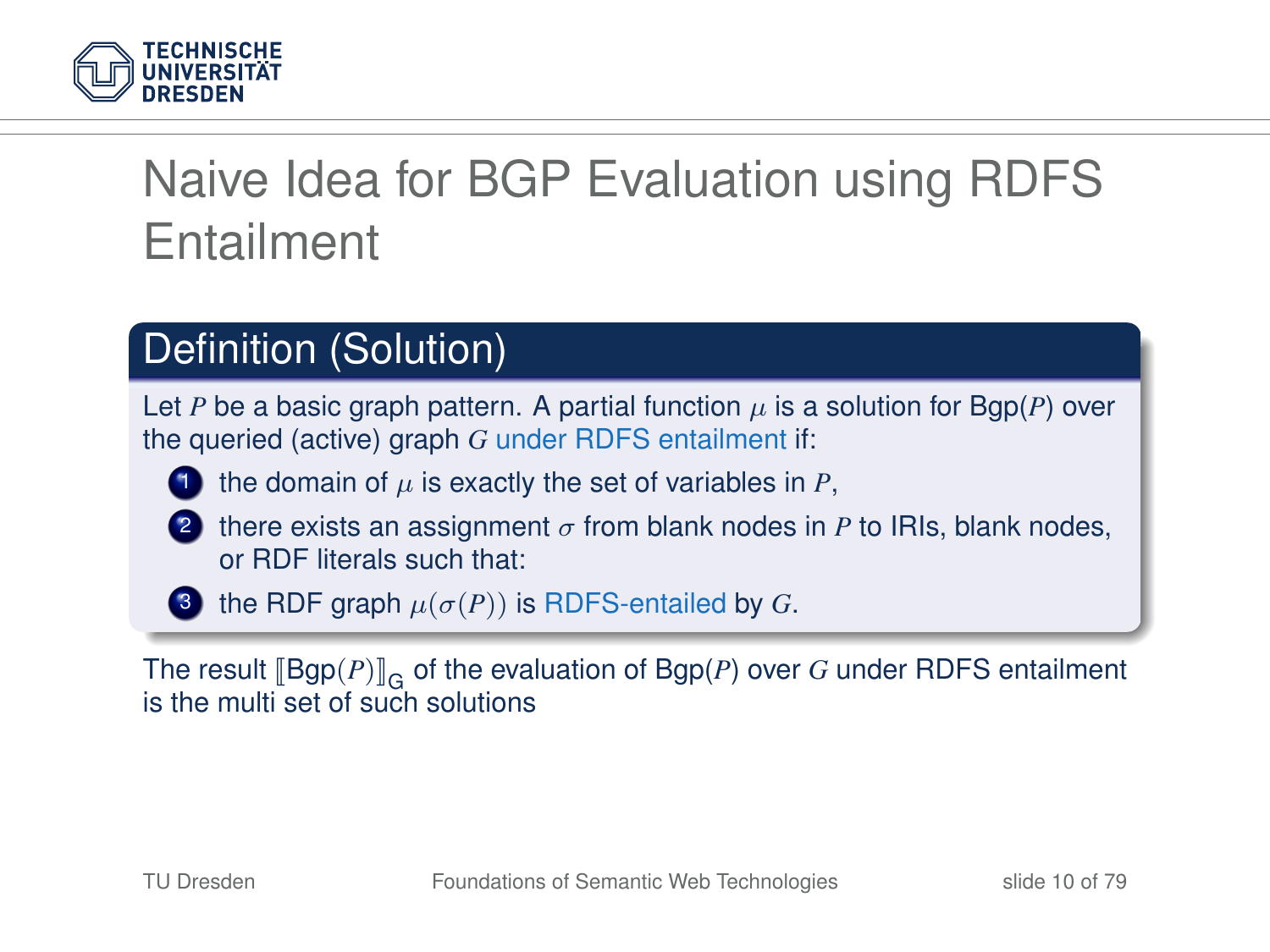

## Conditions for Entailment Regimes (1)

- The naive idea produces not always intuitive results
- It is not that simple since such extensions have to satisfy several conditions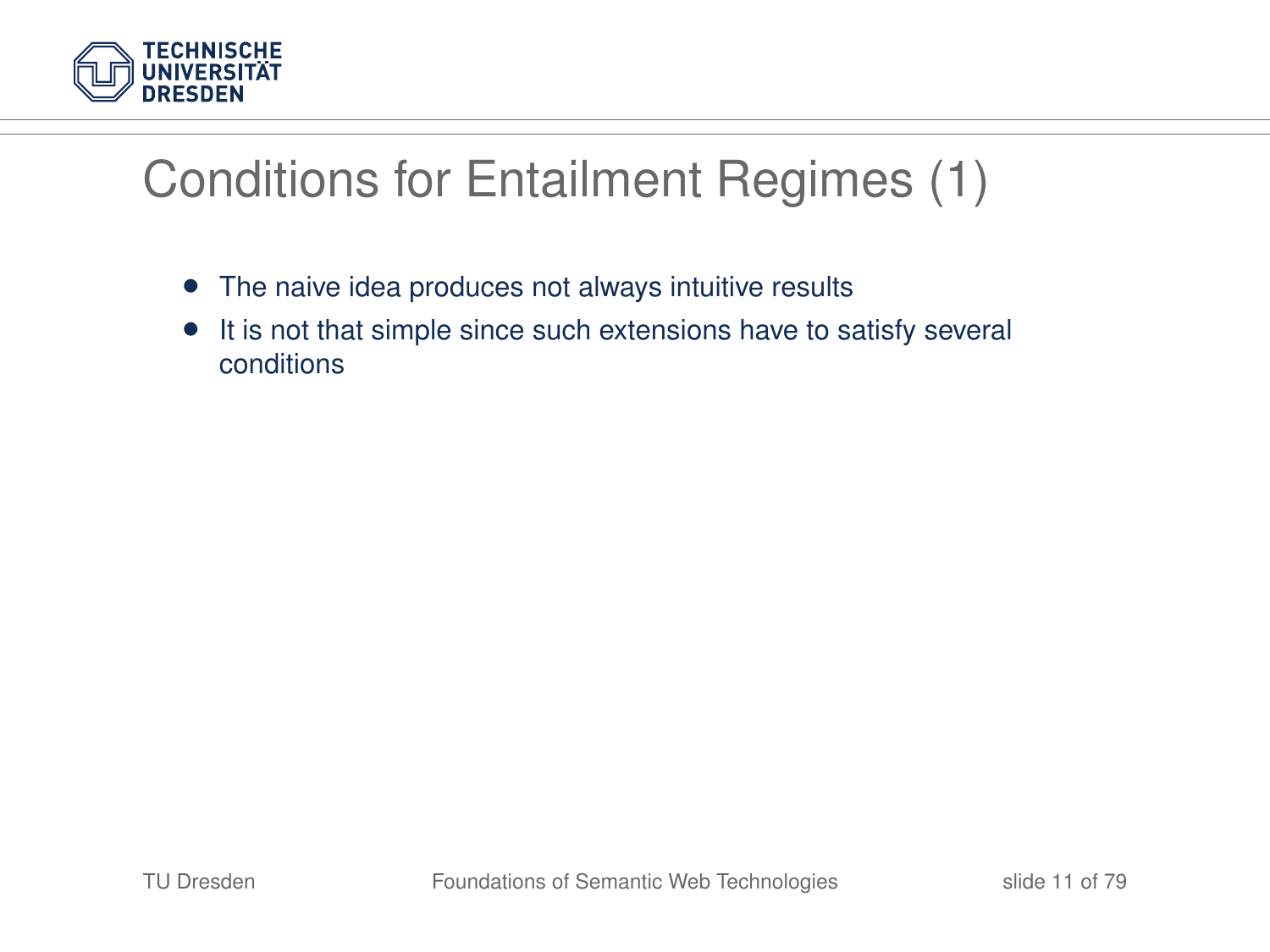

## Conditions for Entailment Regimes (1)

- The naive idea produces not always intuitive results
- It is not that simple since such extensions have to satisfy several conditions
- A so-called entailment regime *E* specifies
	- 1. RDF Graphs that are well-formed for the regime
	- 2. an entailment relation between well-formed graphs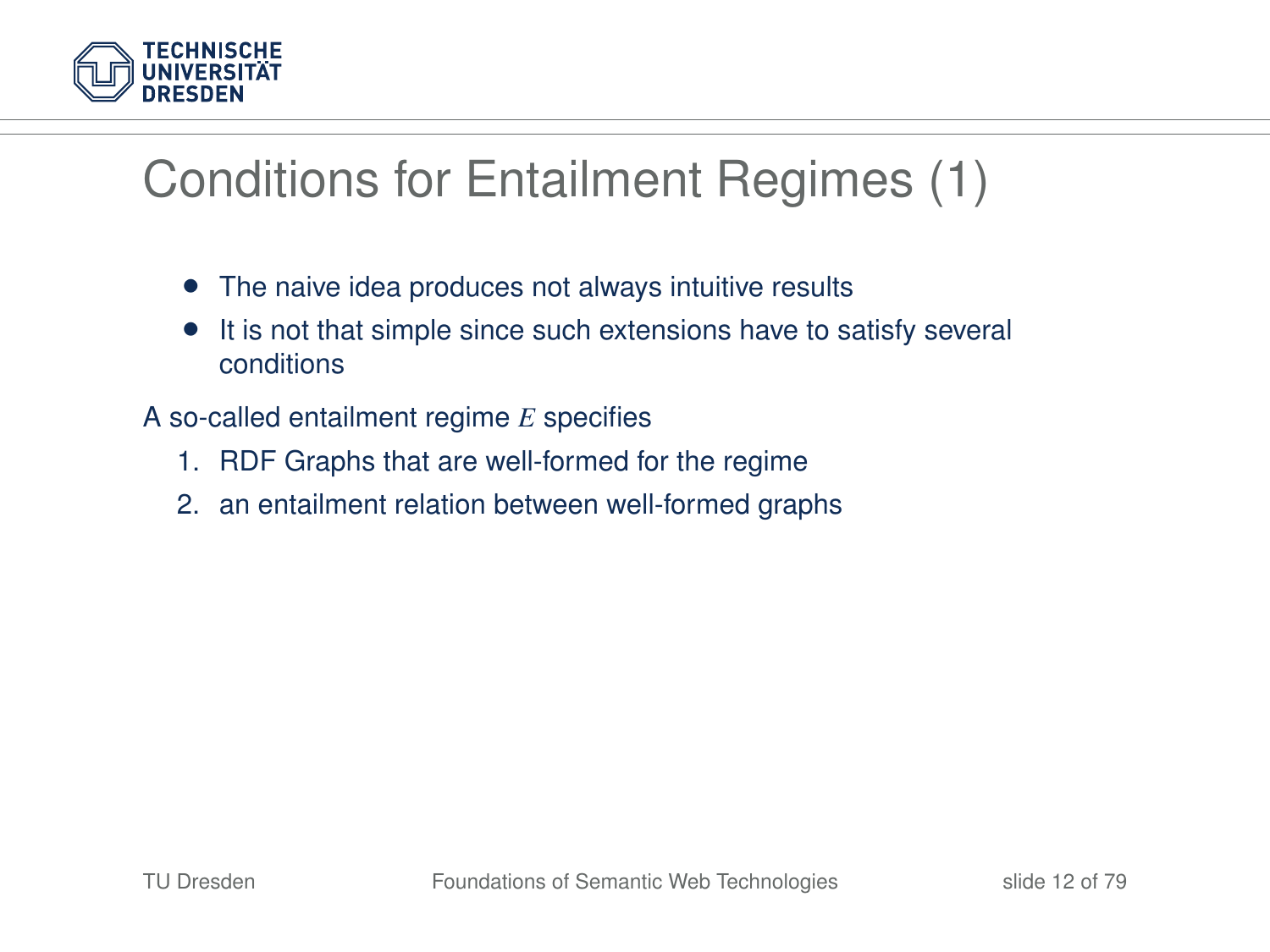

## Conditions for Entailment Regimes (1)

- The naive idea produces not always intuitive results
- It is not that simple since such extensions have to satisfy several conditions
- A so-called entailment regime *E* specifies
	- 1. RDF Graphs that are well-formed for the regime
	- 2. an entailment relation between well-formed graphs

We can address this:

- 1. For RDF(S) all RDF graphs are ok, for OWL we will further define well-formed graphs
- 2. We can use already defined entailment relations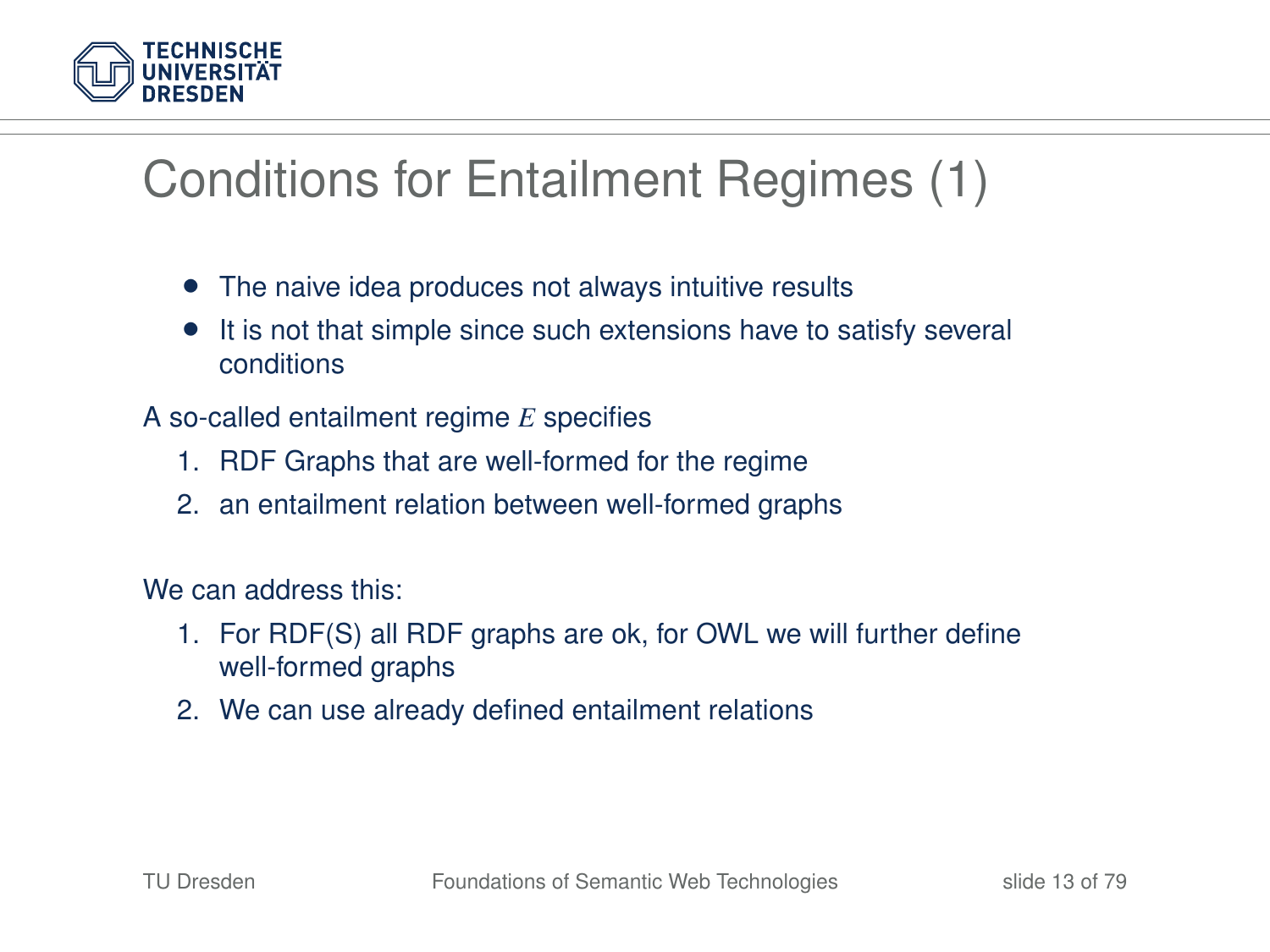

## Conditions for Entailment Regimes (2)

An entailment regime *E* defines furthermore

- 3. The effect of a query over an inconsistent graph
- 4. Conditions to guarantee the uniqueness of the results modulo blank node labels

We can also address this:

- 3. Warning/error
- 4. Automatically satisfied for RDFS entailment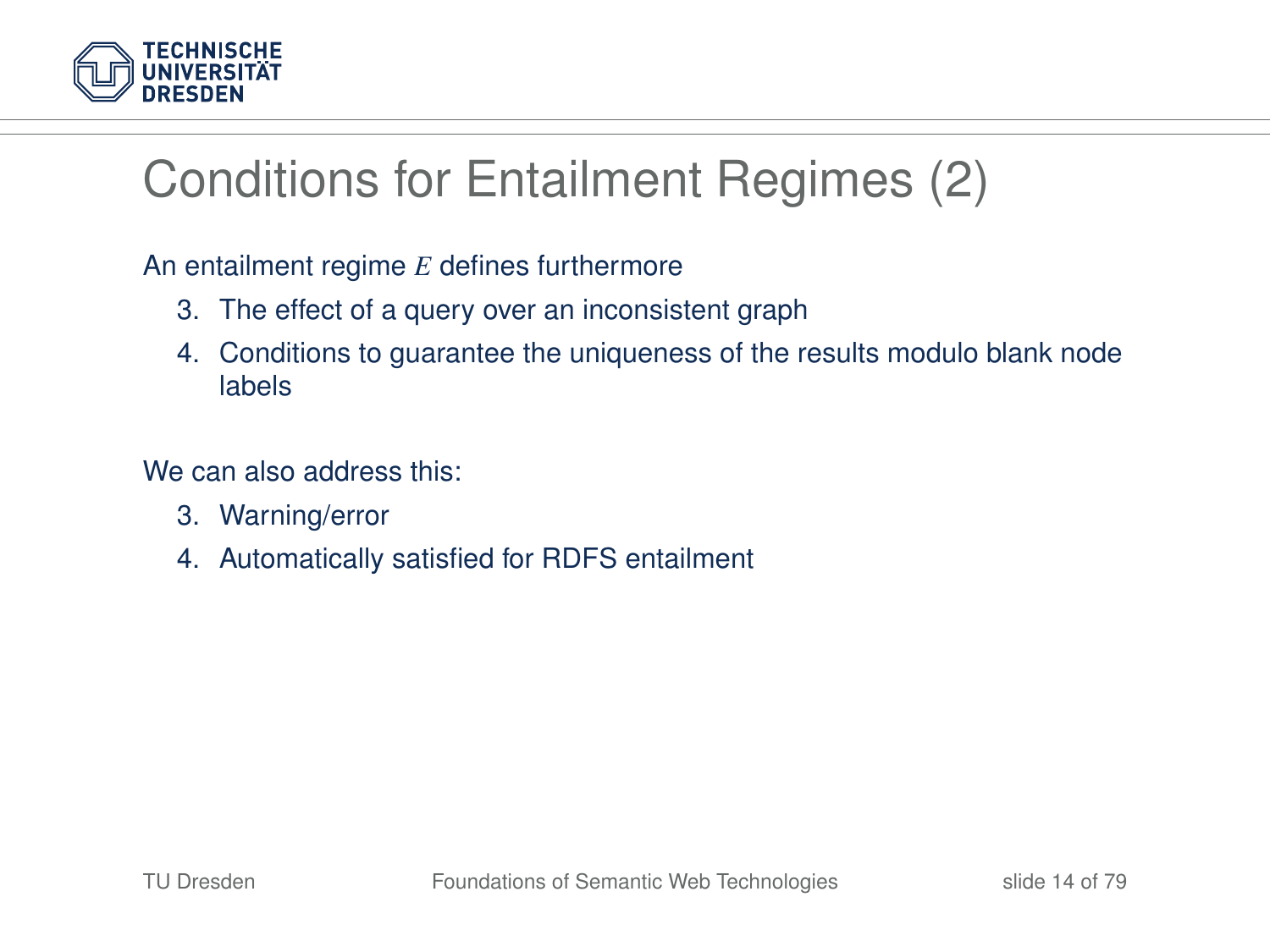

## Conditions for Entailment Regimes (3)

#### An entailment regime *E* defines furthermore

- 5. Conditions such that for any basic graph pattern *P* and any graph *G*, if  $\mu_1, \ldots, \mu_n \in \llbracket P \rrbracket^{\mathsf{E}}$  and  $P_1, \ldots, P_n$  are copies of  $P$  not sharing any blank<br>podes with  $G$  or with each other:  $\mu_1, \ldots, \mu_n \in \mathbb{I}^1 \mathbb{I}_G$  and  $\overline{I}_1, \ldots, \overline{I}_n$ <br>nodes with *G* or with each other:  $G \models^E (G \cup \mu_1(P_1) \cup \ldots \cup \mu_n(P_n))$
- 6. Condition to prevent trivial infinite solutions

Condition 5 makes sure that blank nodes in solutions correspond to blank nodes in the graph (no unintended co-references are introduced)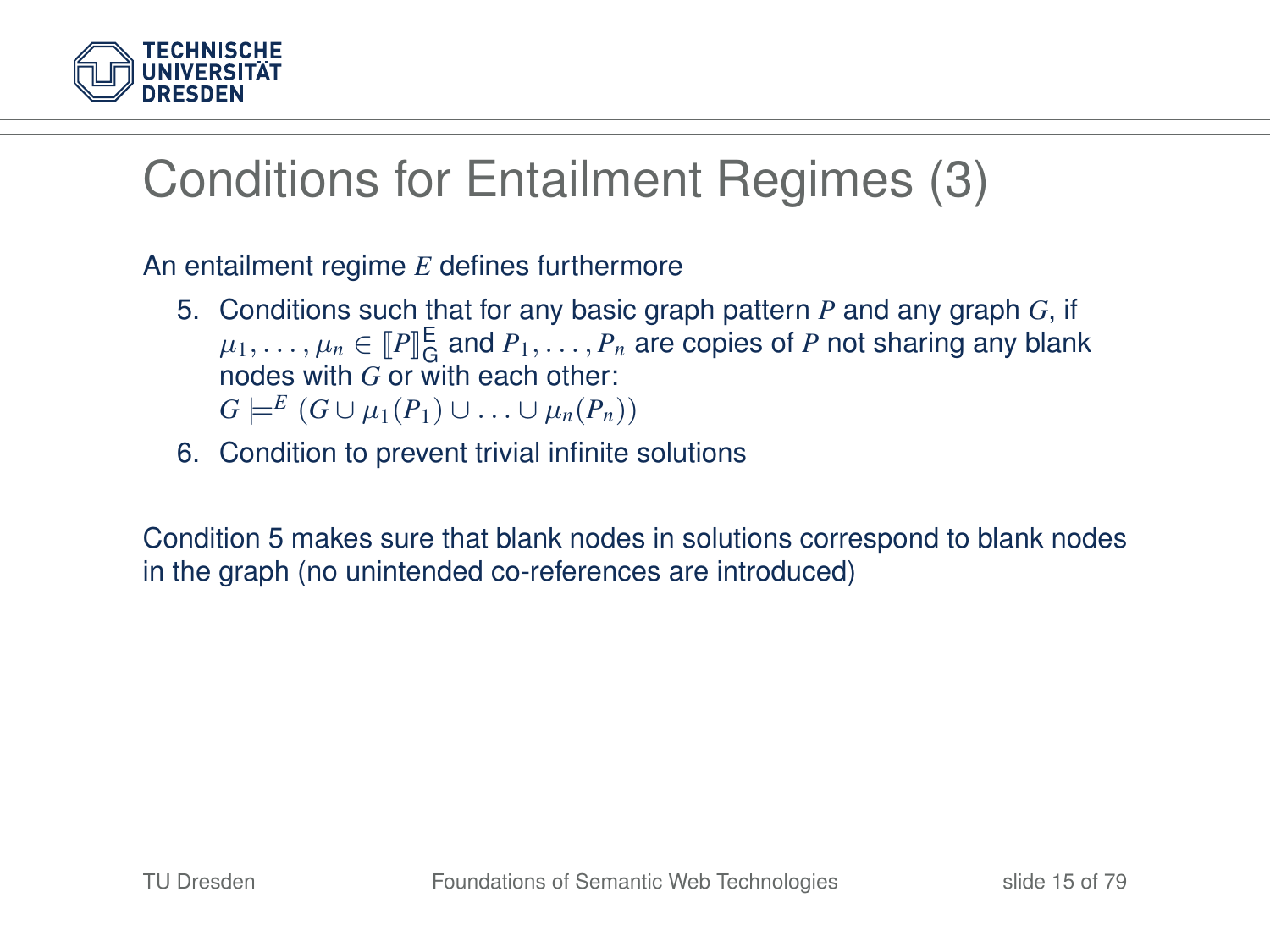



• *G* has as simple consequences  $G_1$  and  $G_2$ , but not  $G_3$  (blank nodes are merged)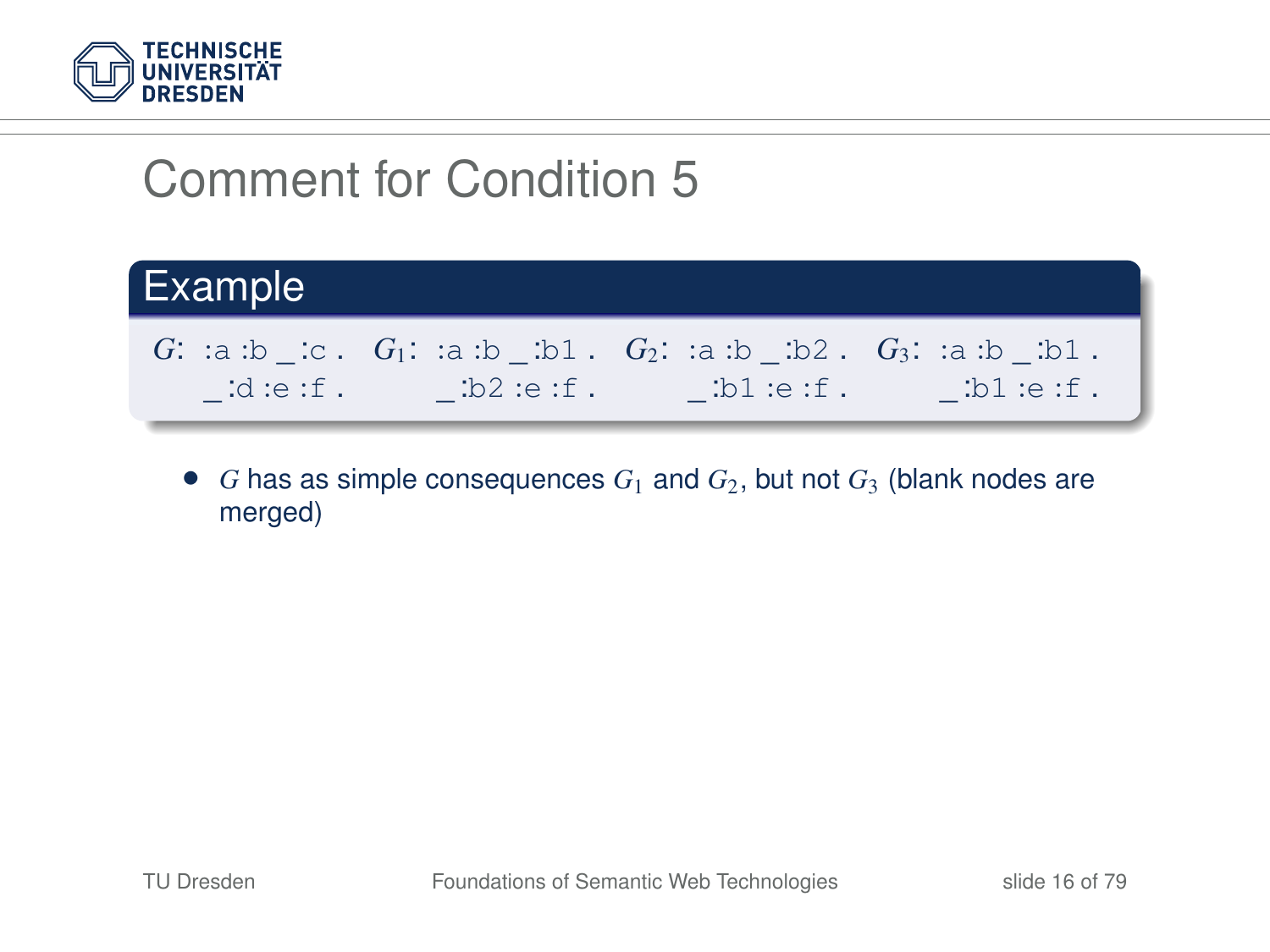

| Example |                                                                                                                                 |  |
|---------|---------------------------------------------------------------------------------------------------------------------------------|--|
|         | G: :a :b :c. $G_1$ : :a :b :b1. $G_2$ : :a :b :b2. $G_3$ : :a :b :b1.<br>$: d: e: f.$ $: b2: e: f.$ $: b1: e: f.$ $: b1: e: f.$ |  |

- *G* has as simple consequences  $G_1$  and  $G_2$ , but not  $G_3$  (blank nodes are merged)
- Let  $P = \{$  :a :b ?x . ?y :e :f }. We would have  $\mu_1$ : ?x  $\mapsto$  :b1, ?y  $\mapsto$  :b2 and  $\mu_2$ : ?x  $\mapsto$  :b2, ?y  $\mapsto$  :b1 as solutions for P over *G* since  $\mu_1(\mathbf{P}) = G_1$ ,  $\mu_2(\mathbf{P}) = G_2$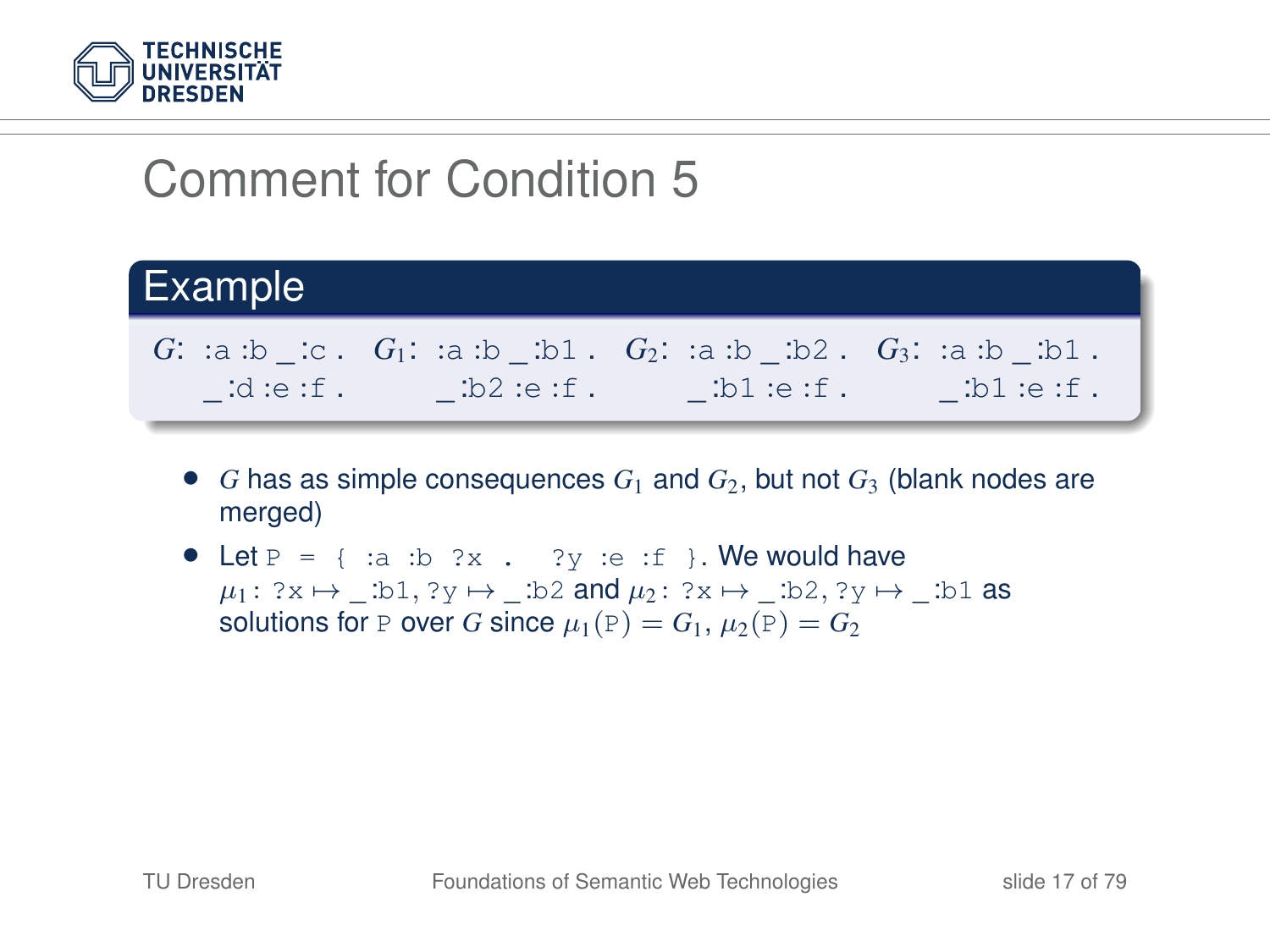

| Example |                                                                                                                                                                                                                                                                                                                                                                                        |  |
|---------|----------------------------------------------------------------------------------------------------------------------------------------------------------------------------------------------------------------------------------------------------------------------------------------------------------------------------------------------------------------------------------------|--|
|         | G: :a :b :c. $G_1$ : :a :b :b1. $G_2$ : :a :b :b2. $G_3$ : :a :b :b1.<br>$\det G$ : d:e:f. $\det G$ : $\det G$ : $\det G$ : $\det G$ : $\det G$ : $\det G$ : $\det G$ : $\det G$ : $\det G$ : $\det G$ : $\det G$ : $\det G$ : $\det G$ : $\det G$ : $\det G$ : $\det G$ : $\det G$ : $\det G$ : $\det G$ : $\det G$ : $\det G$ : $\det G$ : $\det G$ : $\det G$ : $\det G$ : $\det G$ |  |

- *G* has as simple consequences  $G_1$  and  $G_2$ , but not  $G_3$  (blank nodes are merged)
- Let  $P = \{$  :a :b ?x . ?y :e :f }. We would have  $\mu_1$ : ?x  $\mapsto$  :b1, ?y  $\mapsto$  :b2 and  $\mu_2$ : ?x  $\mapsto$  :b2, ?y  $\mapsto$  :b1 as solutions for P over *G* since  $\mu_1(\mathbf{P}) = G_1$ ,  $\mu_2(\mathbf{P}) = G_2$
- But  $G \cup \mu_1(\mathbb{P}) \cup \mu_2(\mathbb{P})$  is not a consequence (contains  $G_3$ )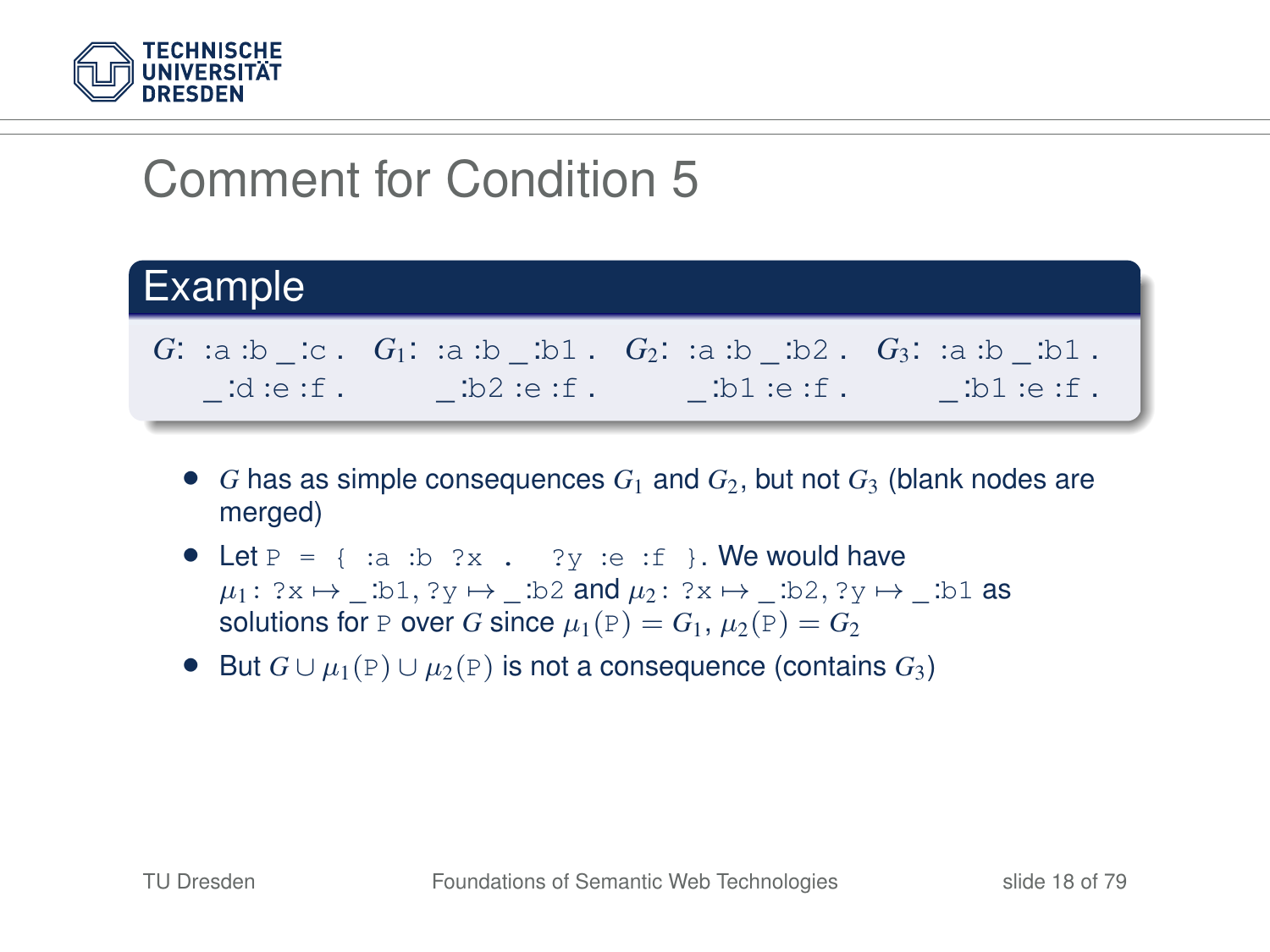

| Example |                                                                                                                                                                                                                                                                                                                                                                                        |  |
|---------|----------------------------------------------------------------------------------------------------------------------------------------------------------------------------------------------------------------------------------------------------------------------------------------------------------------------------------------------------------------------------------------|--|
|         | G: :a :b :c. $G_1$ : :a :b :b1. $G_2$ : :a :b :b2. $G_3$ : :a :b :b1.<br>$\det G$ : d:e:f. $\det G$ : $\det G$ : $\det G$ : $\det G$ : $\det G$ : $\det G$ : $\det G$ : $\det G$ : $\det G$ : $\det G$ : $\det G$ : $\det G$ : $\det G$ : $\det G$ : $\det G$ : $\det G$ : $\det G$ : $\det G$ : $\det G$ : $\det G$ : $\det G$ : $\det G$ : $\det G$ : $\det G$ : $\det G$ : $\det G$ |  |

- *G* has as simple consequences  $G_1$  and  $G_2$ , but not  $G_3$  (blank nodes are merged)
- Let  $P = \{$  :a :b ?x . ?y :e :f }. We would have  $\mu_1$ : ?x  $\mapsto$  :b1, ?y  $\mapsto$  :b2 and  $\mu_2$ : ?x  $\mapsto$  :b2, ?y  $\mapsto$  :b1 as solutions for P over *G* since  $\mu_1(\mathbf{P}) = G_1$ ,  $\mu_2(\mathbf{P}) = G_2$
- But  $G \cup \mu_1(\mathbb{P}) \cup \mu_2(\mathbb{P})$  is not a consequence (contains  $G_3$ )
- Problem: we introduced unintended co-references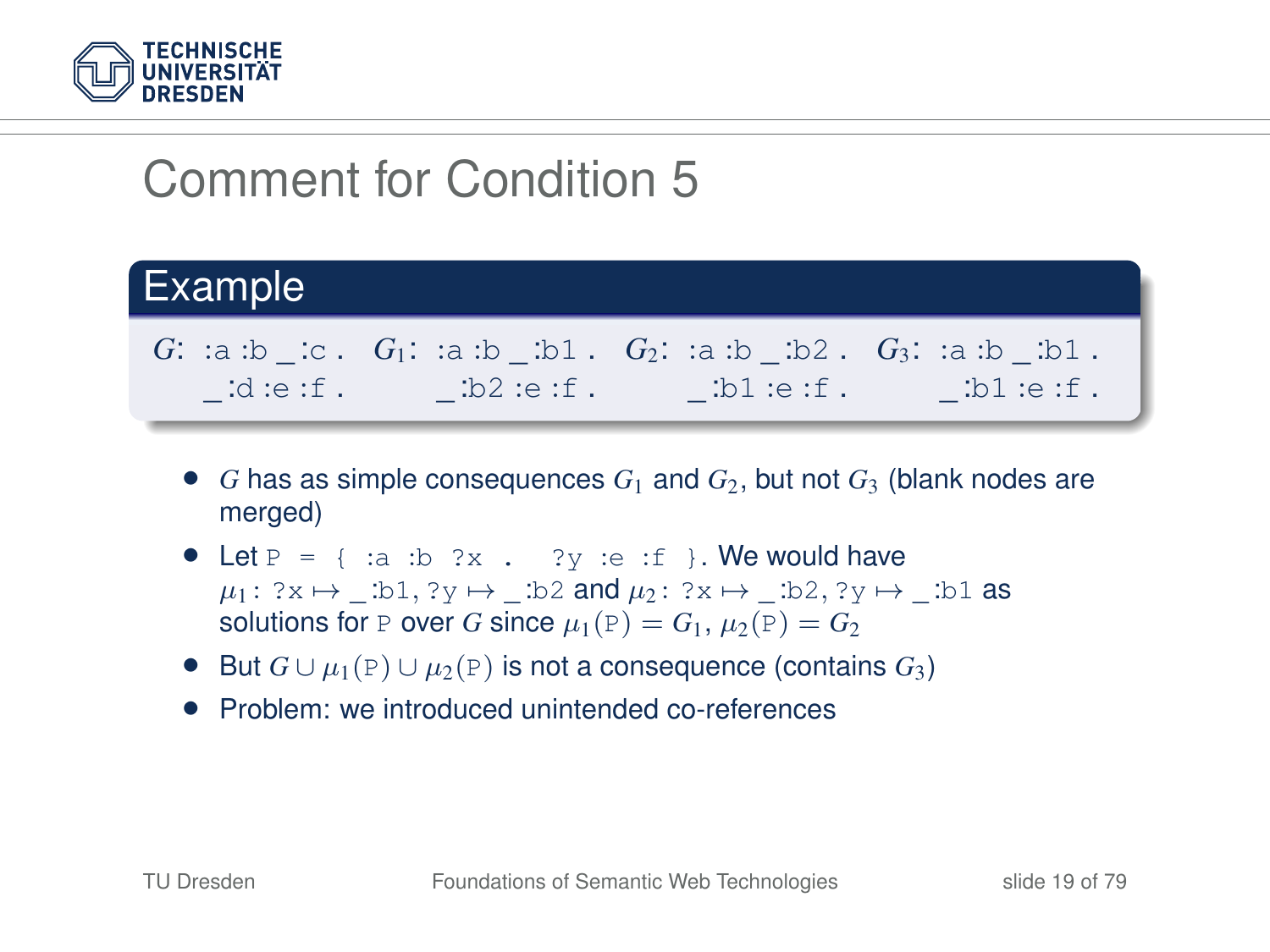<span id="page-19-0"></span>

## Agenda

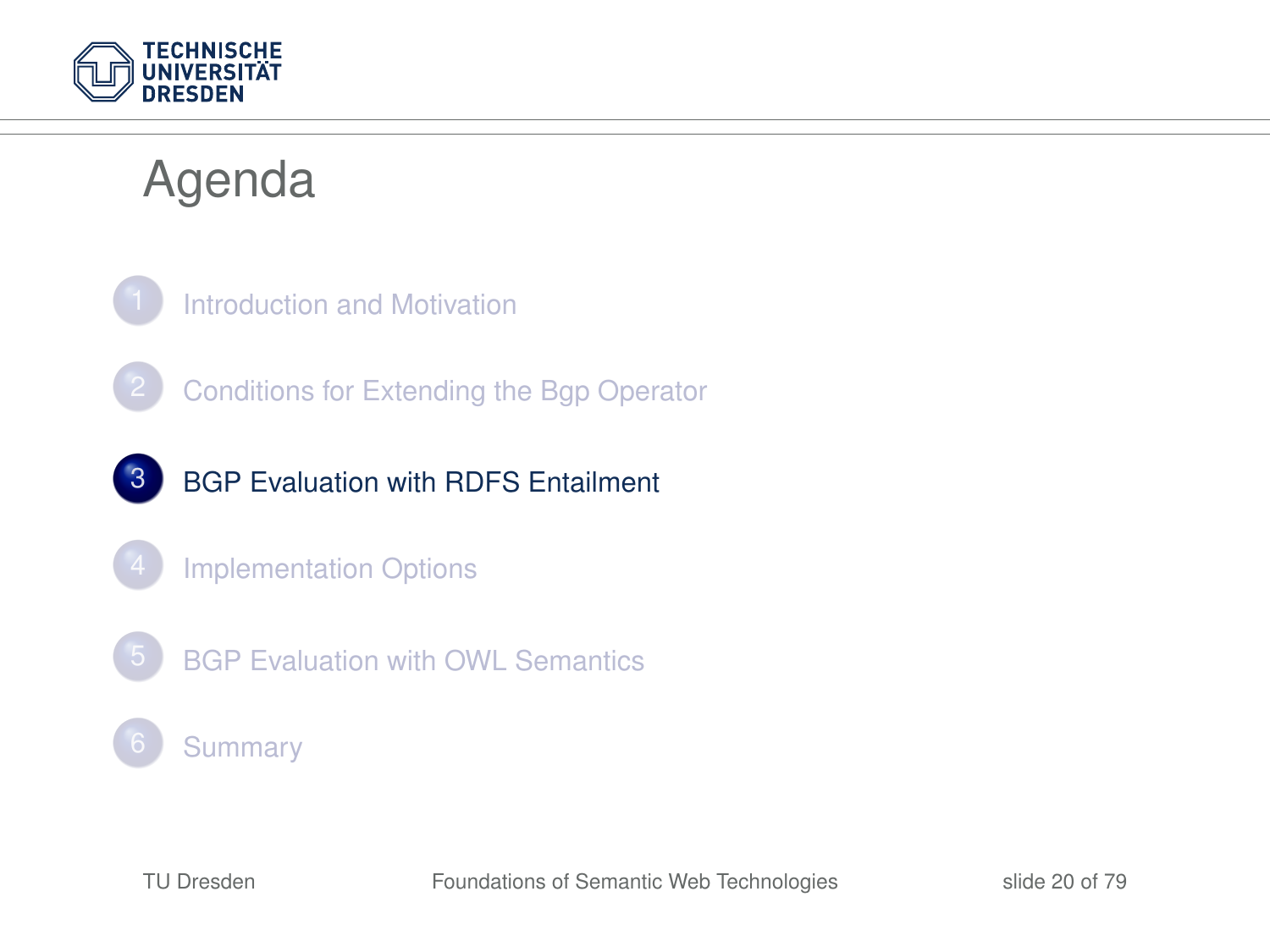

Even an empty RDF Graph RDFS-entails infinitely many axiomatic triples:

• {} |=RDFS rdf:\_i rdf:type rdf:Property for all *<sup>i</sup>* <sup>∈</sup> IN



 $\rightarrow$  Query has infinitely many solutions under RDFS entailment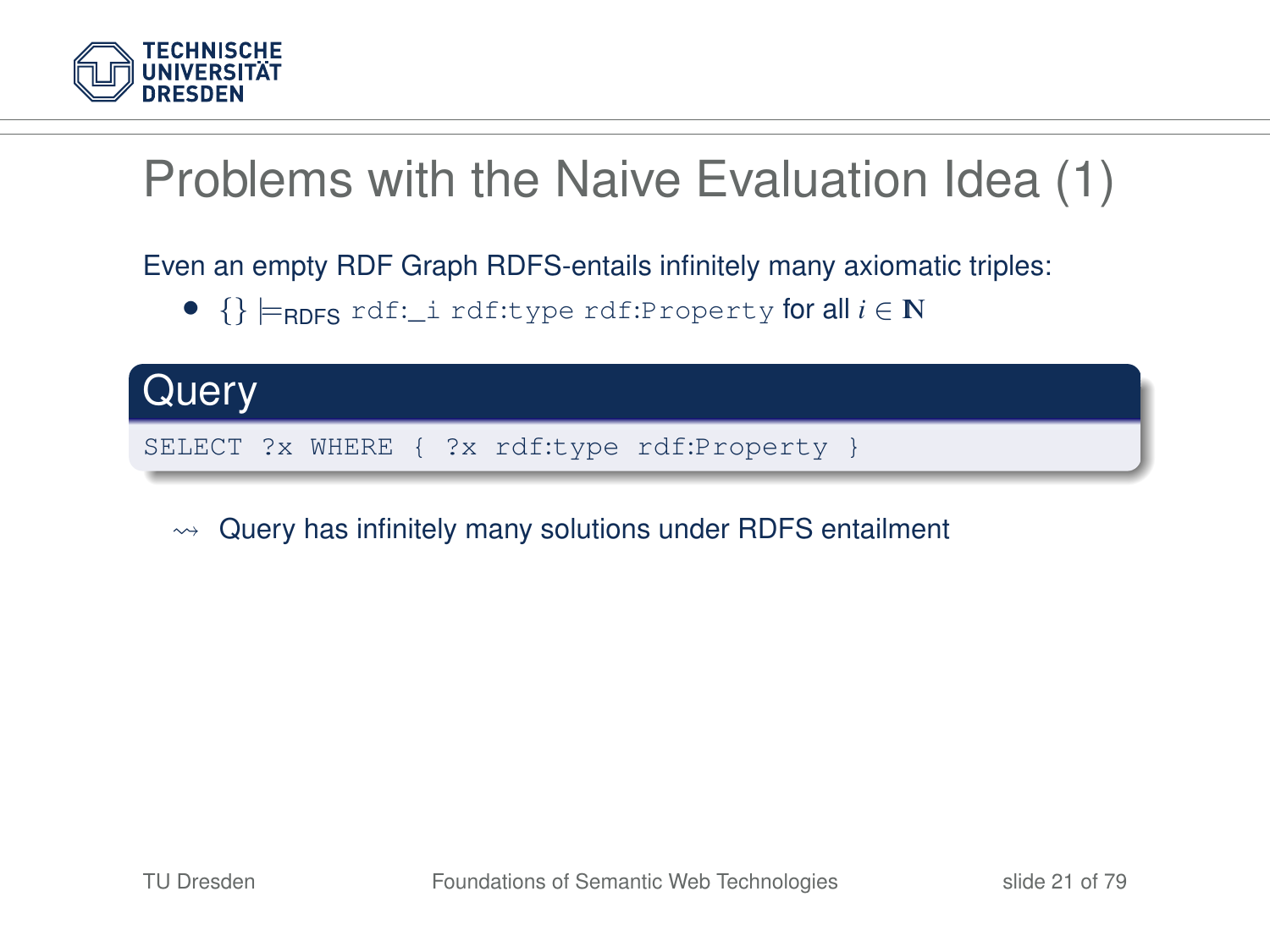

# Solution (1)

• Bindings are limited to a finite vocabulary

### Definition (Solution)

Let *P* be a basic graph pattern. A partial function  $\mu$  is a solution for Bgp(*P*) over the queried (active) graph *G* under RDFS entailment if:

- the domain of  $\mu$  is exactly the set of variables in  $P$ ,
- - terms in the range of  $\mu$  occur in  $G$ ,
- 

there exists an assignment  $\sigma$  from blank nodes in *P* to IRIs, blank nodes, or RDF literals in *G* such that:

the RDF graph  $\mu(\sigma(P))$  is RDFS-entailed by G.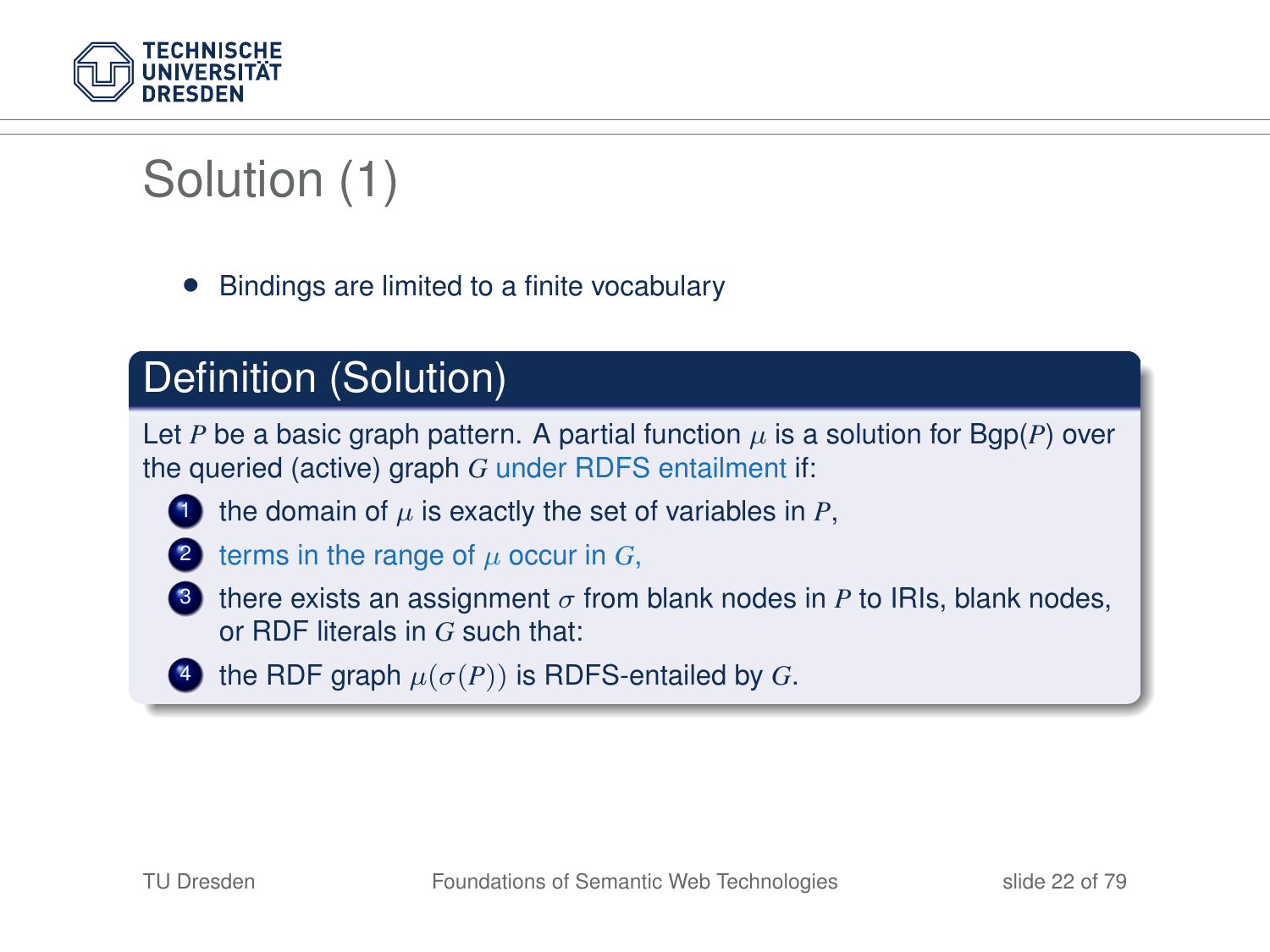

Taking only the vocabulary of *G* is too strict:

• { ex:s ex:p ex:o . ex:p rdfs:domain ex:C }  $\models$ RDFS { ex:s rdf:type ex:C }

**Query** SELECT ?x WHERE { ex:s ?x ex:C }

Has no solutions  $(\text{rdf}: \text{type} \notin \text{Voc}(G)).$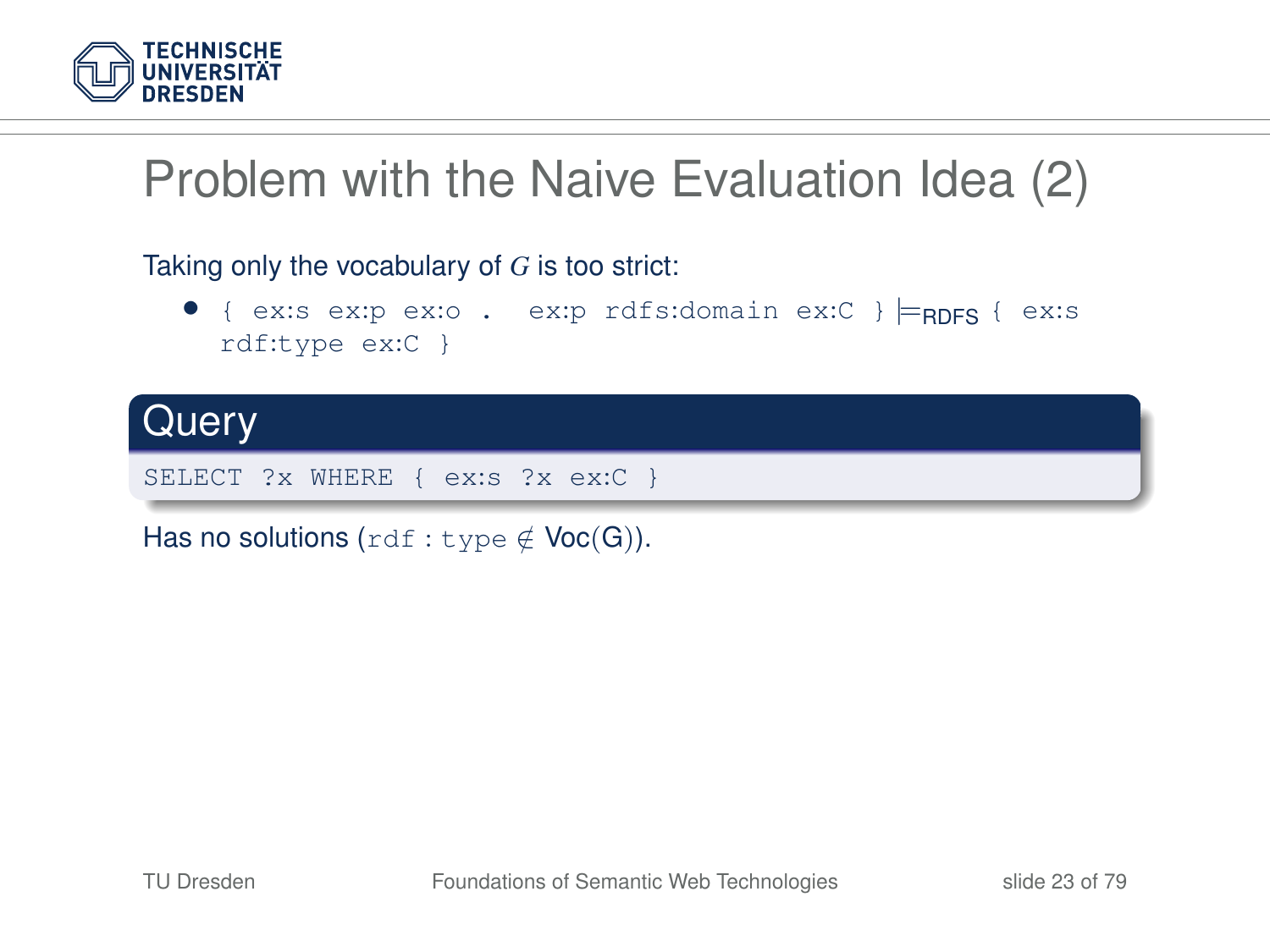

## Solution (2)

• Let Voc−(RDFS) = Voc(RDFS) \ {rdf : \_i | *i* ∈ IN}

### Definition (Solution)

Let *P* be a basic graph pattern. A partial function  $\mu$  is a solution for Bgp(*P*) over the queried (active) graph *G* under RDFS entailment if:

- the domain of  $\mu$  is exactly the set of variables in  $P$ ,
- 2 terms in the range of *μ* occur in *G* or Voc<sup>−</sup>(RDFS),
	- there exists an assignment  $\sigma$  from blank nodes in *P* to IRIs, blank nodes, or RDF literals in *G* such that:
	- the RDF graph  $\mu(\sigma(P))$  is RDFS-entailed by G.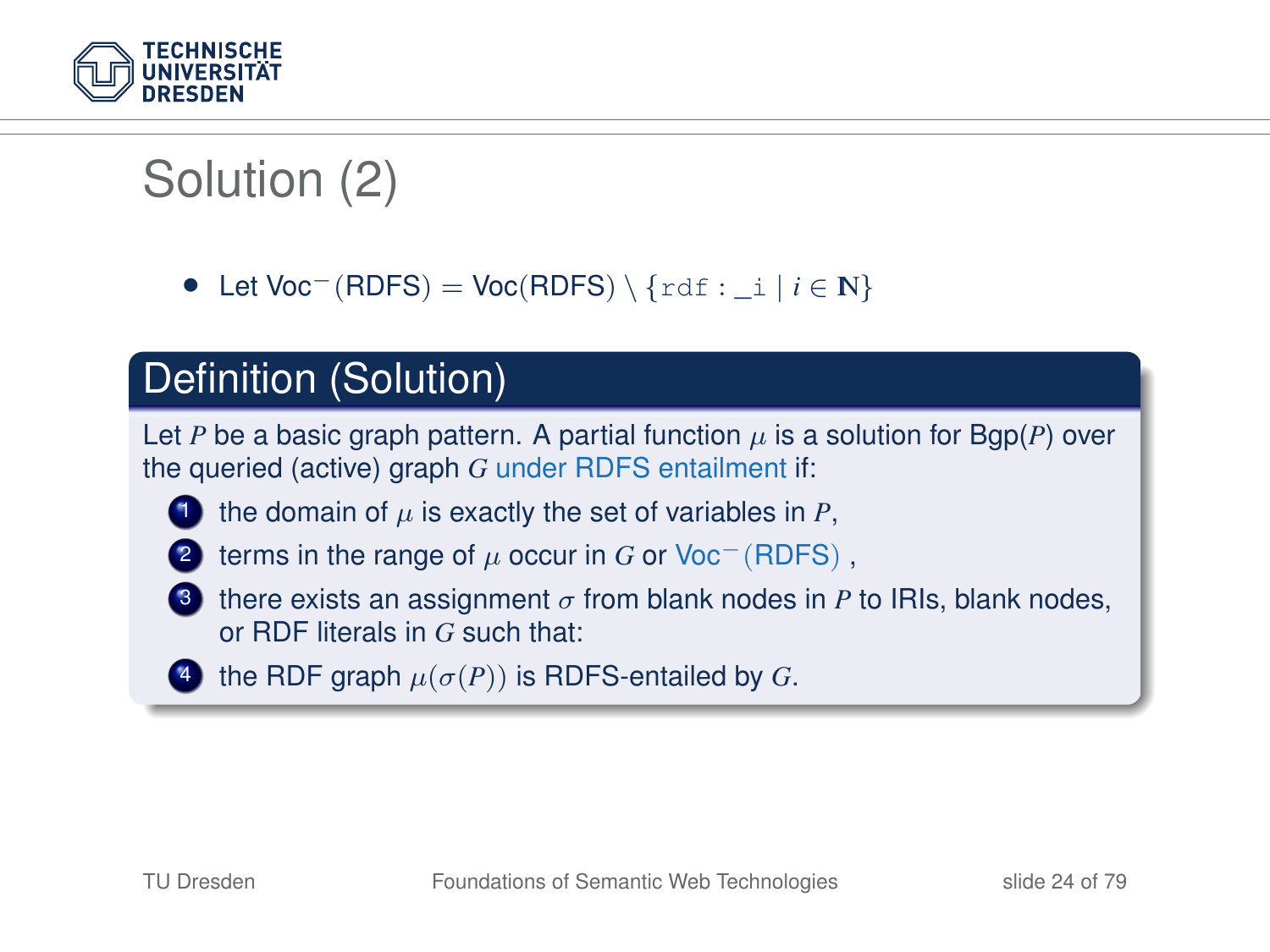

Blank nodes have existential semantics

• { ex:s ex:p ex:o }  $\models$ RDFS { ex:s ex:p \_:id } for each id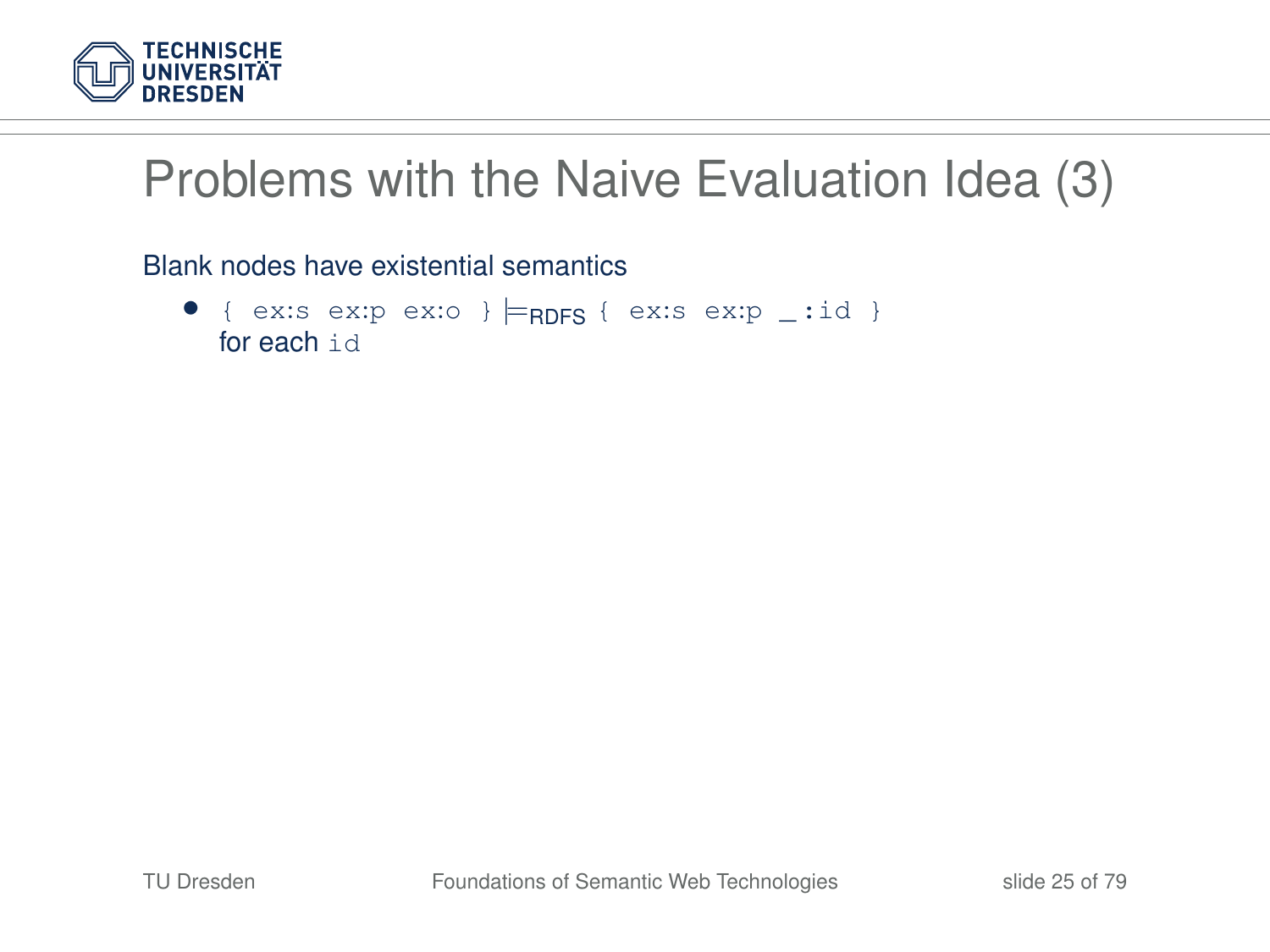

Blank nodes have existential semantics

• { ex:s ex:p ex:o }  $\models$ RDFS { ex:s ex:p \_:id } for each id

We already guarantee finite results since the possible range of  $\mu$  and  $\sigma$  is finite,  $but...$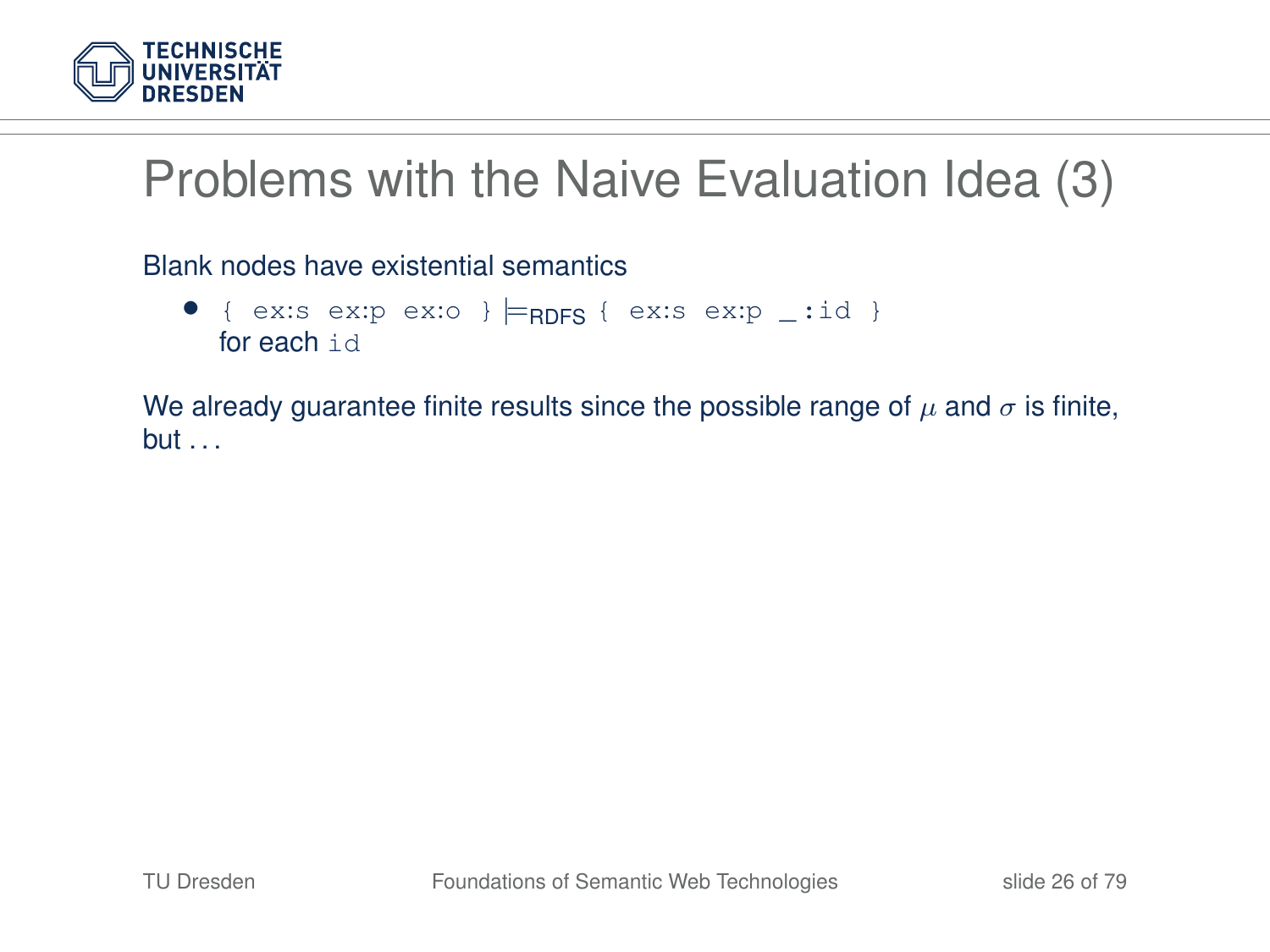



| $G_1 = \{ \text{ex:s1 ex:p1 } \_\text{sa} \}$   |  |  |  |  |
|-------------------------------------------------|--|--|--|--|
| $G_2 = \{ ex:s1 ex:p1 : a : ex:s2 ex:p2 : b \}$ |  |  |  |  |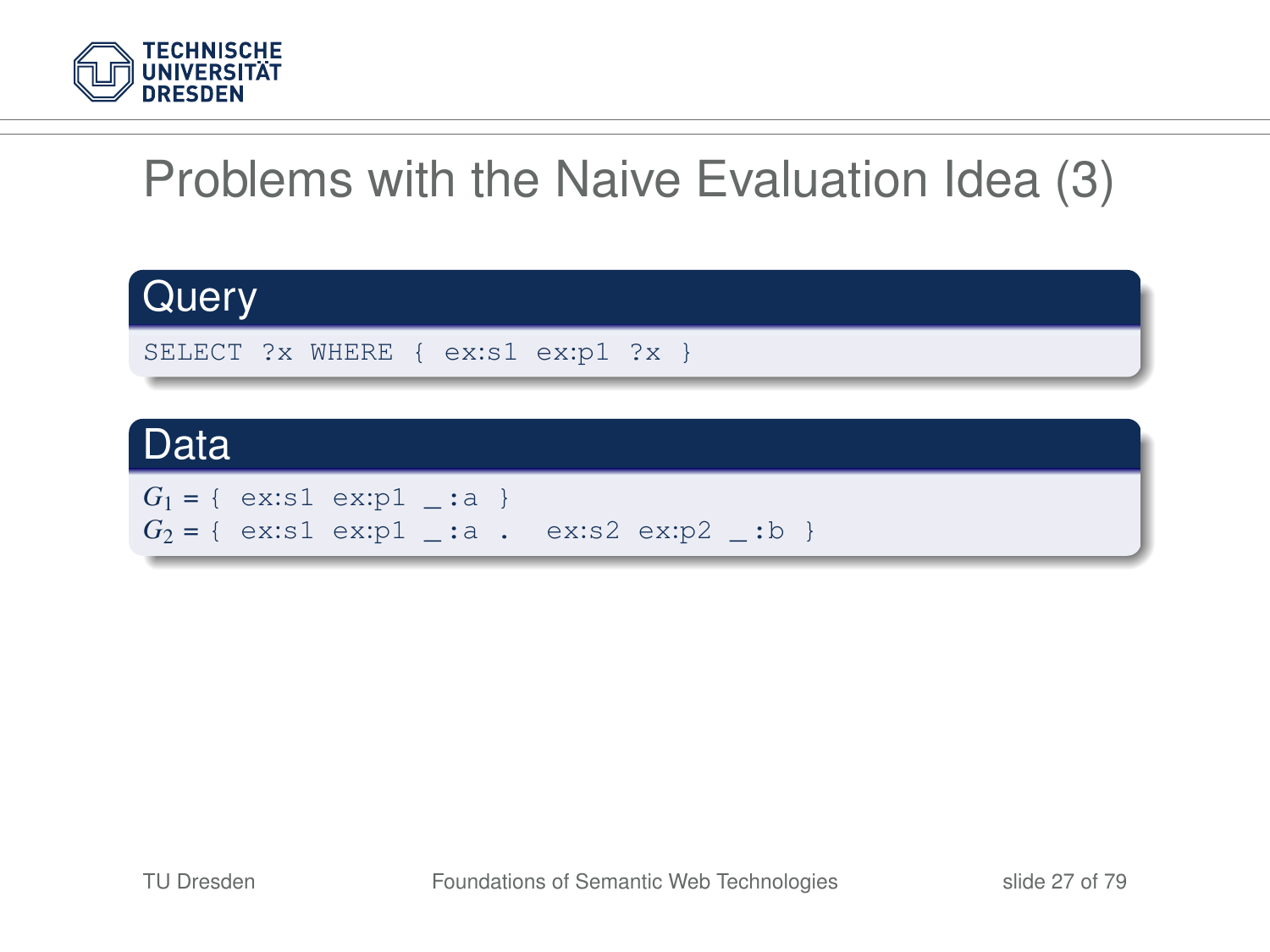



• Has 1 solution for  $G_1$  and 2 solutions for  $G_2$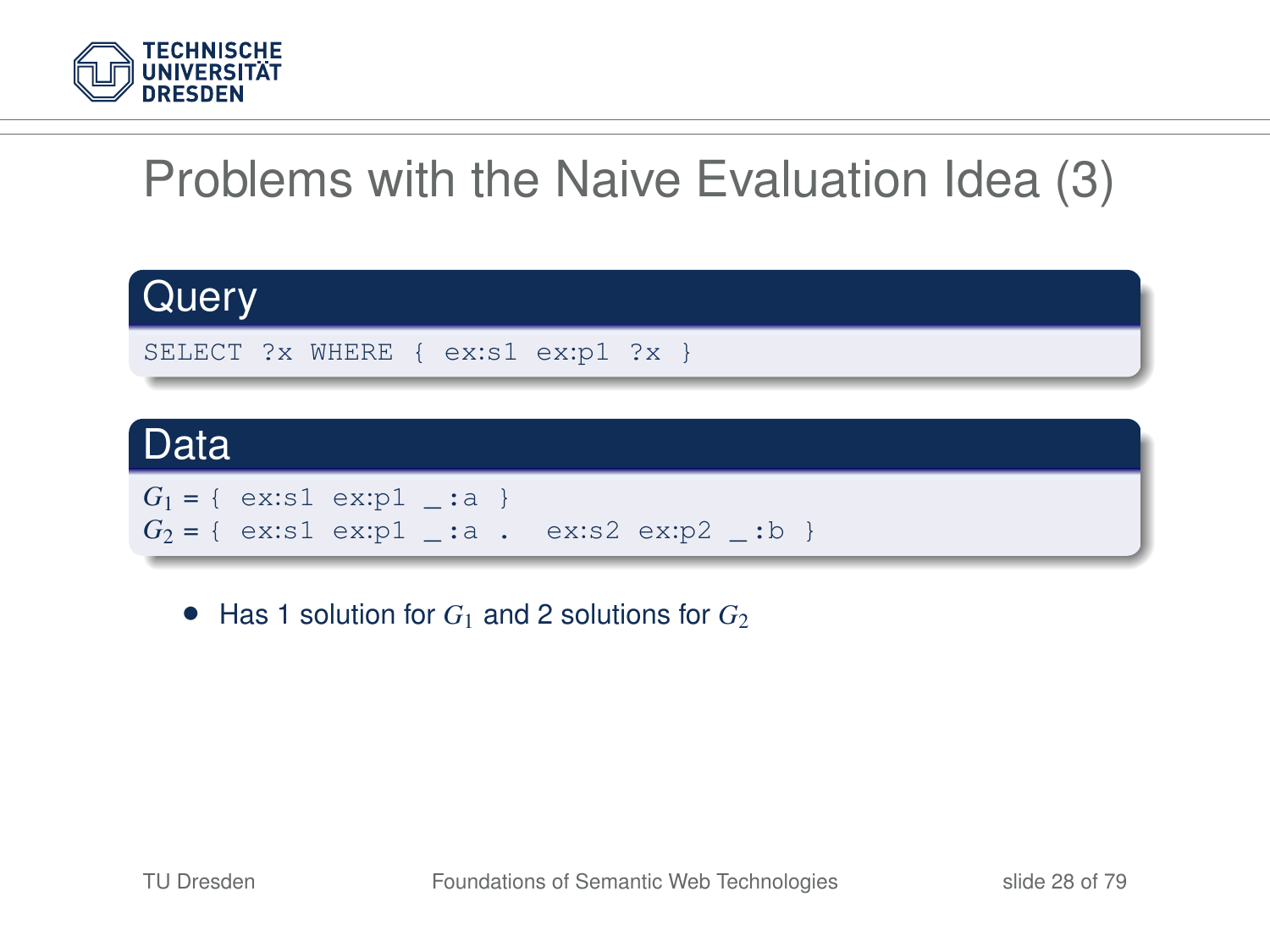



- Has 1 solution for  $G_1$  and 2 solutions for  $G_2$
- Adding a triple that is unrelated to the first one causes new solutions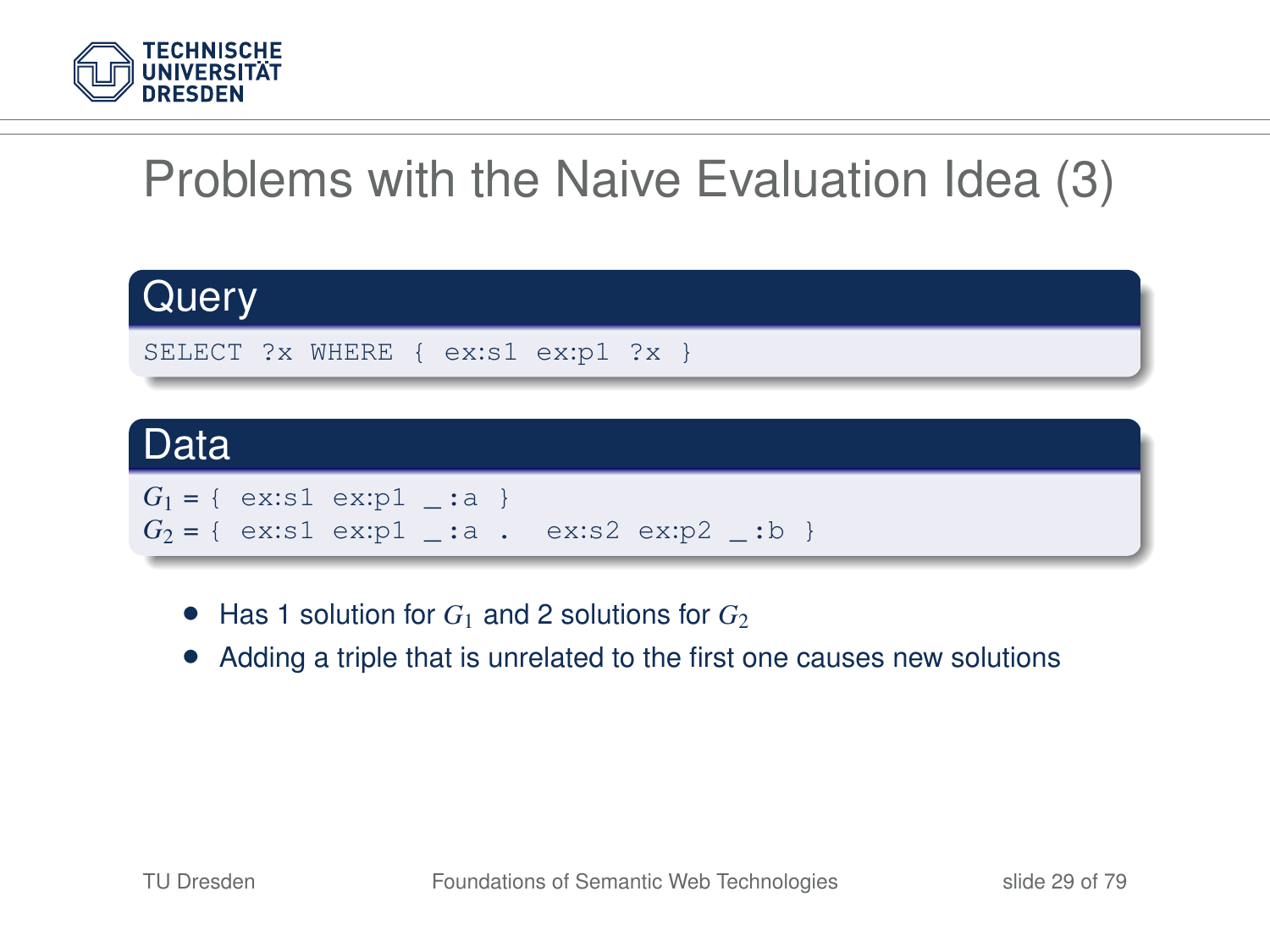



- Has 1 solution for  $G_1$  and 2 solutions for  $G_2$
- Adding a triple that is unrelated to the first one causes new solutions
- Solution: Skolemisation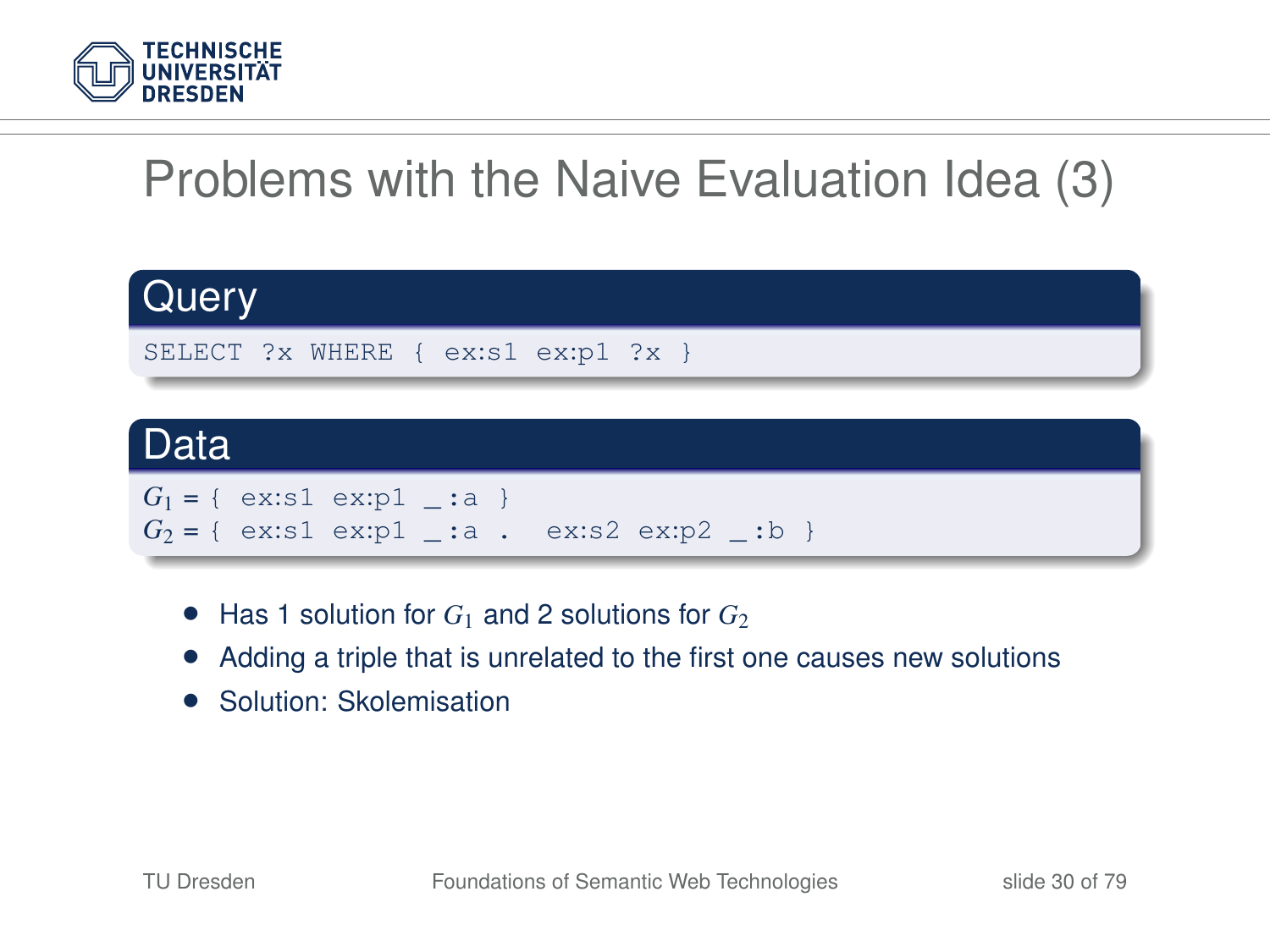

## Skolemisation

• Skolemisation: we consider the blank nodes as constants/normal IRIs

#### Definition (Skolemisation)

Let the prefix skol refer to a namespace IRI that does not occur as the prefix of any IRI in the queried (active) graph or query. The Skolemisation sk(\_ :b) of a blank node :b is defined as  $sk($  :b) = skol:b. We extend  $sk(\cdot)$  to graphs in the natural way.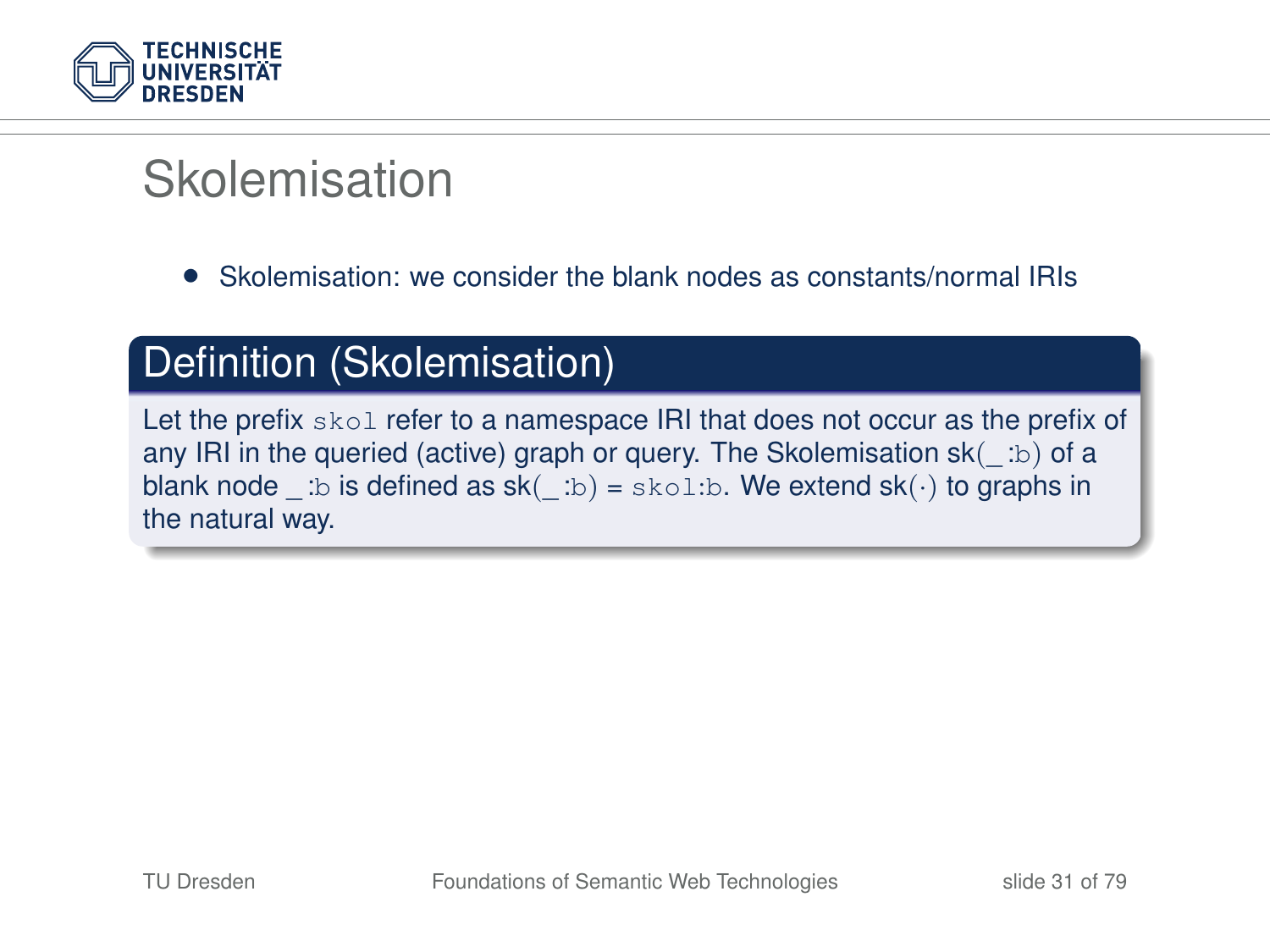

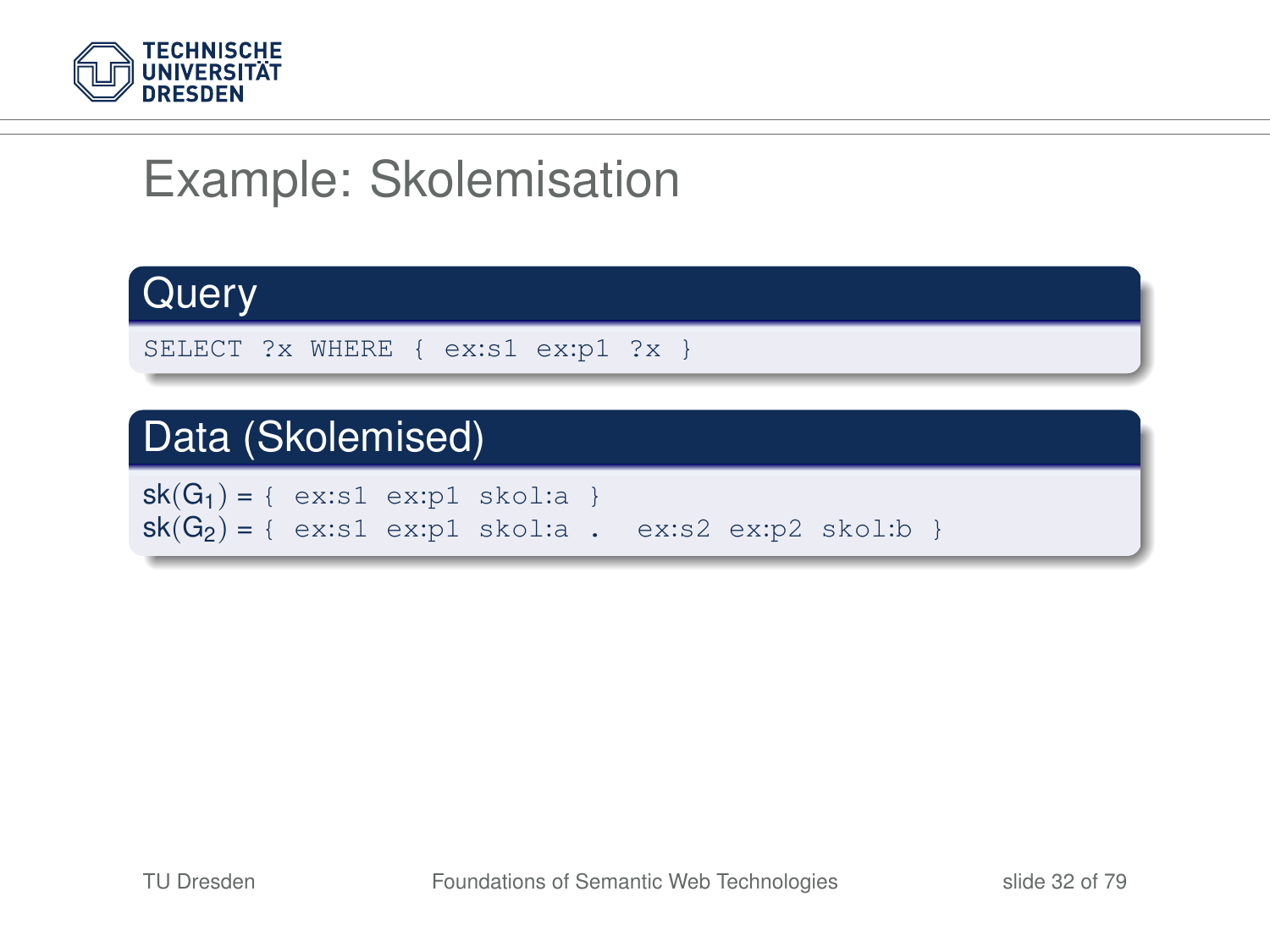

### **Query**

SELECT ?x WHERE { ex:s1 ex:p1 ?x }

### Data (Skolemised)

$$
sk(G_1) \models_{\text{RDFS}}^2 \{ \text{ex:s1 ex:p1 skol:a } \}
$$
\n
$$
sk(G_1) \models_{\text{RDFS}}^2 \{ \text{ex:s1 ex:p1 skol:b } \}
$$
\n
$$
sk(G_2) \models_{\text{RDFS}}^2 \{ \text{ex:s1 ex:p1 skol:a } \}
$$
\n
$$
sk(G_2) \models_{\text{RDFS}}^2 \{ \text{ex:s1 ex:p1 skol:b } \}
$$
\n
$$
sk(G_2) \models_{\text{RDFS}}^2 \{ \text{ex:s2 ex:p2 skol:b } \}
$$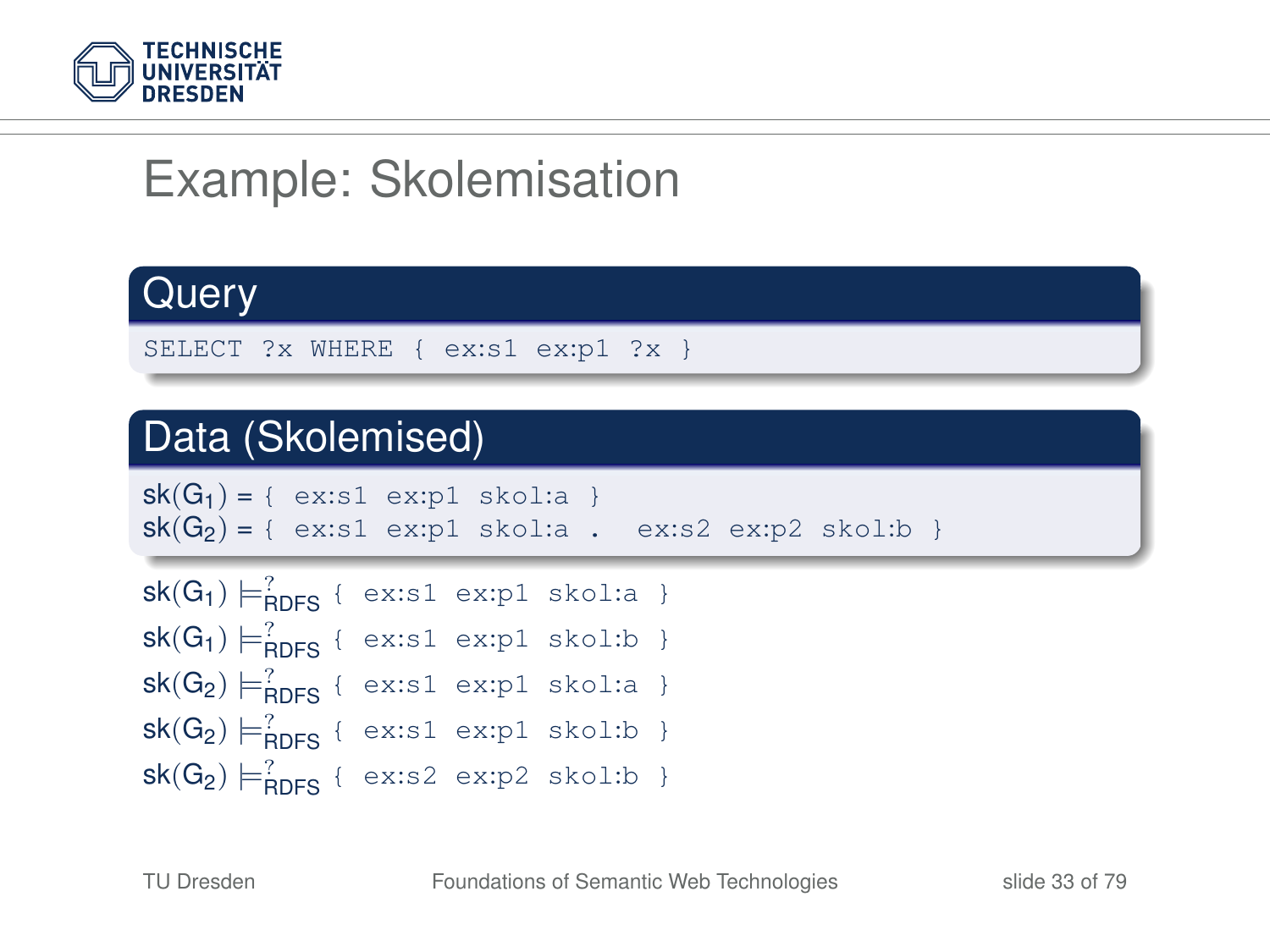

### **Query**

SELECT ?x WHERE { ex:s1 ex:p1 ?x }

### Data (Skolemised)

$$
sk(G_1) \models_{\text{RDFS}}^2 \{ \text{ex:s1 ex:p1 skol:a } \}
$$
  
\n
$$
sk(G_1) \models_{\text{RDFS}}^2 \{ \text{ex:s1 ex:p1 skol:b } \}
$$
  
\n
$$
sk(G_2) \models_{\text{RDFS}}^2 \{ \text{ex:s1 ex:p1 skol:a } \}
$$
  
\n
$$
sk(G_2) \models_{\text{RDFS}}^2 \{ \text{ex:s1 ex:p1 skol:b } \}
$$
  
\n
$$
sk(G_2) \models_{\text{RDFS}}^2 \{ \text{ex:s2 ex:p2 skol:b } \}
$$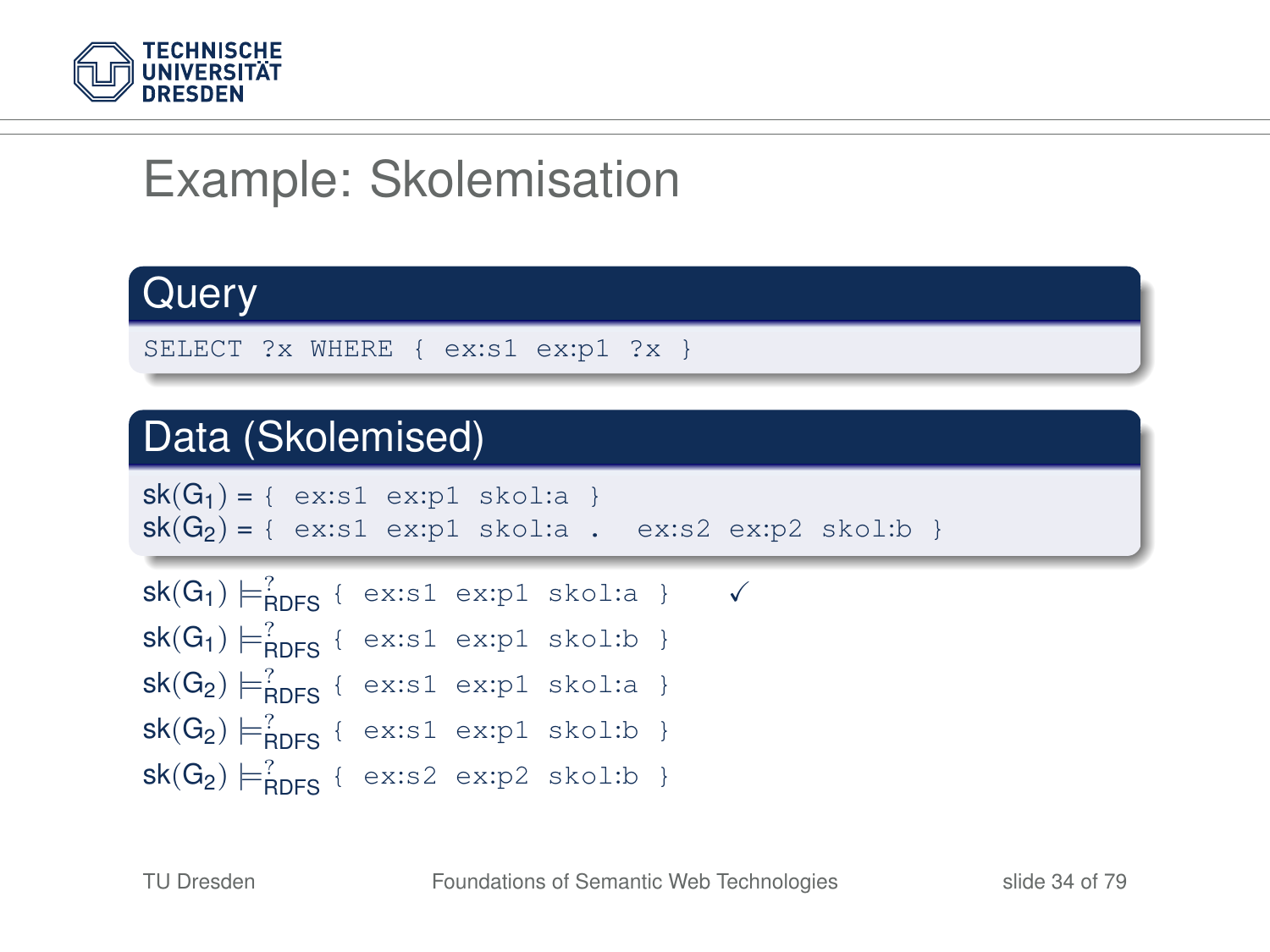

### **Query**

SELECT ?x WHERE { ex:s1 ex:p1 ?x }

### Data (Skolemised)

$$
sk(G_1) \models_{\text{RDFS}}^2 \{ \text{ex:s1 ex:p1 skol:a } \} \checkmark
$$
\n
$$
sk(G_1) \models_{\text{RDFS}}^2 \{ \text{ex:s1 ex:p1 skol:b } \} \neq
$$
\n
$$
sk(G_2) \models_{\text{RDFS}}^2 \{ \text{ex:s1 ex:p1 skol:a } \}
$$
\n
$$
sk(G_2) \models_{\text{RDFS}}^2 \{ \text{ex:s1 ex:p1 skol:b } \}
$$
\n
$$
sk(G_2) \models_{\text{RDFS}}^2 \{ \text{ex:s2 ex:p2 skol:b } \}
$$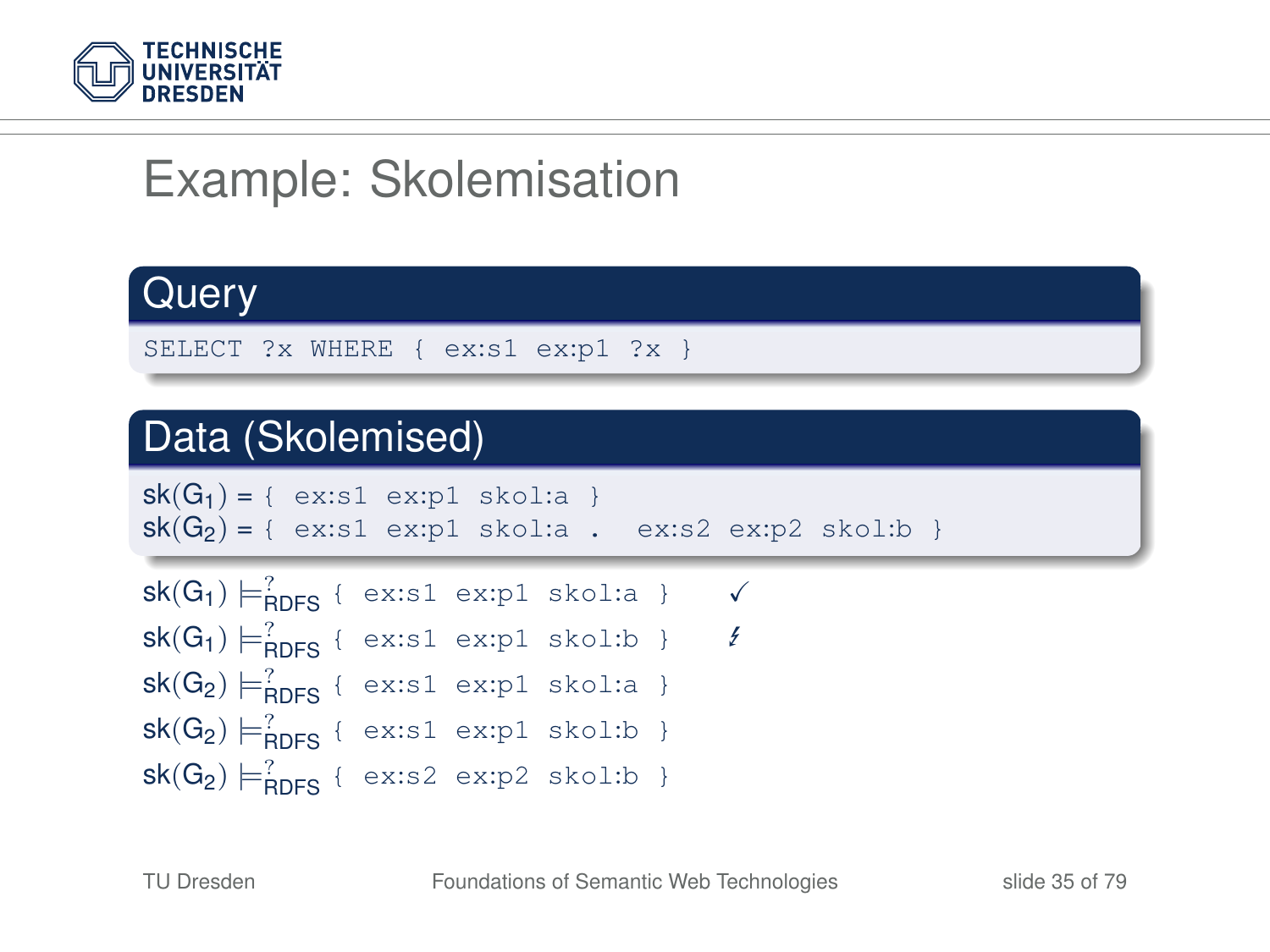

### **Query**

SELECT ?x WHERE { ex:s1 ex:p1 ?x }

### Data (Skolemised)

$$
sk(G_1) \models_{\text{RDFS}}^2 \{ \text{ex:s1 ex:p1 skol:a } \} \checkmark
$$
\n
$$
sk(G_1) \models_{\text{RDFS}}^2 \{ \text{ex:s1 ex:p1 skol:b } \} \sharp
$$
\n
$$
sk(G_2) \models_{\text{RDFS}}^2 \{ \text{ex:s1 ex:p1 skol:a } \} \checkmark
$$
\n
$$
sk(G_2) \models_{\text{RDFS}}^2 \{ \text{ex:s1 ex:p1 skol:b } \} \}
$$
\n
$$
sk(G_2) \models_{\text{RDFS}}^2 \{ \text{ex:s2 ex:p2 skol:b } \}
$$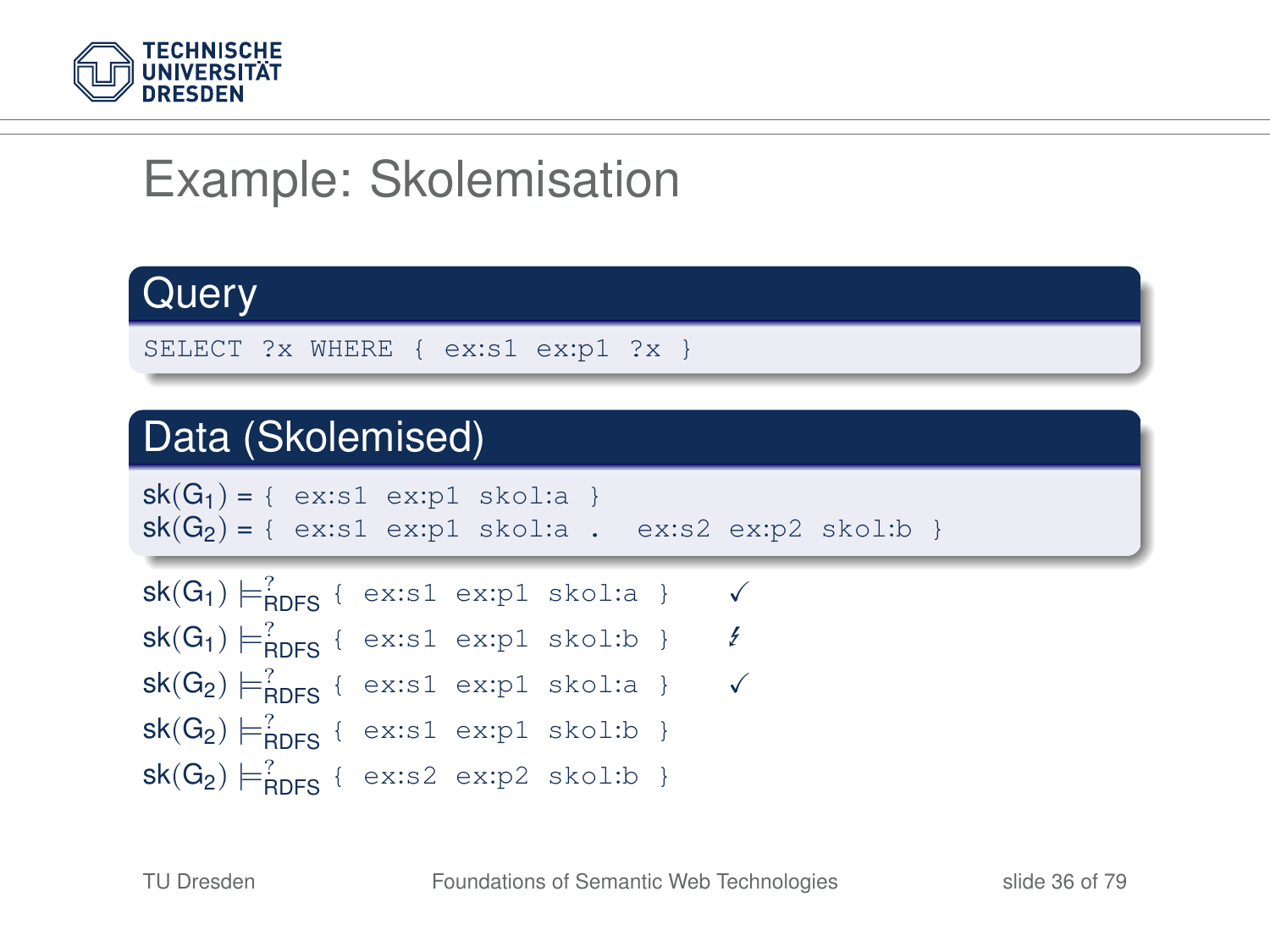

### Example: Skolemisation

#### **Query**

SELECT ?x WHERE { ex:s1 ex:p1 ?x }

#### Data (Skolemised)

 $sk(G_1) = \{ ex:s1 ex:p1 skol:a \}$  $sk(G_2) = \{ ex:s1 ex:p1 skol:a . ex:s2 ex:p2 skol:b \}$ 

$$
sk(G_1) \models_{\text{RDFS}}^2 \{ \text{ex:s1 ex:p1 skol:a } \}
$$
\n
$$
sk(G_1) \models_{\text{RDFS}}^2 \{ \text{ex:s1 ex:p1 skol:b } \}
$$
\n
$$
sk(G_2) \models_{\text{RDFS}}^2 \{ \text{ex:s1 ex:p1 skol:a } \}
$$
\n
$$
sk(G_2) \models_{\text{RDFS}}^2 \{ \text{ex:s1 ex:p1 skol:b } \}
$$
\n
$$
sk(G_2) \models_{\text{RDFS}}^2 \{ \text{ex:s2 ex:p2 skol:b } \}
$$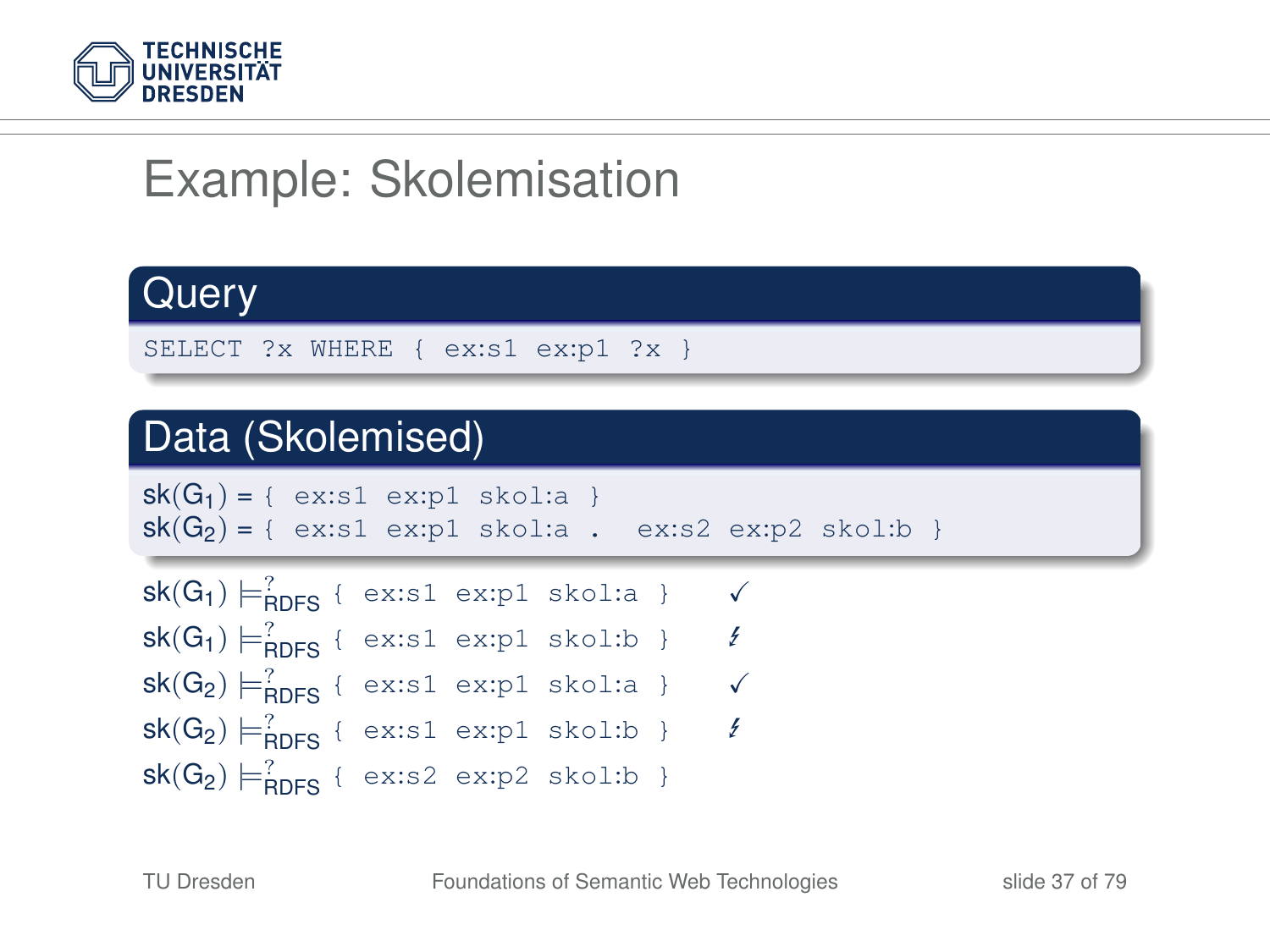

### Example: Skolemisation

#### **Query**

SELECT ?x WHERE { ex:s1 ex:p1 ?x }

#### Data (Skolemised)

 $sk(G_1) = \{ ex:s1 ex:p1 skol:a \}$  $sk(G_2) = \{ ex:s1 ex:p1 skol:a . ex:s2 ex:p2 skol:b \}$ 

$$
sk(G_1) \models_{RDFS}^2 \{ \text{ex:s1 ex:p1 skol:a } \} \checkmark
$$
\n
$$
sk(G_1) \models_{RDFS}^2 \{ \text{ex:s1 ex:p1 skol:b } \} \sharp
$$
\n
$$
sk(G_2) \models_{RDFS}^2 \{ \text{ex:s1 ex:p1 skol:a } \} \checkmark
$$
\n
$$
sk(G_2) \models_{RDFS}^2 \{ \text{ex:s1 ex:p1 skol:b } \} \sharp
$$
\n
$$
sk(G_2) \models_{RDFS}^2 \{ \text{ex:s2 ex:p2 skol:b } \} \checkmark
$$

TU Dresden [Foundations of Semantic Web Technologies](#page-0-0) slide 38 of 79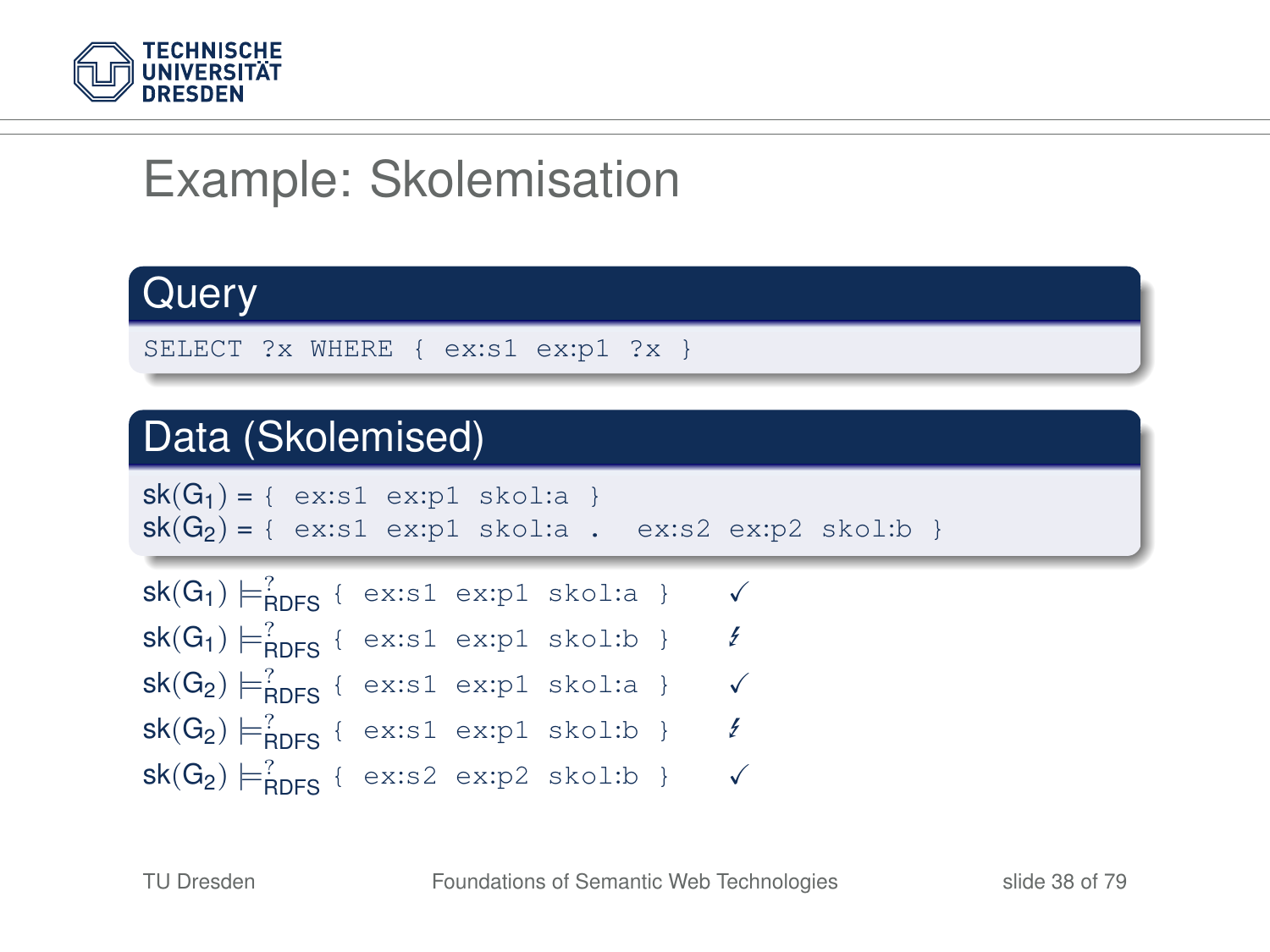

### Example: Skolemisation

#### **Query**

SELECT ?x WHERE { ex:s1 ex:p1 ?x }

#### Data (Skolemised)

 $sk(G_1) = \{ ex:s1 ex:p1 skol:a \}$  $sk(G_2) = \{ ex:s1 ex:p1 skol:a . ex:s2 ex:p2 skol:b \}$ 

$$
sk(G_1) \models_{\text{RDFS}}^2 \{ \text{ex:s1 ex:p1 skol:a } \} \checkmark
$$
\n
$$
sk(G_1) \models_{\text{RDFS}}^2 \{ \text{ex:s1 ex:p1 skol:b } \} \sharp
$$
\n
$$
sk(G_2) \models_{\text{RDFS}}^2 \{ \text{ex:s1 ex:p1 skol:a } \} \checkmark
$$
\n
$$
sk(G_2) \models_{\text{RDFS}}^2 \{ \text{ex:s1 ex:p1 skol:b } \} \sharp
$$
\n
$$
sk(G_2) \models_{\text{RDFS}}^2 \{ \text{ex:s2 ex:p2 skol:b } \} \checkmark
$$

Only 1 Solution  $\mu: ?\mathbf{x} \mapsto \mathbf{skol}:$  and  $sk(G_1)$  and  $sk(G_2)$ 

TU Dresden [Foundations of Semantic Web Technologies](#page-0-0) slide 39 of 79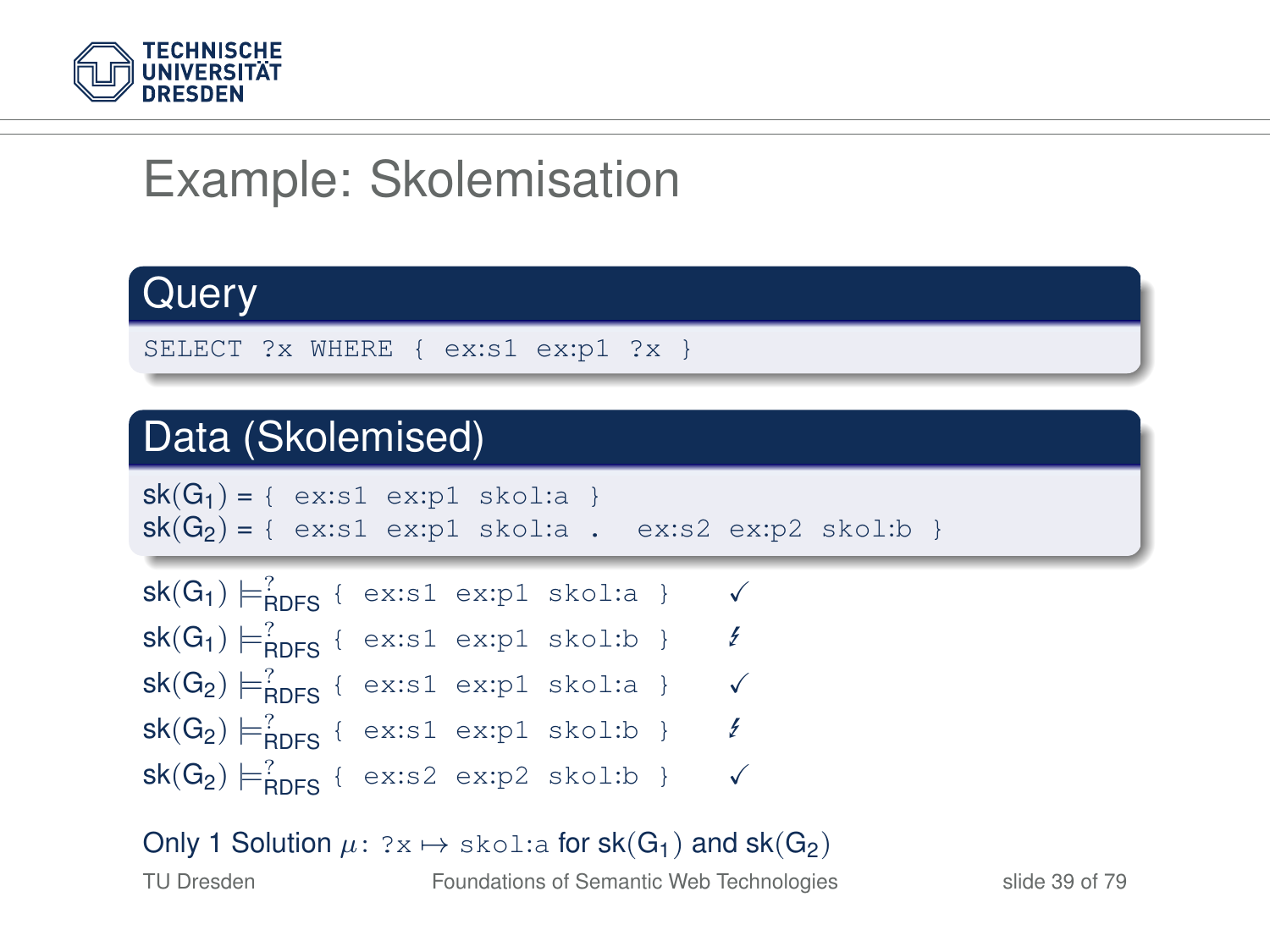

#### Problems with Skolemisation

- Of course we do not want to see Skolem constants in solutions
- $\rightarrow$  Use Skolemisation only as a condition, applied to the graph and query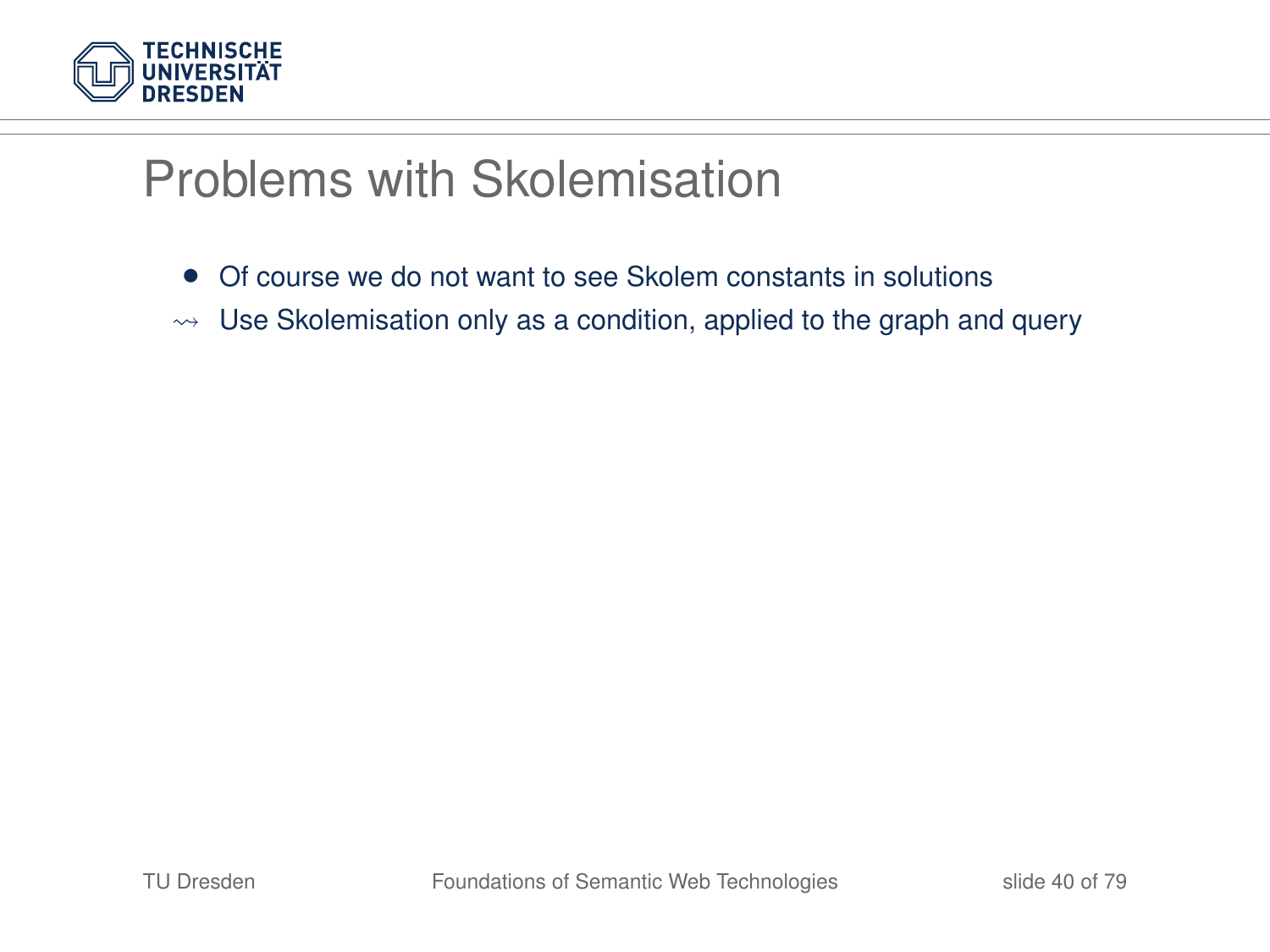

### Solutions in the RDFS Entailment Regime

#### Definition (Solutions under RDFS entailment)

Let *P* be a basic graph pattern. A partial function  $\mu$  is a solution for Bgp(*P*) over the queried (active) graph *G* under RDFS entailment if:



- the domain of  $\mu$  is exactly the set of variables in  $P$ ,
- terms in the range of  $\mu$  occur in *G* or Voc<sup>−</sup>(RDFS),
- there exists an assignment  $\sigma$  from blank nodes in *P* to IRIs, blank nodes, or RDF literals in *G* such that:
- the RDF graph  $sk(\mu(\sigma(P)))$  is well-formed and RDFS-entailed by G.

The well-formed criterion prevents literals in subject position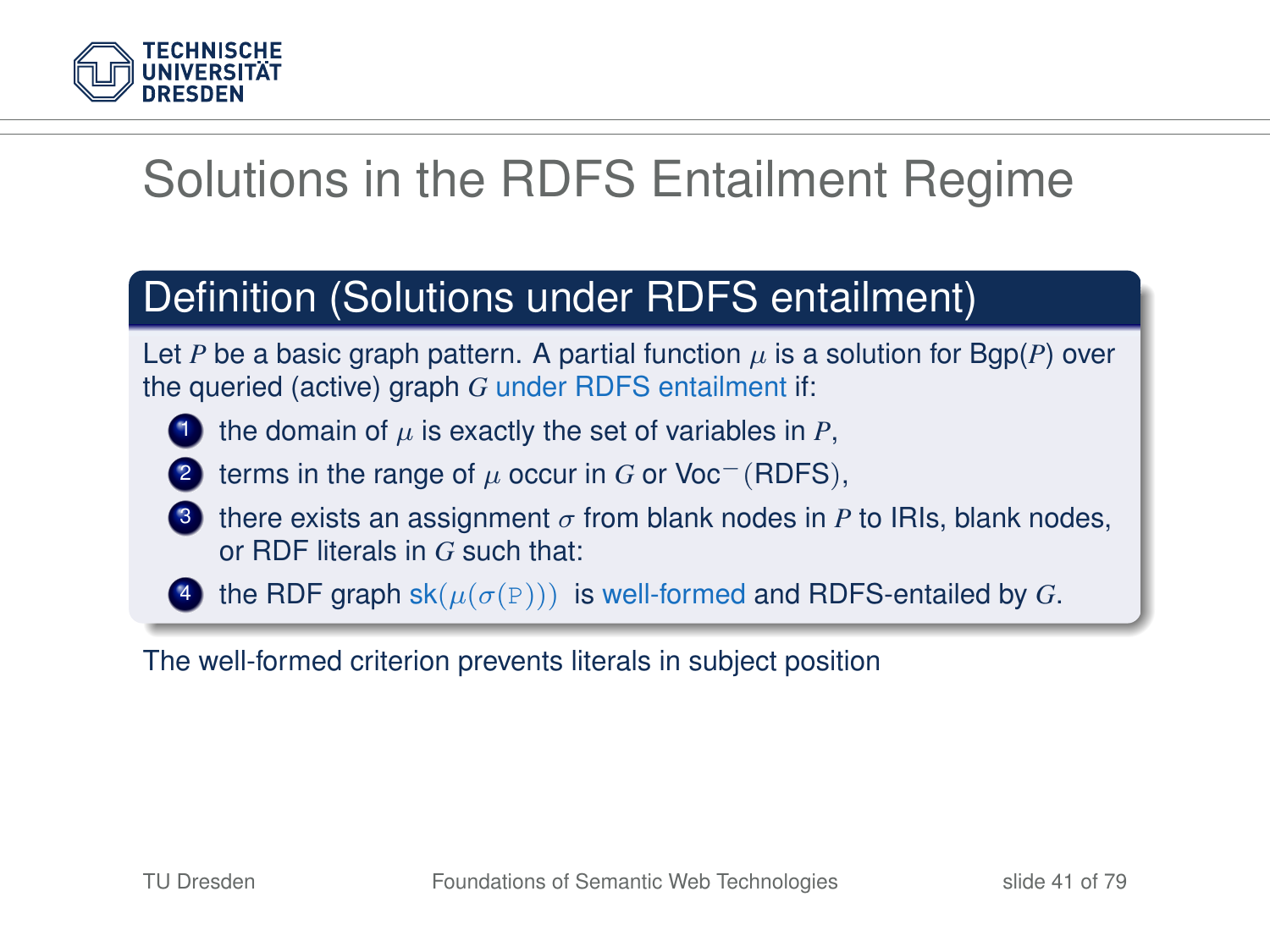

#### SPARQL Entailment Regime

SPARQL entailment regimes define

- A name for the regime
- What entailment relation is used, e.g., RDFS-entailment
- Above described restrictions to address extension point conditions
- Legal graphs and queries (for RDFS all RDF graphs and SPARQL queries are legal)
- Handling of inconsistencies
- Errors handling
- How a regime can be described in SPARQL service descriptions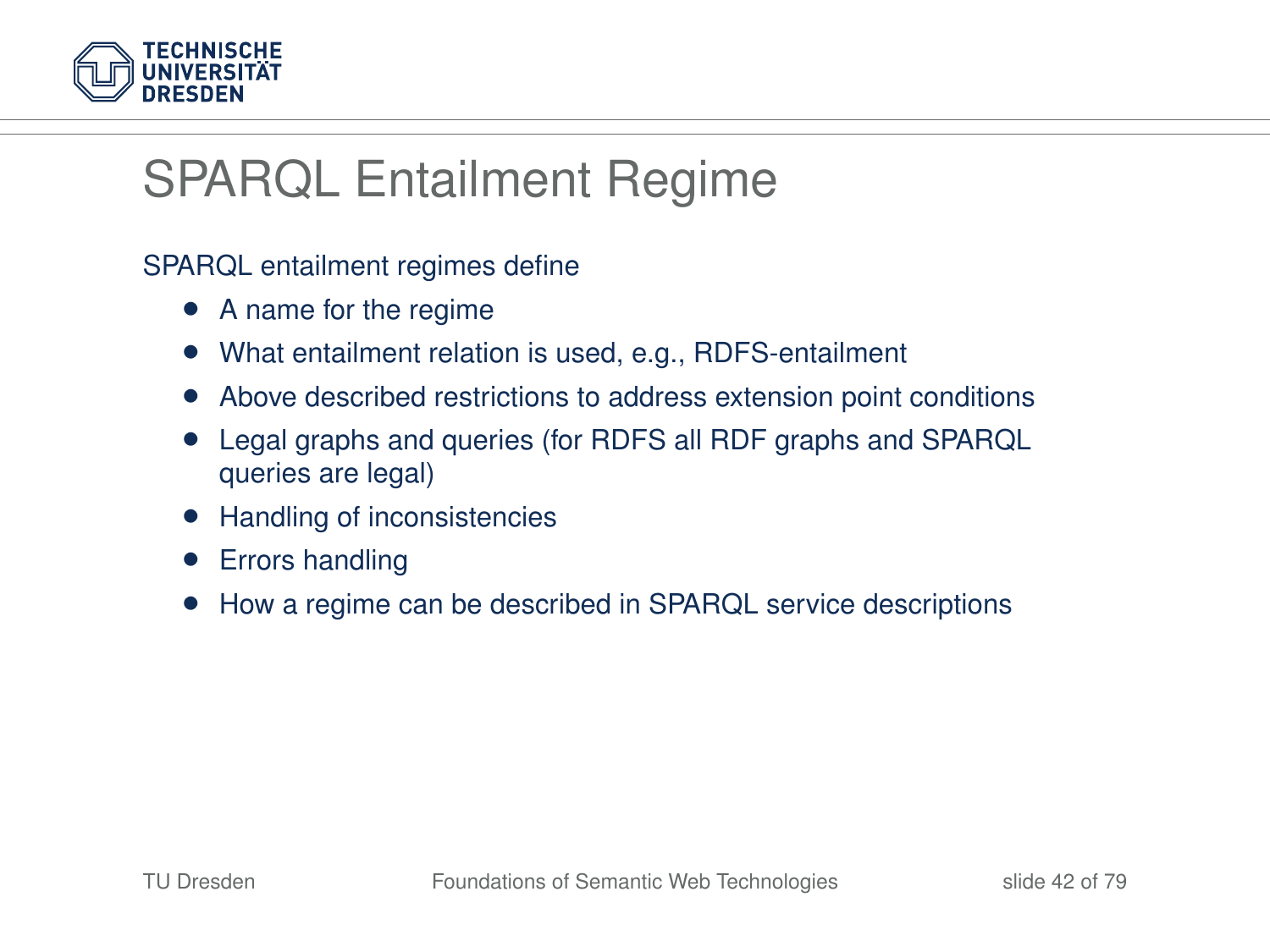

# Standard SPARQL Semantics as Entailment Regime

#### Definition (Solutions under simple entailment)

Let *P* be a basic graph pattern. A partial function  $\mu$  is a solution for Bgp(*P*) over the queried (active) graph *G* under RDFS simple entailment if:

- the domain of  $\mu$  is exactly the set of variables in  $P$ ,
- terms in the range of  $\mu$  occur in  $G$  or Voc $\rightarrow$ (RDFS)
- there exists an assignment  $\sigma$  from blank nodes in *P* to IRIs, blank nodes, or RDF literals in *G* such that:
- the RDF graph  $sk(\mu(\sigma(P)))$  is well-formed and BDFS simply entailed by *G*.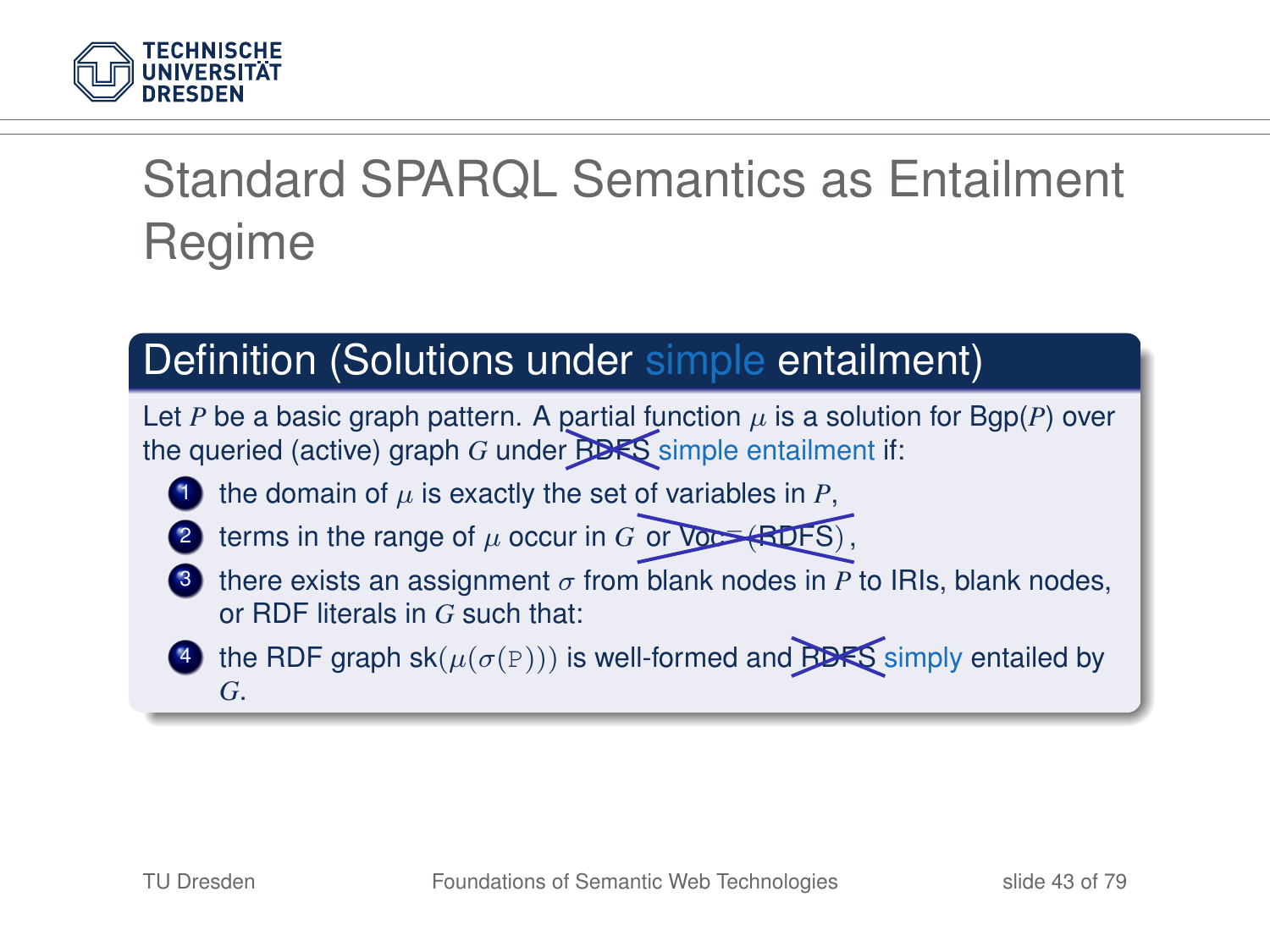

# Standard SPARQL Semantics as Entailment Regime



#### $\rightsquigarrow$  Same definition can be used with simple entailment to obtain subgraph matching semantics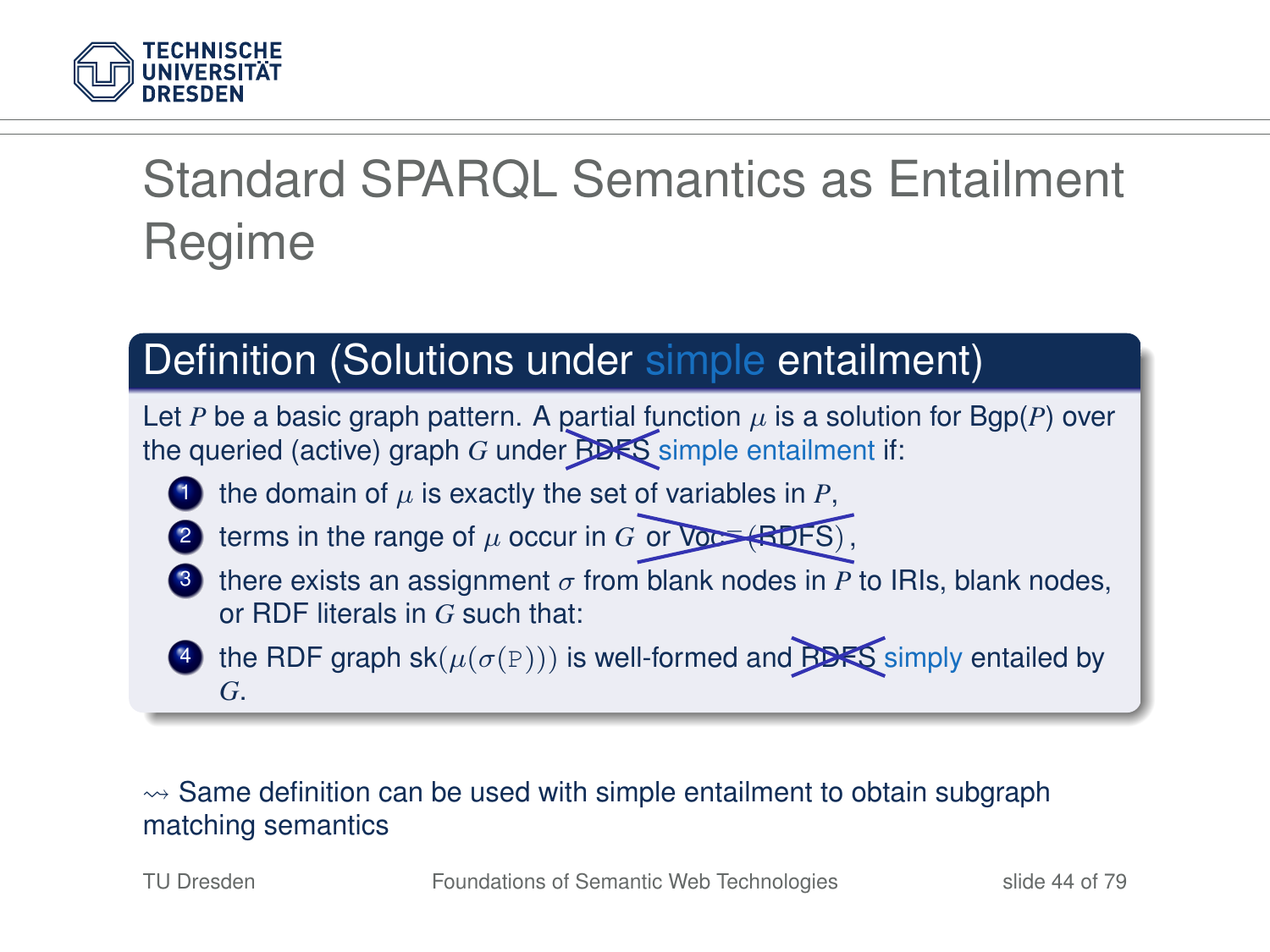<span id="page-44-0"></span>

#### Agenda

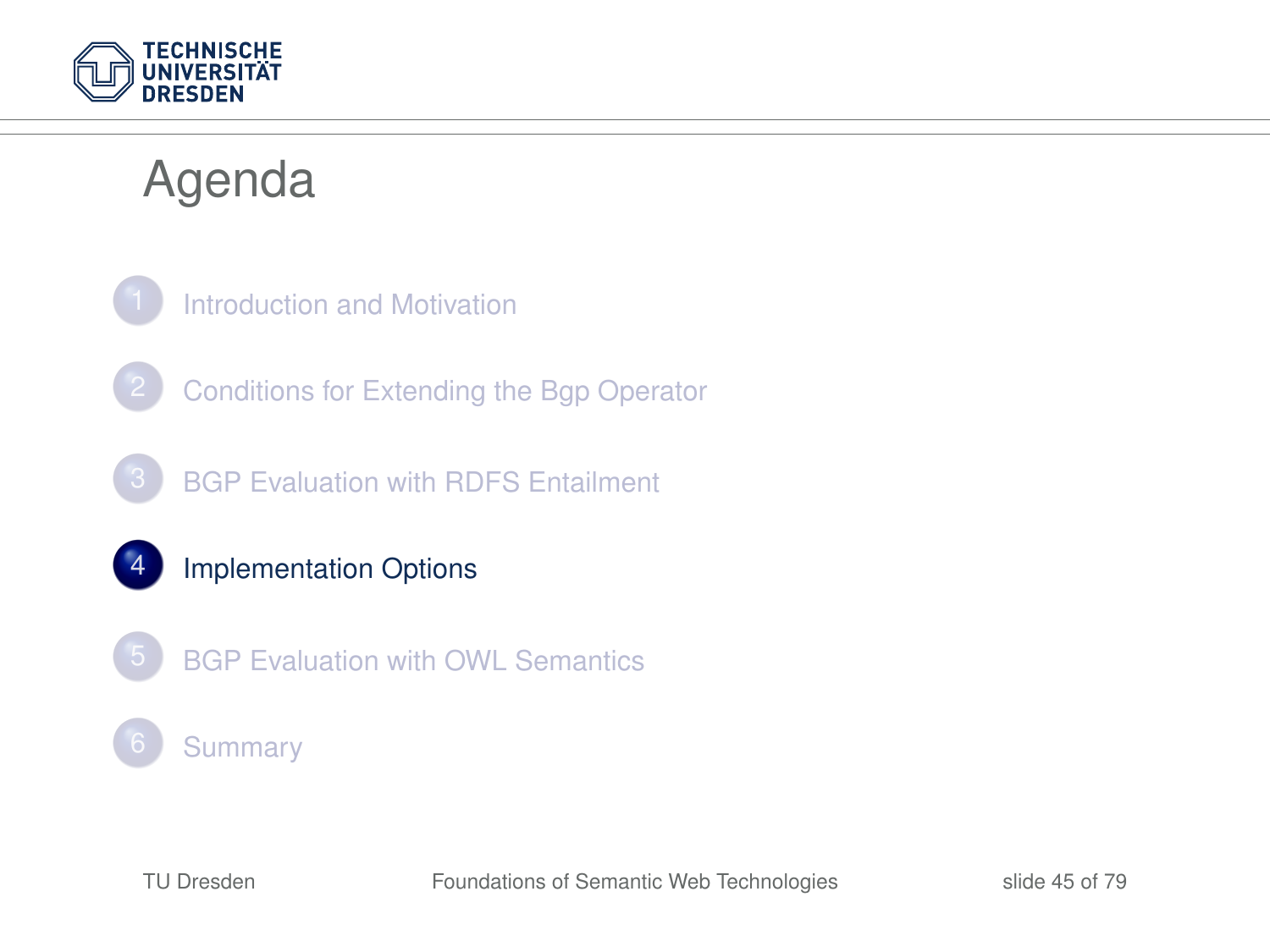

# Implementation of the RDFS Entailment Regime

The definition based on entailment relations allows for different implementation techniques

- Materialisation / forwards-chaining
- Query rewriting / backwards-chaining
- Hybrid approaches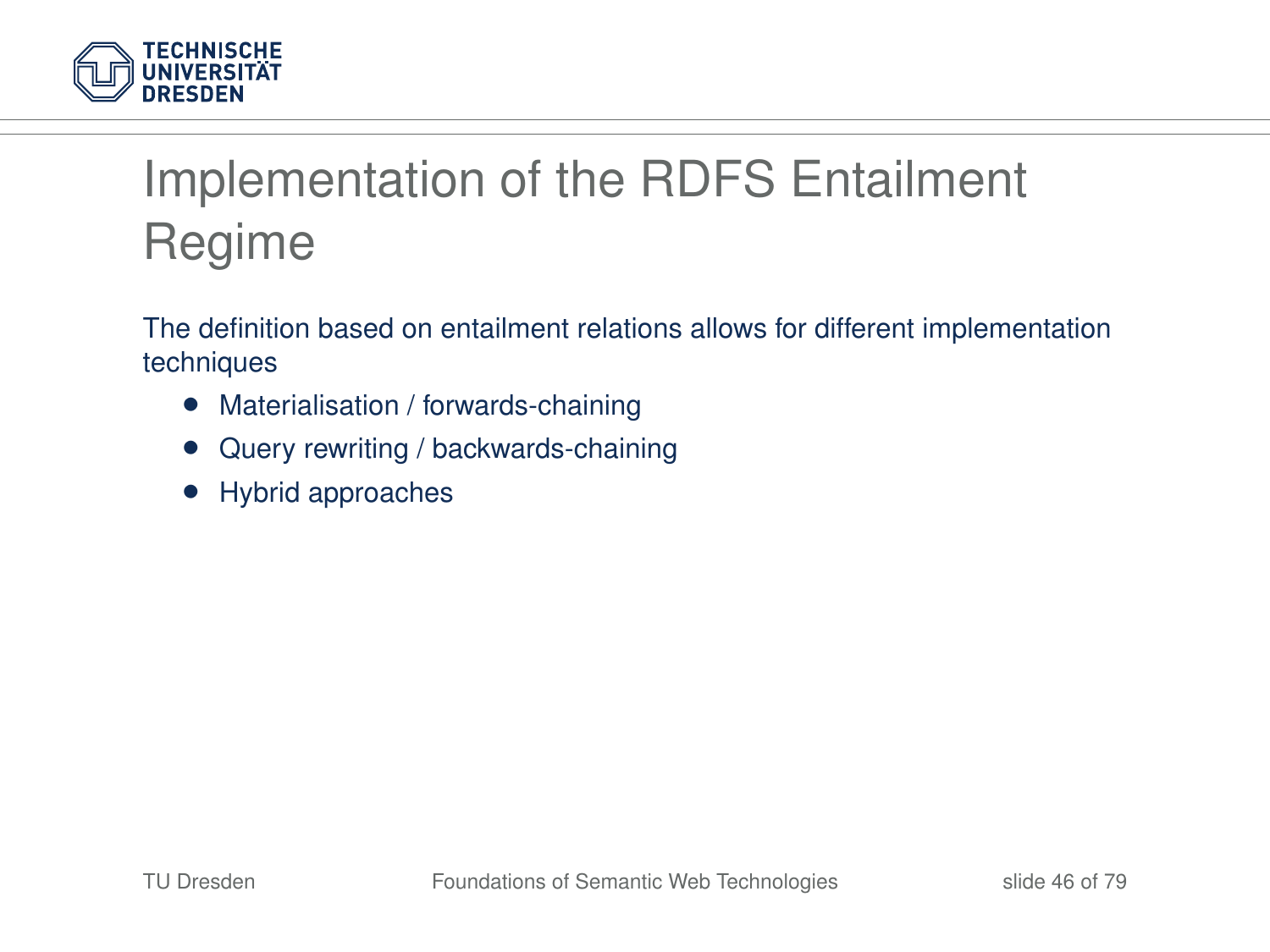



• No answer under simple entailment/subgraph matching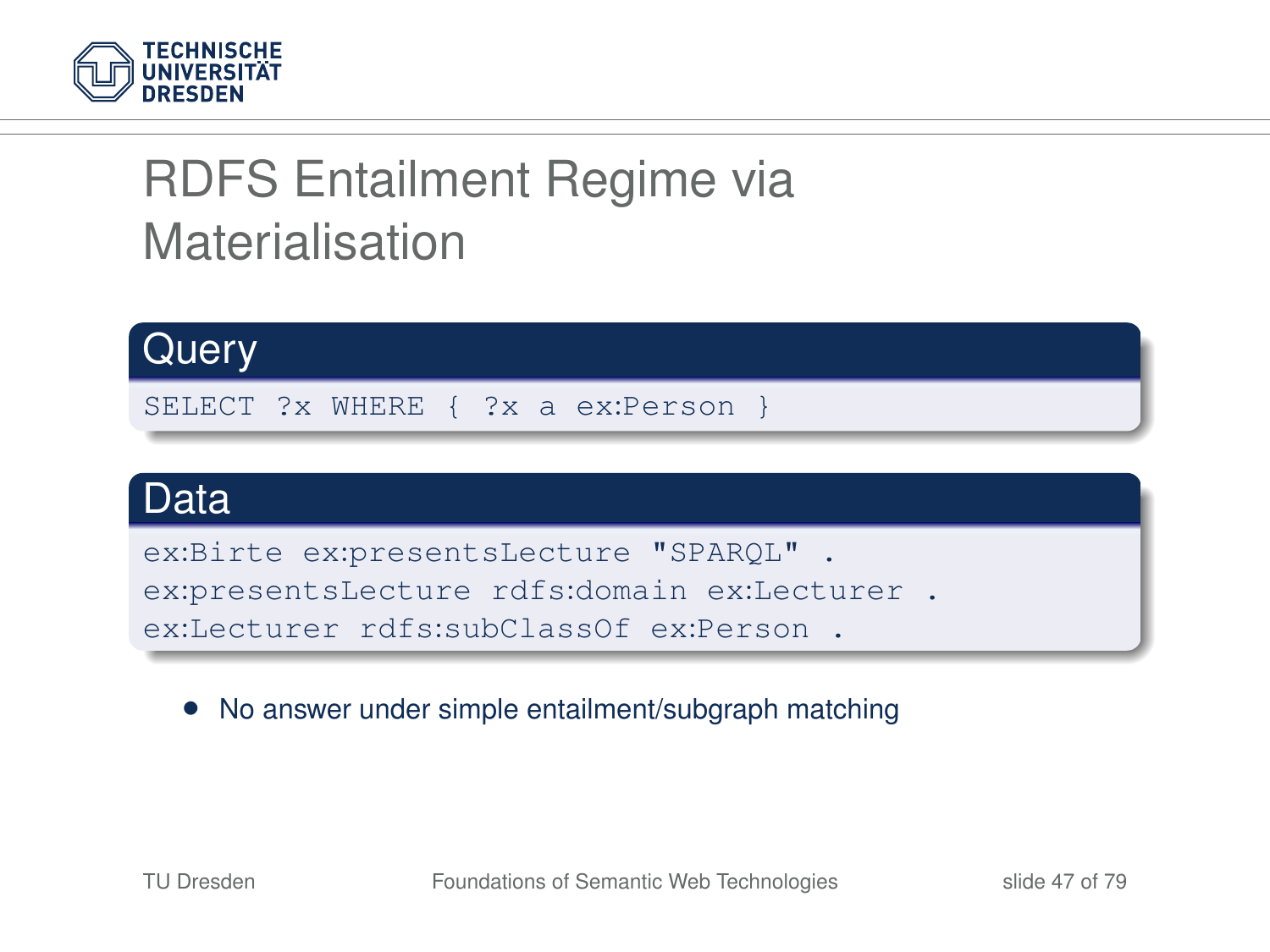



- No answer under simple entailment/subgraph matching
- Idea: we extend the queried graph with relevant inferred triples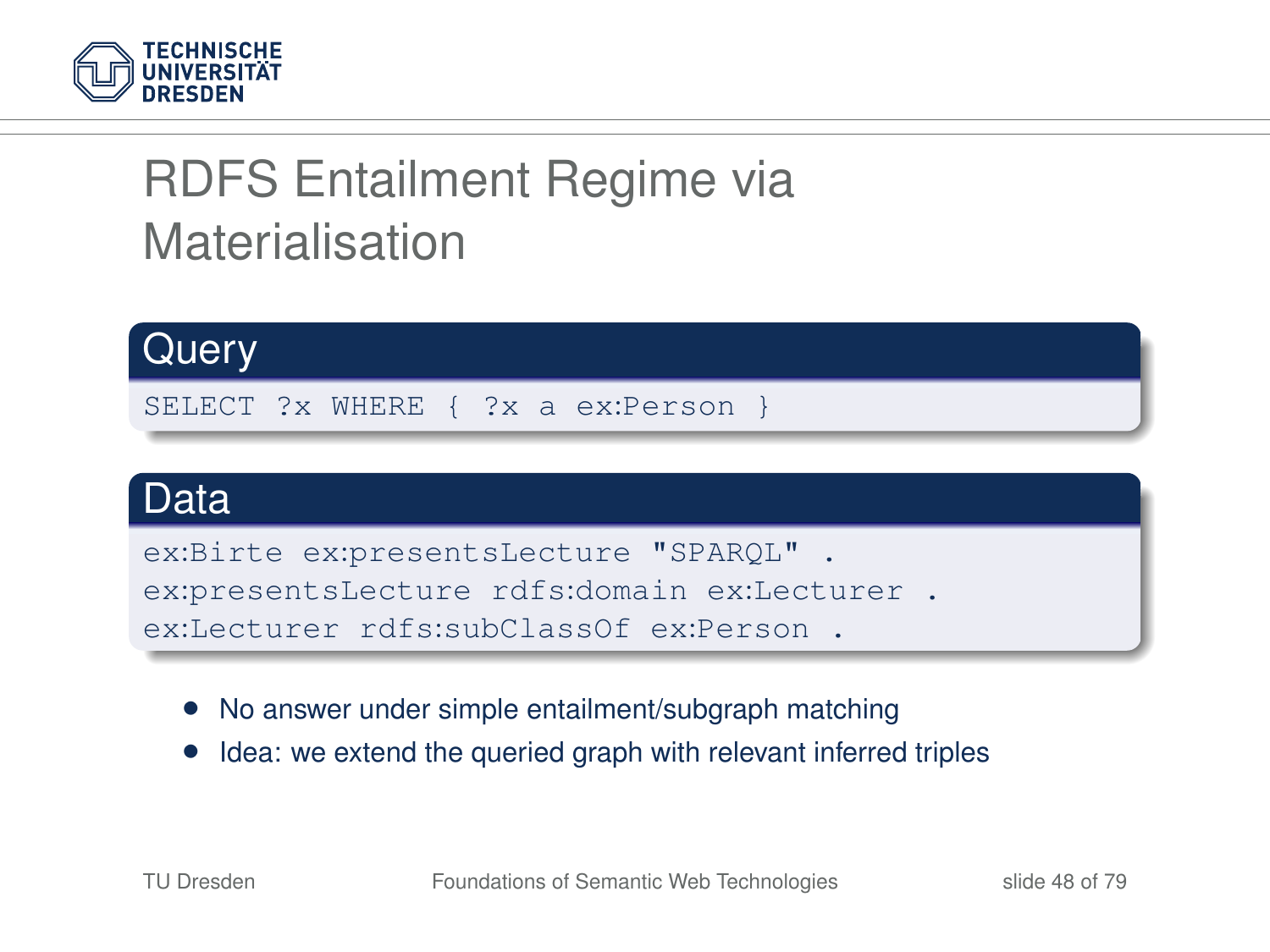

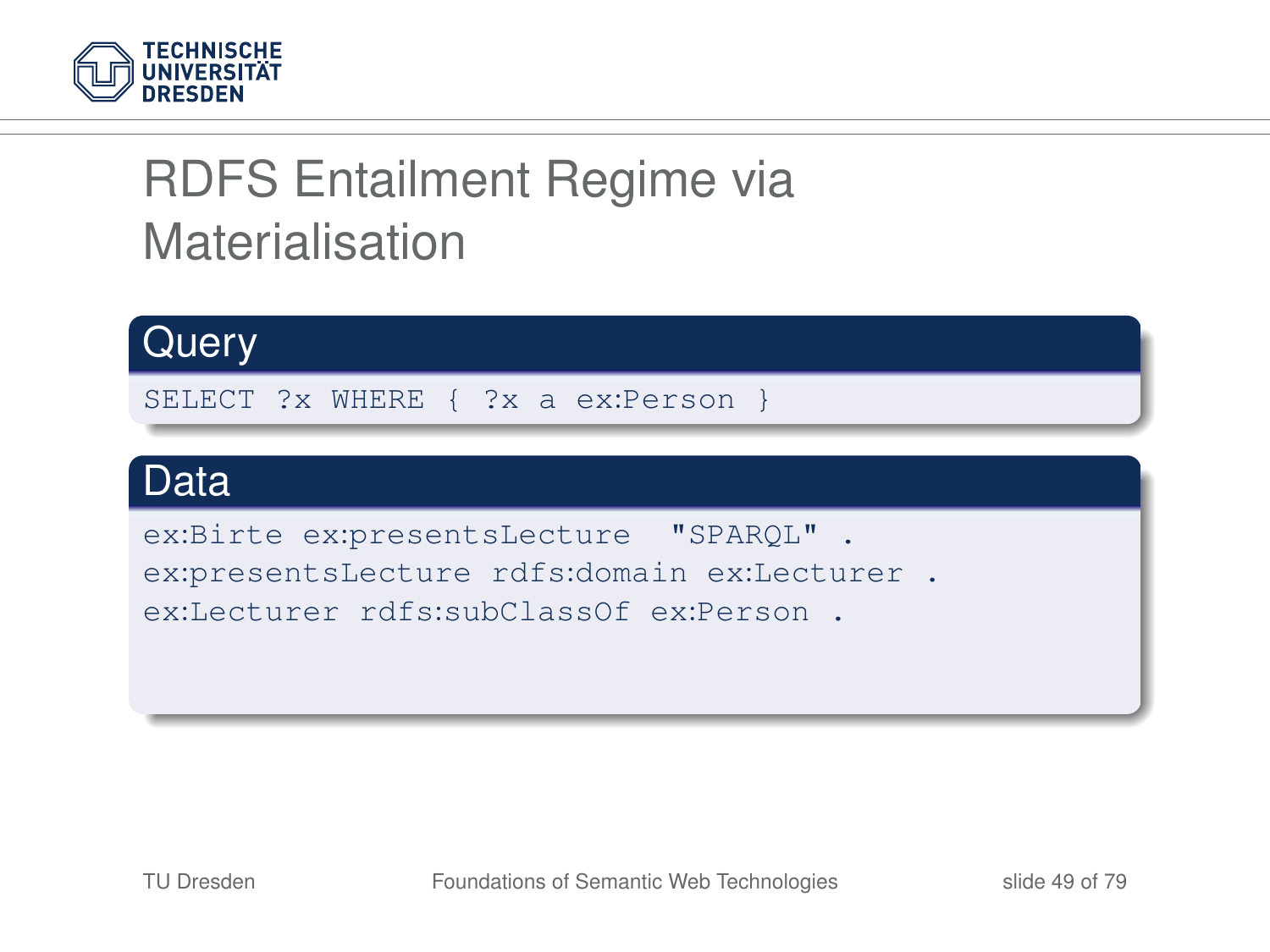

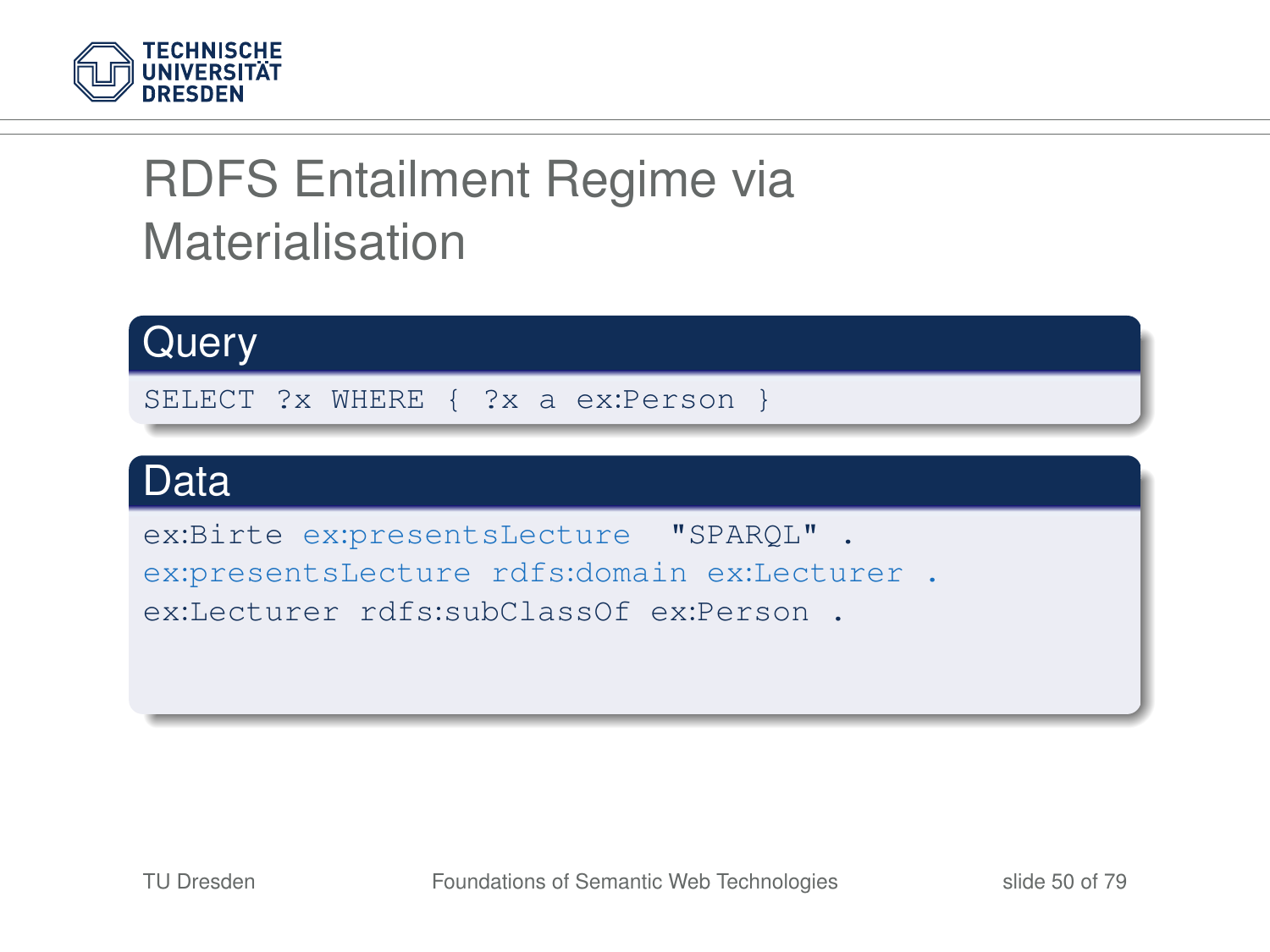

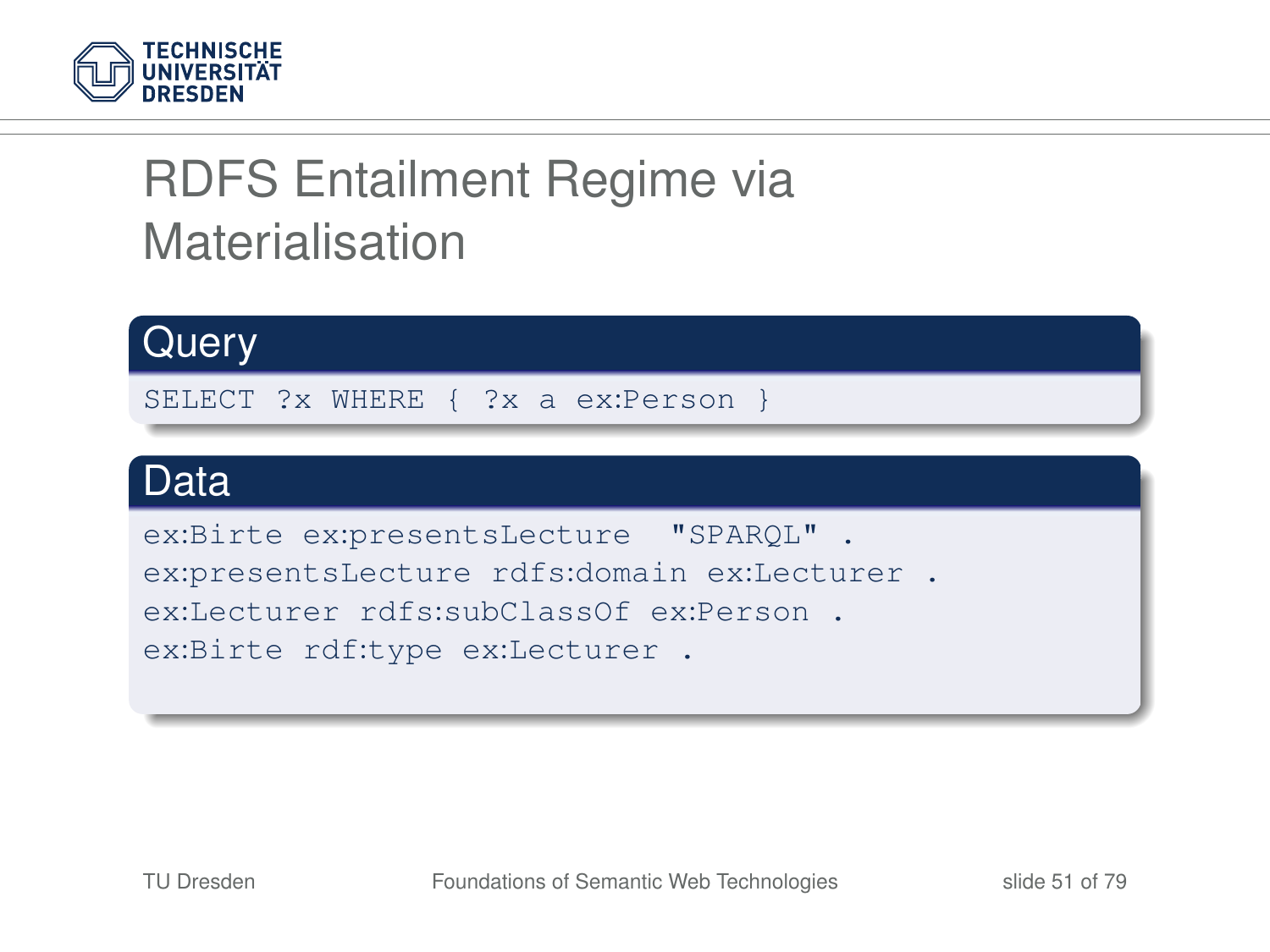

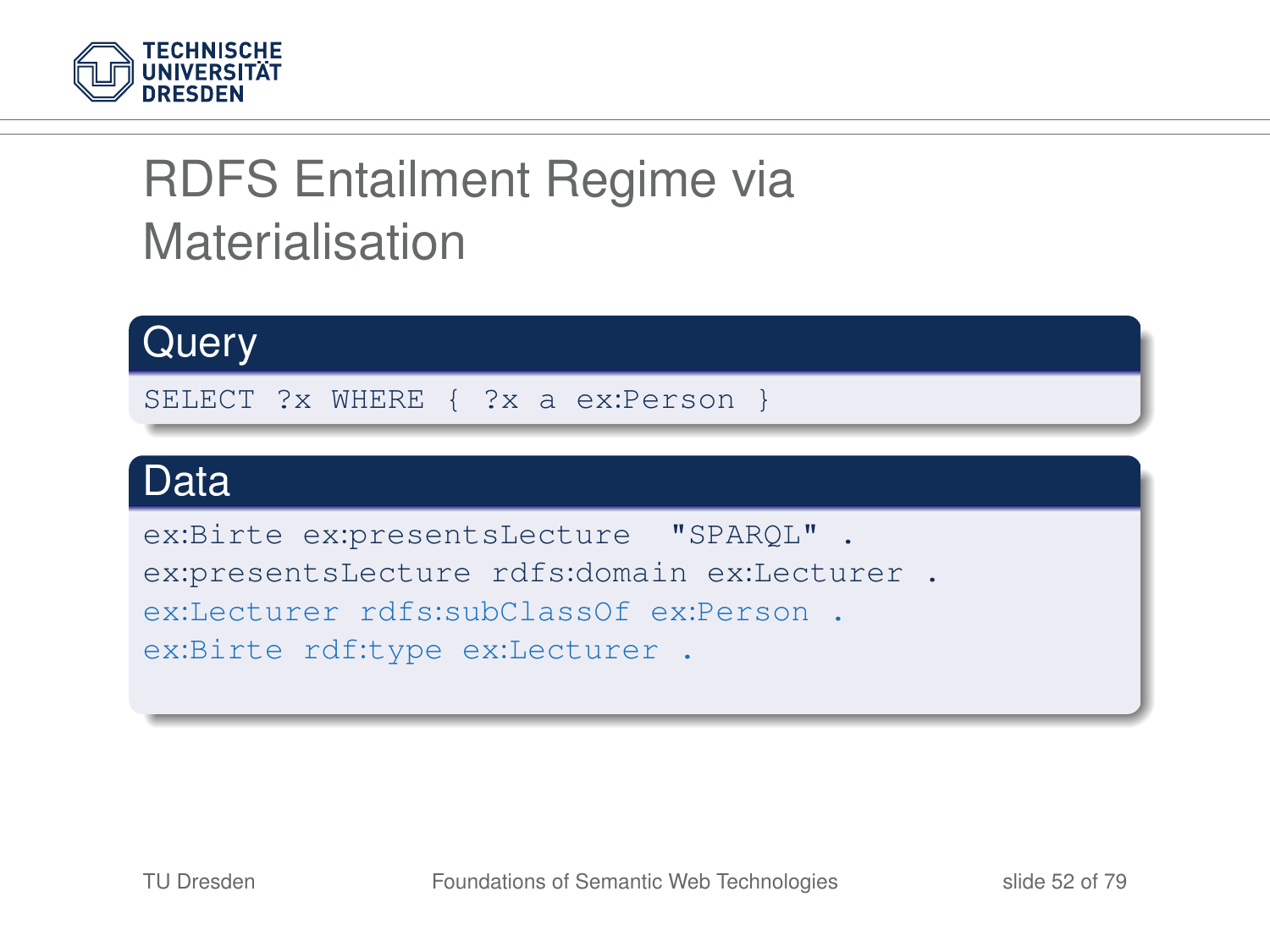

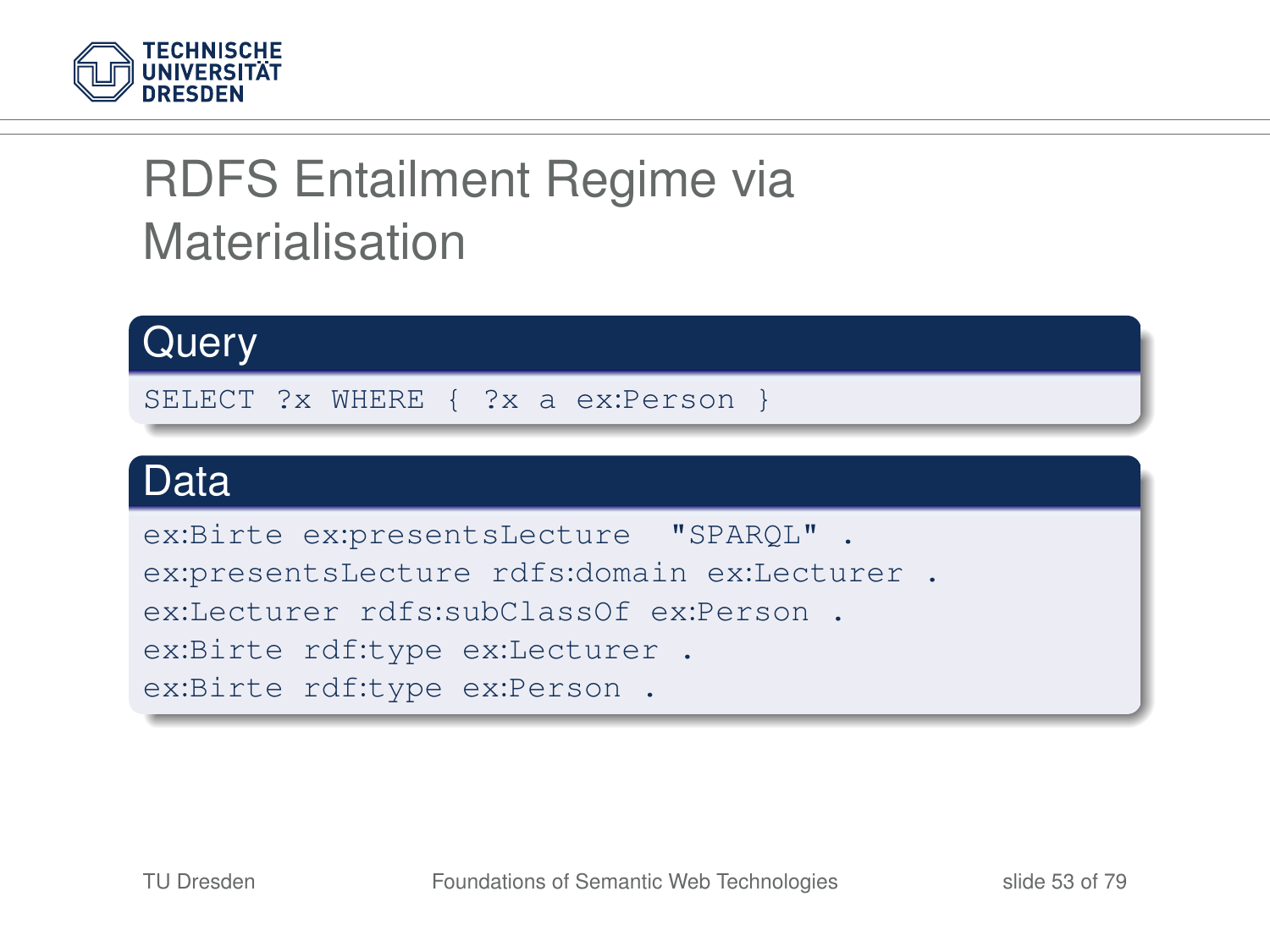



• Query over the extended graph:  $\mu$ : ? $x \mapsto e$ x:Birte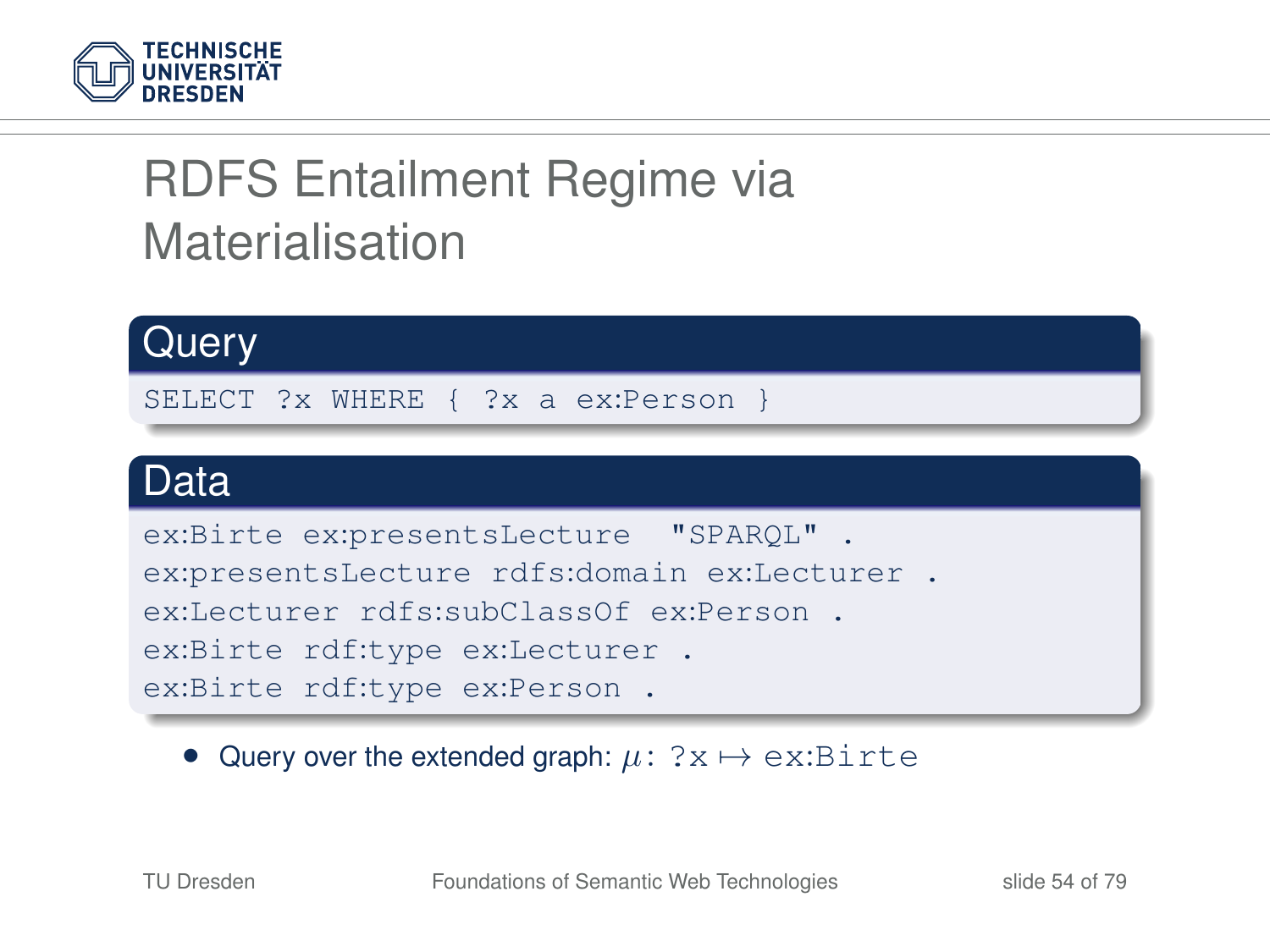



- Query over the extended graph:  $\mu$ : ? $x \mapsto e$ x:Birte
- Disadvantages: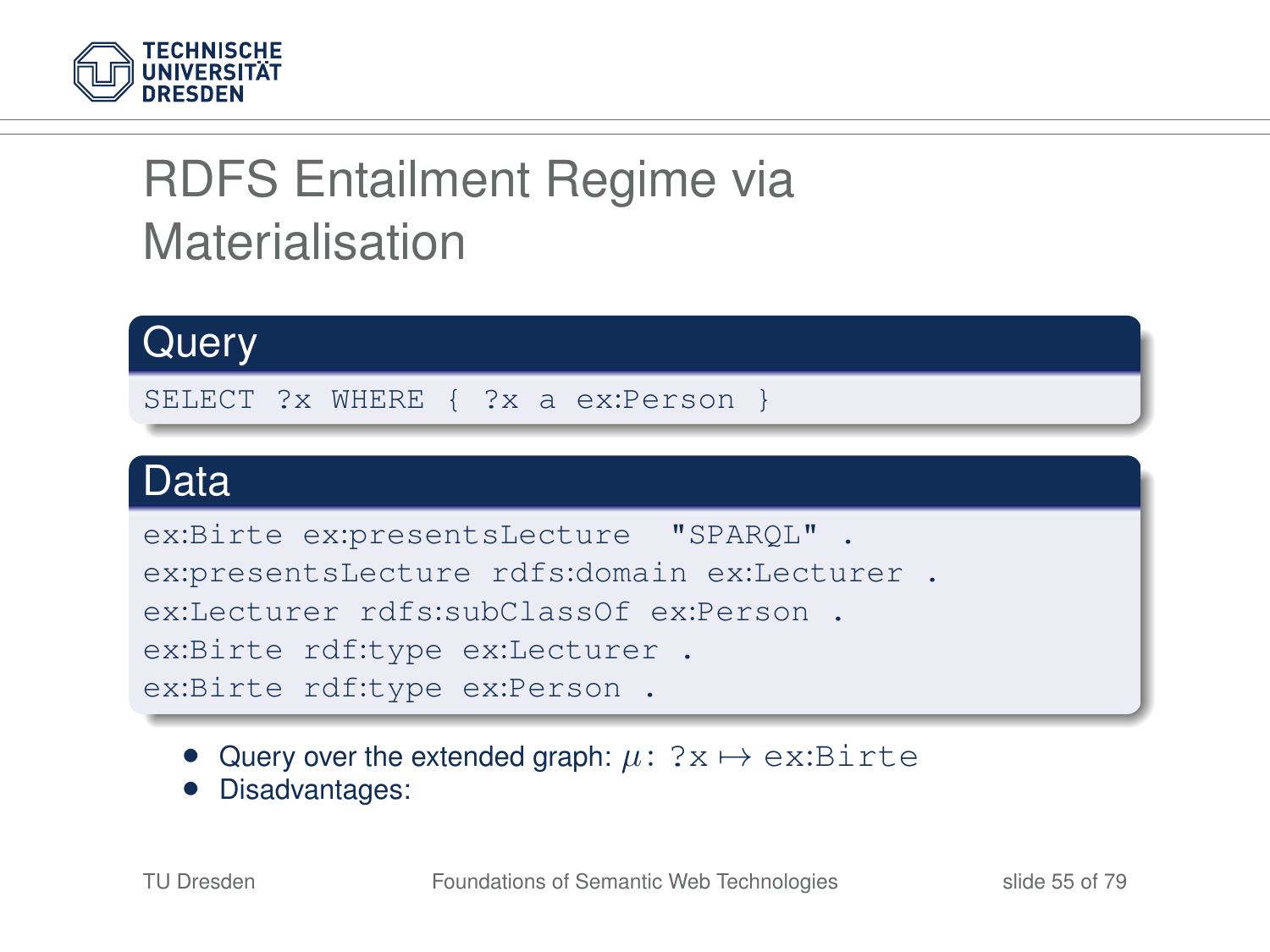



- Query over the extended graph:  $\mu$ : ? $x \mapsto e$ x:Birte
- Disadvantages:
	- Size of the queried graph grows
	- Each update requires recomputation of the closure (extension)<br>Foundations of Semantic Web Technologies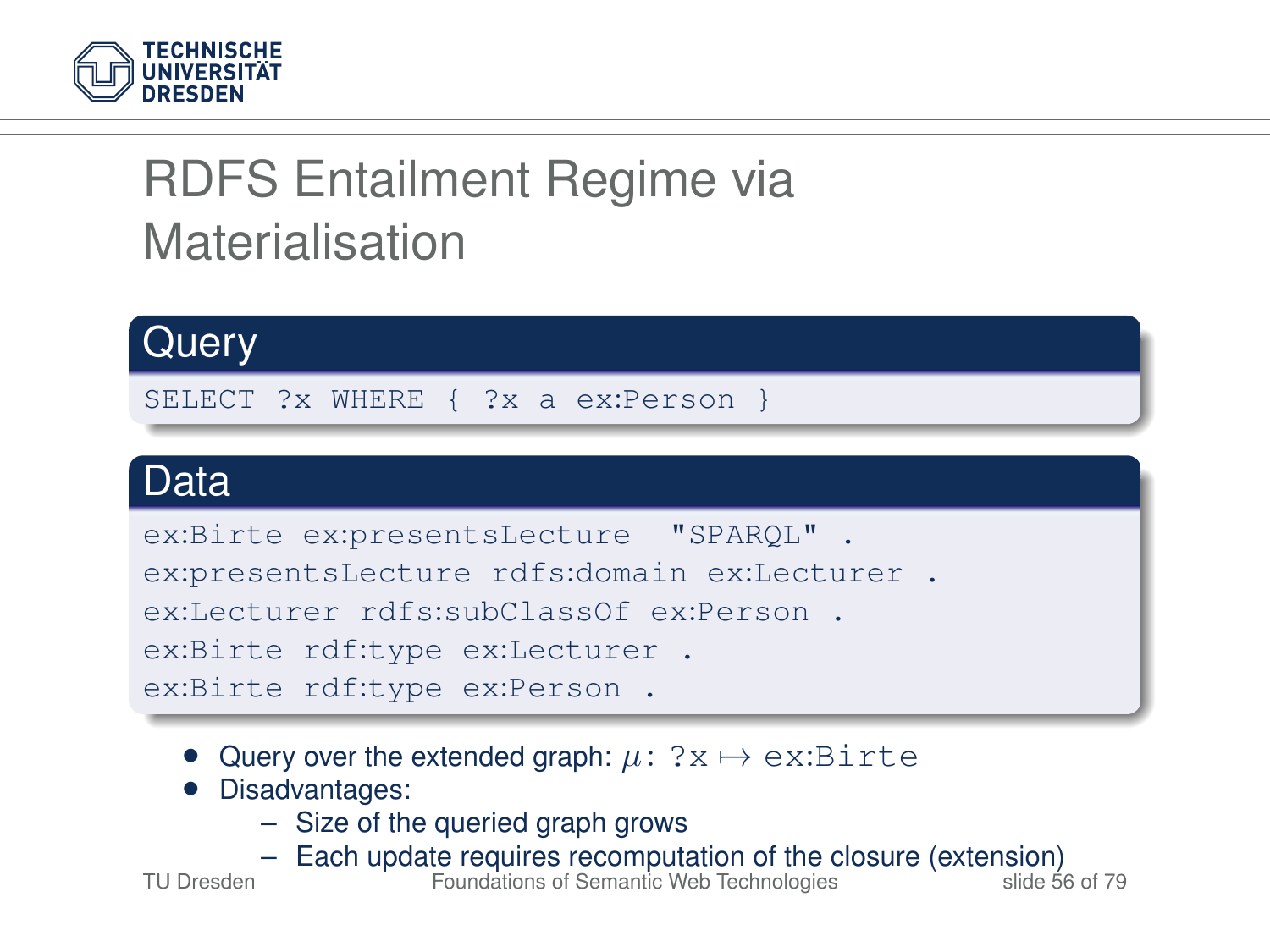





• Idea: extend the query rather than the queried graph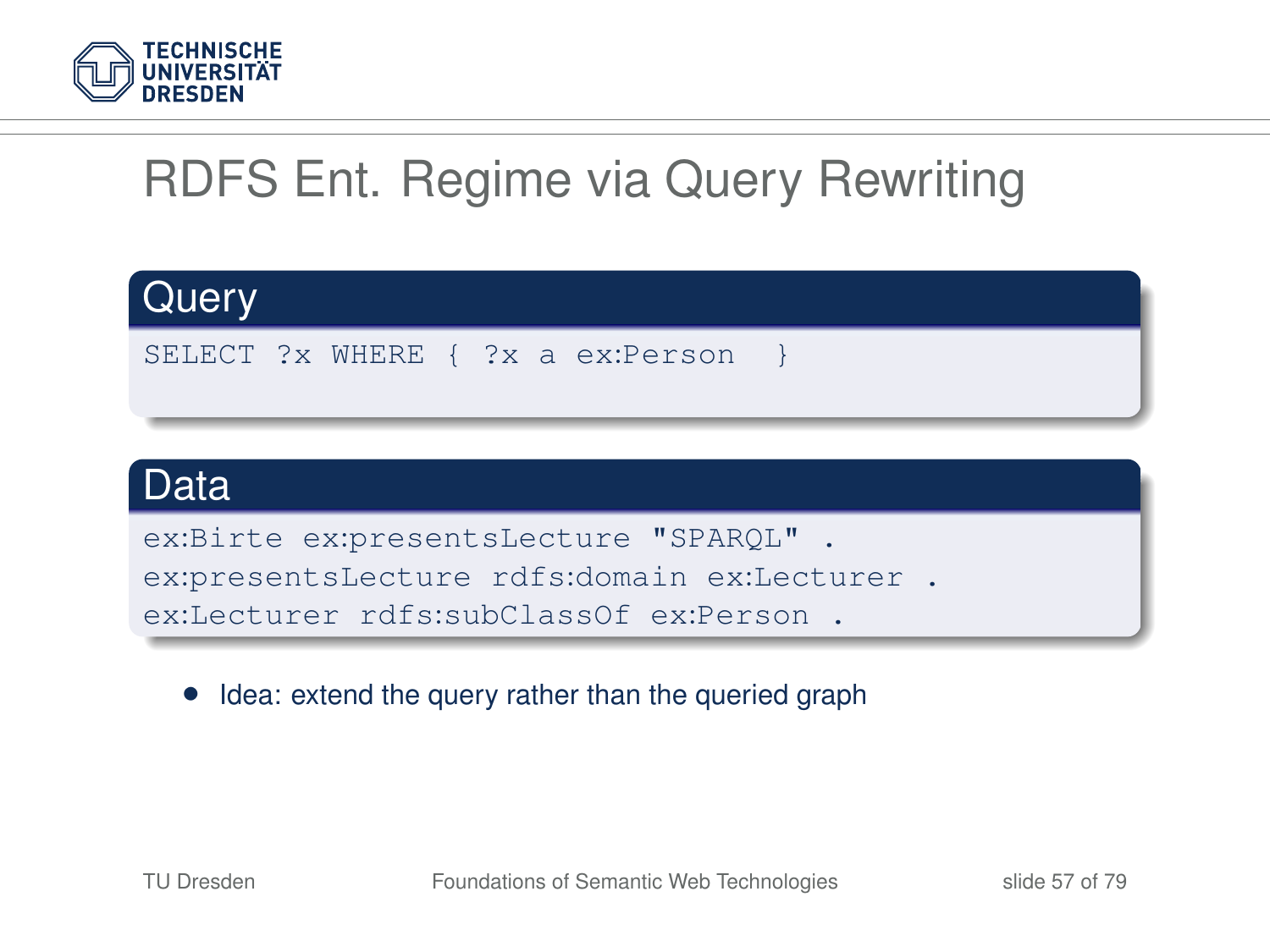





- Idea: extend the query rather than the queried graph
- Rule rdfs9 produces a relevant consequence

u rdfs:subClassOf x . v rdf:type u . rdfs9 v rdf:type x .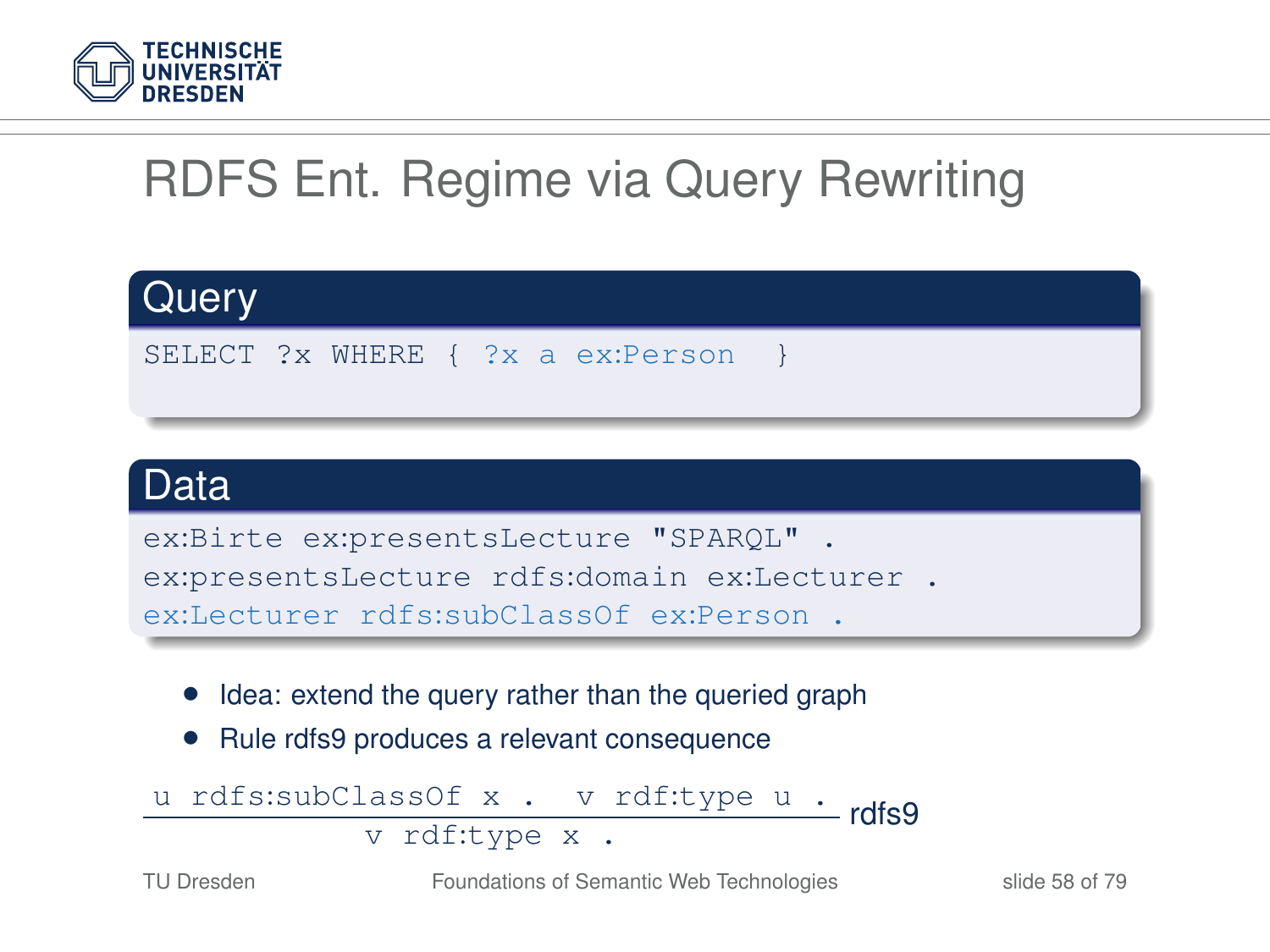





- Idea: extend the query rather than the queried graph
- Rule rdfs9 produces a relevant consequence

u rdfs:subClassOf x . v rdf:type u . rdfs9 v rdf:type x .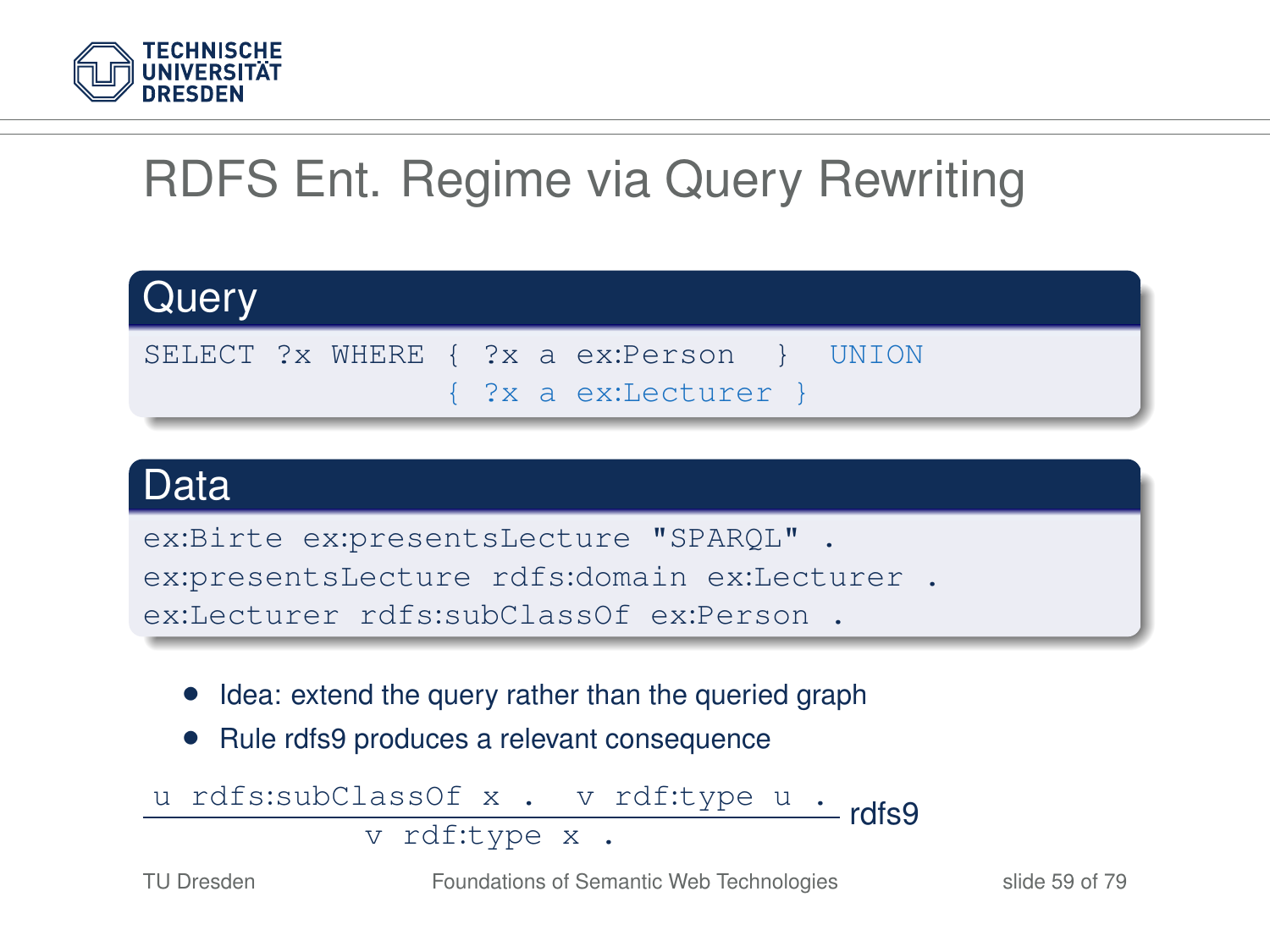



#### Data

ex:Birte ex:presentsLecture "SPARQL" . ex:presentsLecture rdfs:domain ex:Lecturer . ex:Lecturer rdfs:subClassOf ex:Person .

• Rule rdfs2 produces now also a relevant consequence

a rdfs:domain x . u a y . rdfs2 u rdf:type x .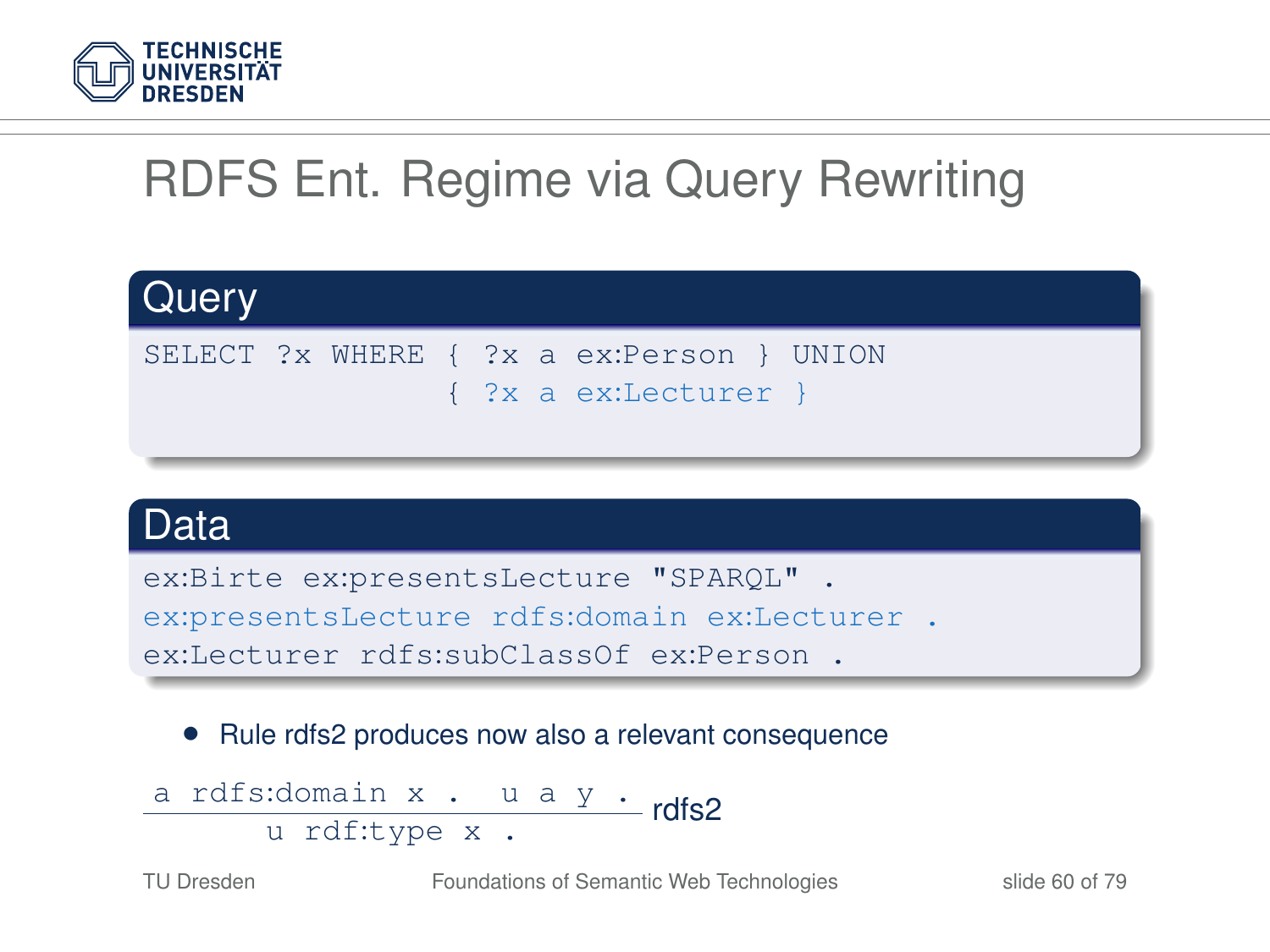

| <b>Query</b> |  |                                           |  |
|--------------|--|-------------------------------------------|--|
|              |  | SELECT ?x WHERE { ?x a ex: Person } UNION |  |
|              |  | { ?x a ex:Lecturer } UNION                |  |
|              |  | { ?x ex:presentsLecture :v }              |  |

#### Data

ex:Birte ex:presentsLecture "SPARQL" . ex:presentsLecture rdfs:domain ex:Lecturer . ex:Lecturer rdfs:subClassOf ex:Person .

• Rule rdfs2 produces now also a relevant consequence

a rdfs:domain x . u a y . rdfs2 u rdf:type x .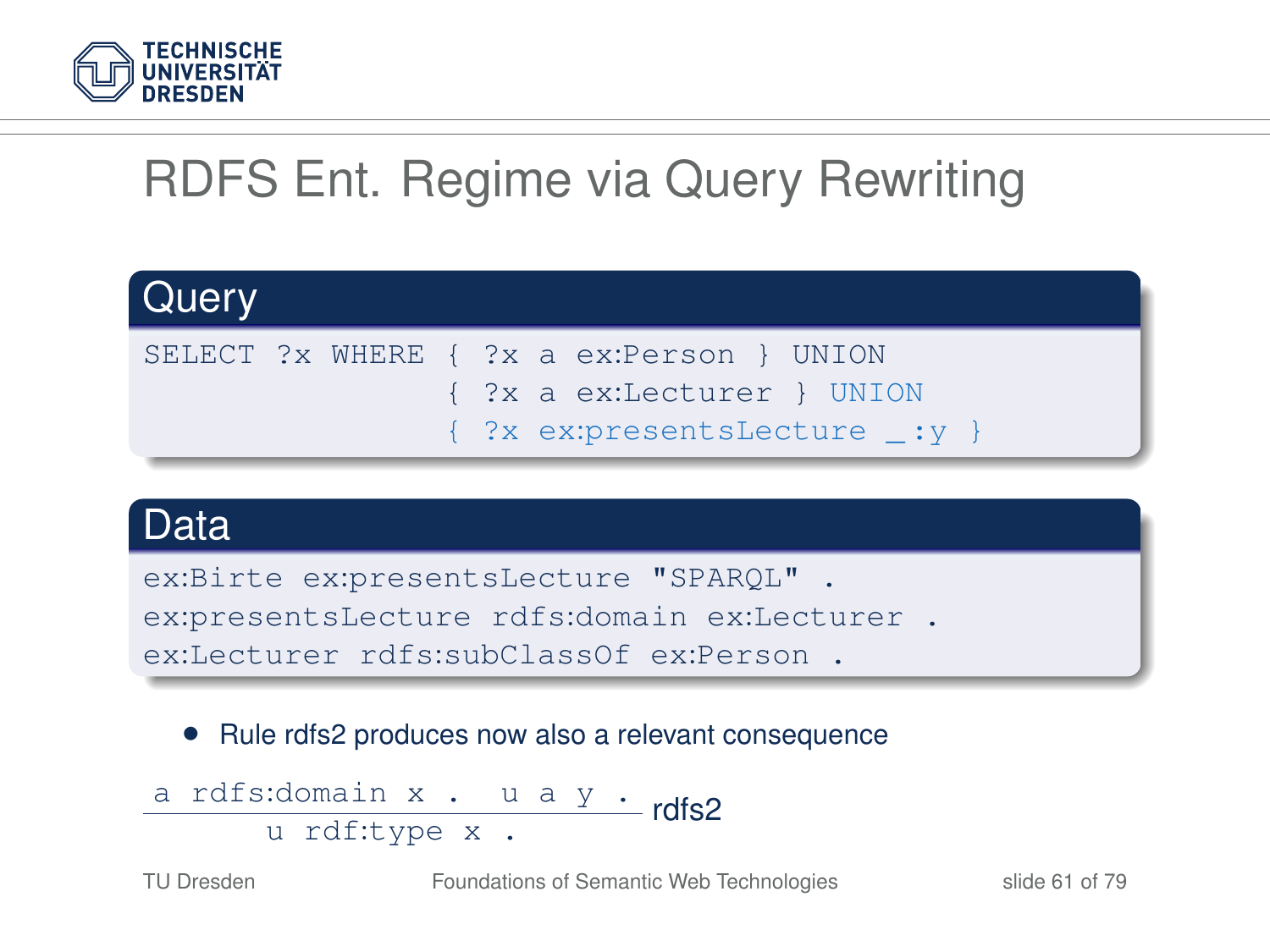



#### Data

ex:Birte ex:presentsLecture "SPARQL" . ex:presentsLecture rdfs:domain ex:Lecturer . ex:Lecturer rdfs:subClassOf ex:Person .

• Solution  $\mu: ?\mathbf{x} \mapsto \mathbf{e}\mathbf{x}$ : Birte (from 3. disjunct)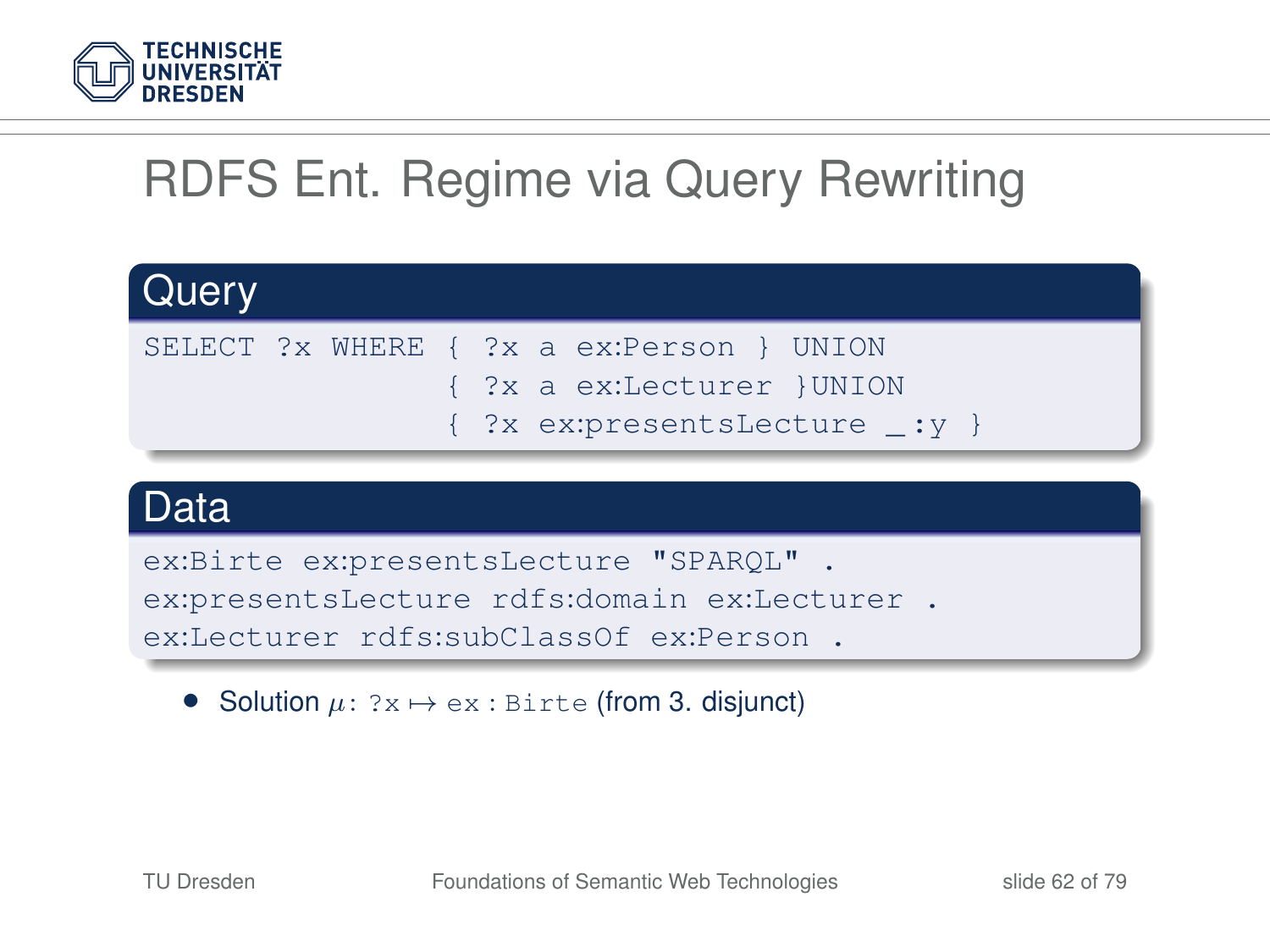



#### Data

ex:Birte ex:presentsLecture "SPARQL" . ex:presentsLecture rdfs:domain ex:Lecturer . ex:Lecturer rdfs:subClassOf ex:Person .

- Solution  $\mu: ?\mathbf{x} \mapsto \mathbf{e}\mathbf{x}$ : Birte (from 3. disjunct)
- Disadvantages: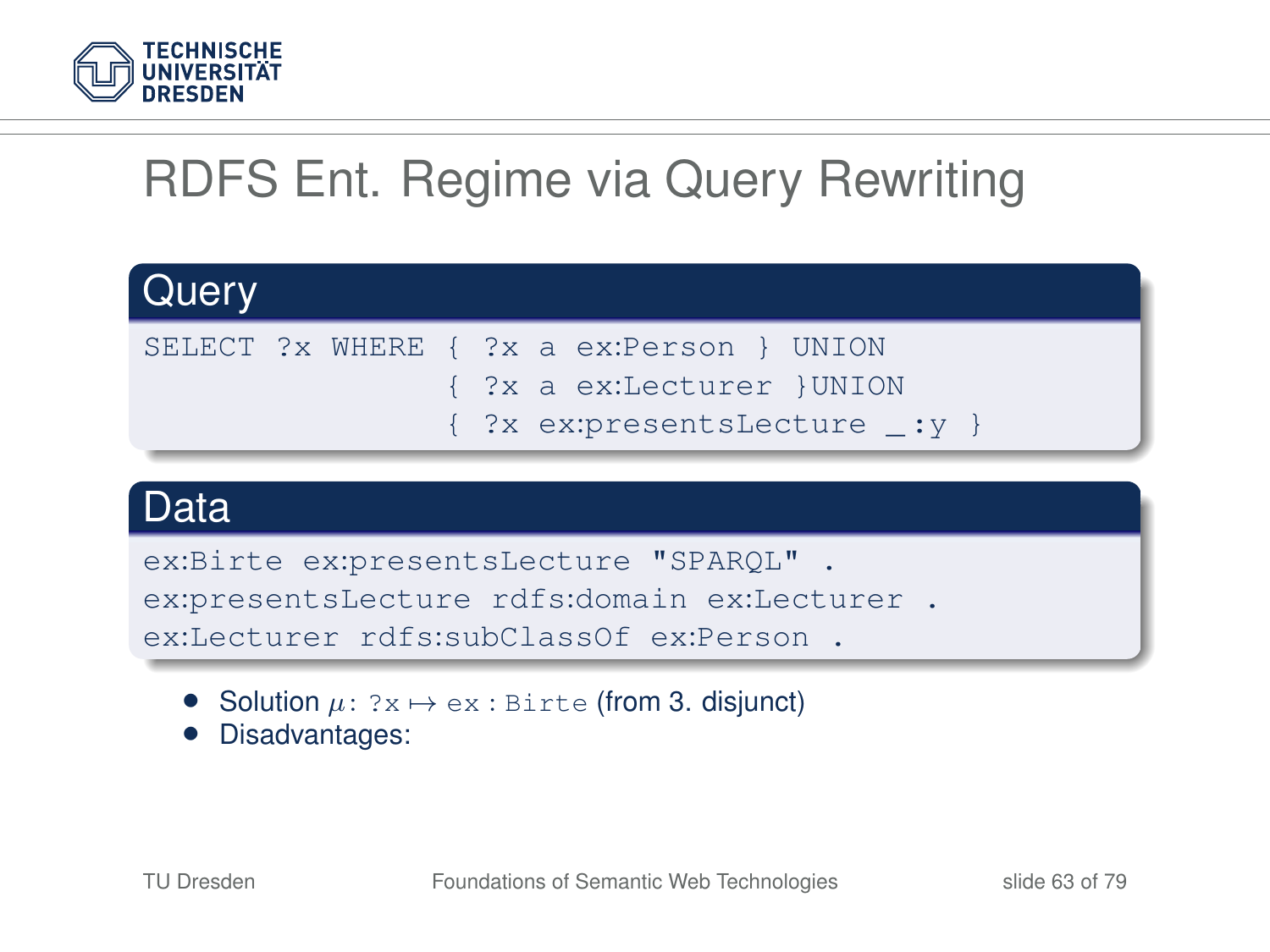

| <b>Query</b> |  |                                         |                                          |  |
|--------------|--|-----------------------------------------|------------------------------------------|--|
|              |  |                                         | SELECT ?x WHERE { ?x a ex:Person } UNION |  |
|              |  |                                         | { ?x a ex:Lecturer } UNION               |  |
|              |  | $\{$ ?x ex:presentsLecture $\_$ :y $\}$ |                                          |  |

#### Data

ex:Birte ex:presentsLecture "SPARQL" . ex:presentsLecture rdfs:domain ex:Lecturer . ex:Lecturer rdfs:subClassOf ex:Person .

- Solution  $\mu: ?\mathbf{x} \mapsto \mathbf{e}\mathbf{x}$ : Birte (from 3. disjunct)
- Disadvantages:
	- Hard/impossible to find all solutions (RDFS vocabulary used in unusual ways, queries not just for instances or subclasses)
- Query Rewriting is done at run-time  $\rightsquigarrow$  every query is evaluated a TU Dresden **bit slower** [Foundations of Semantic Web Technologies](#page-0-0) slide 64 of 79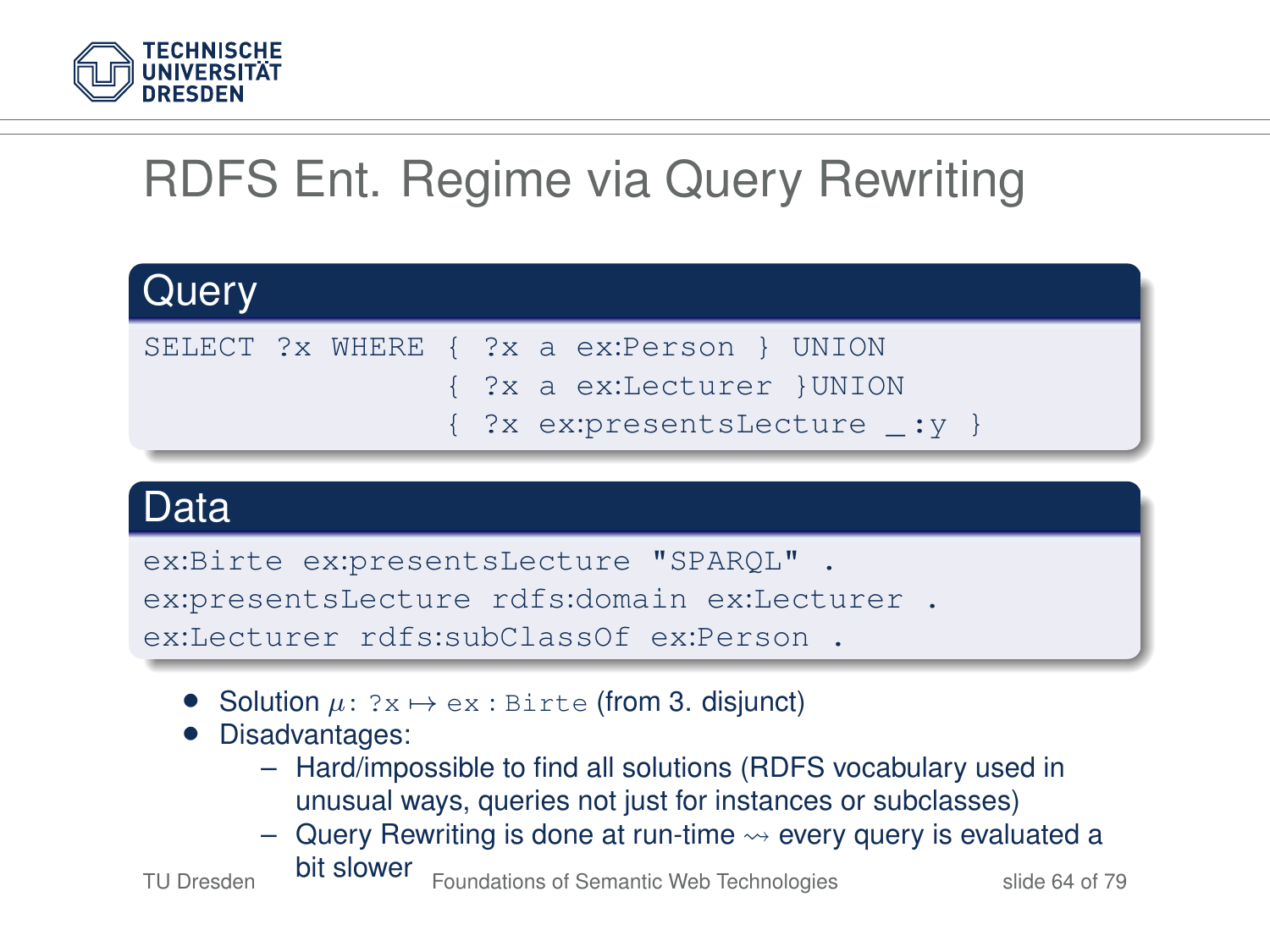

#### Hybrid Approaches

- Combine materialisation and query rewriting
- Common (beyond RDFS): do not materialise owl:sameAs
- Extract schema part and use that for rewriting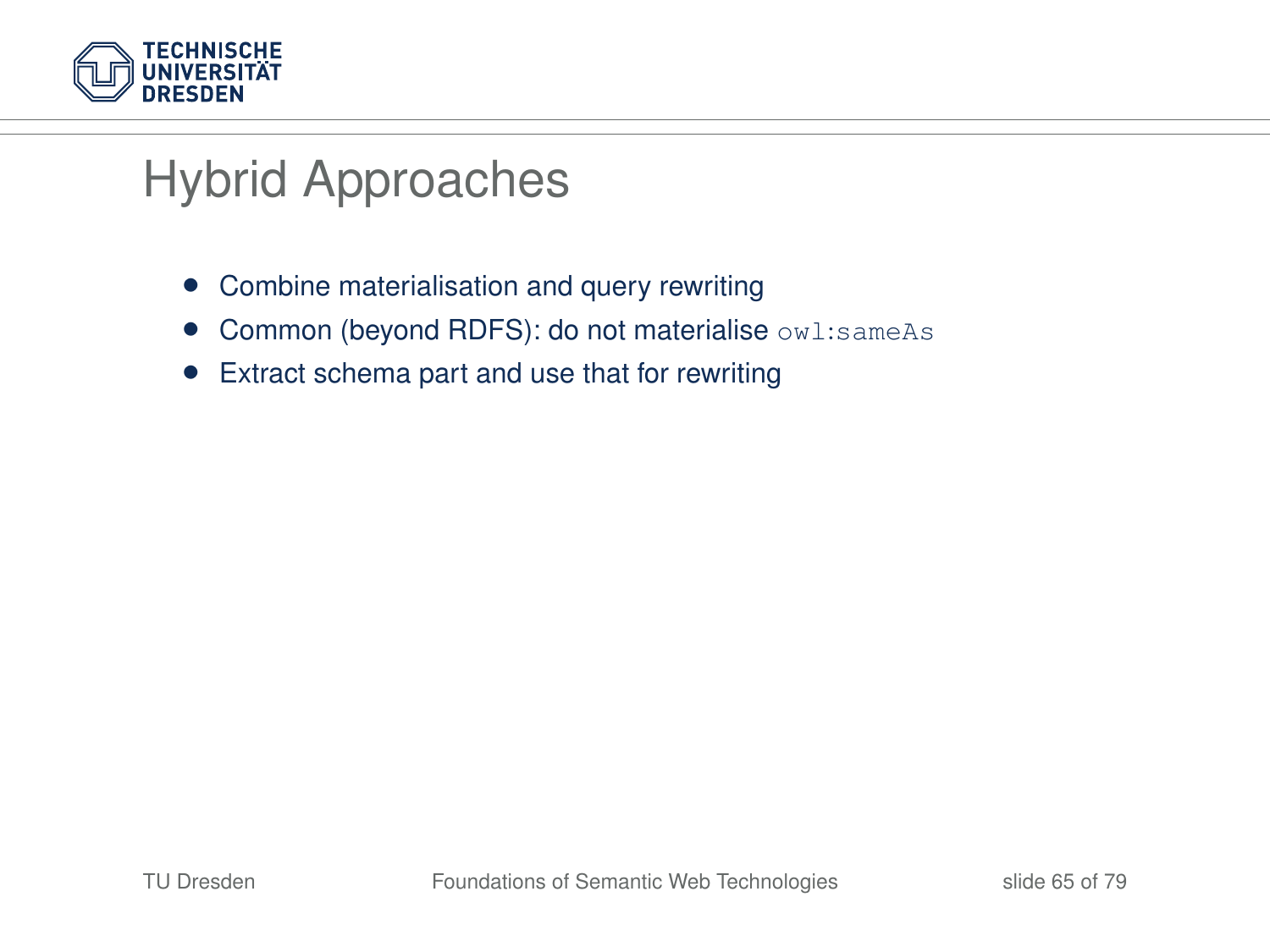<span id="page-65-0"></span>

#### Agenda

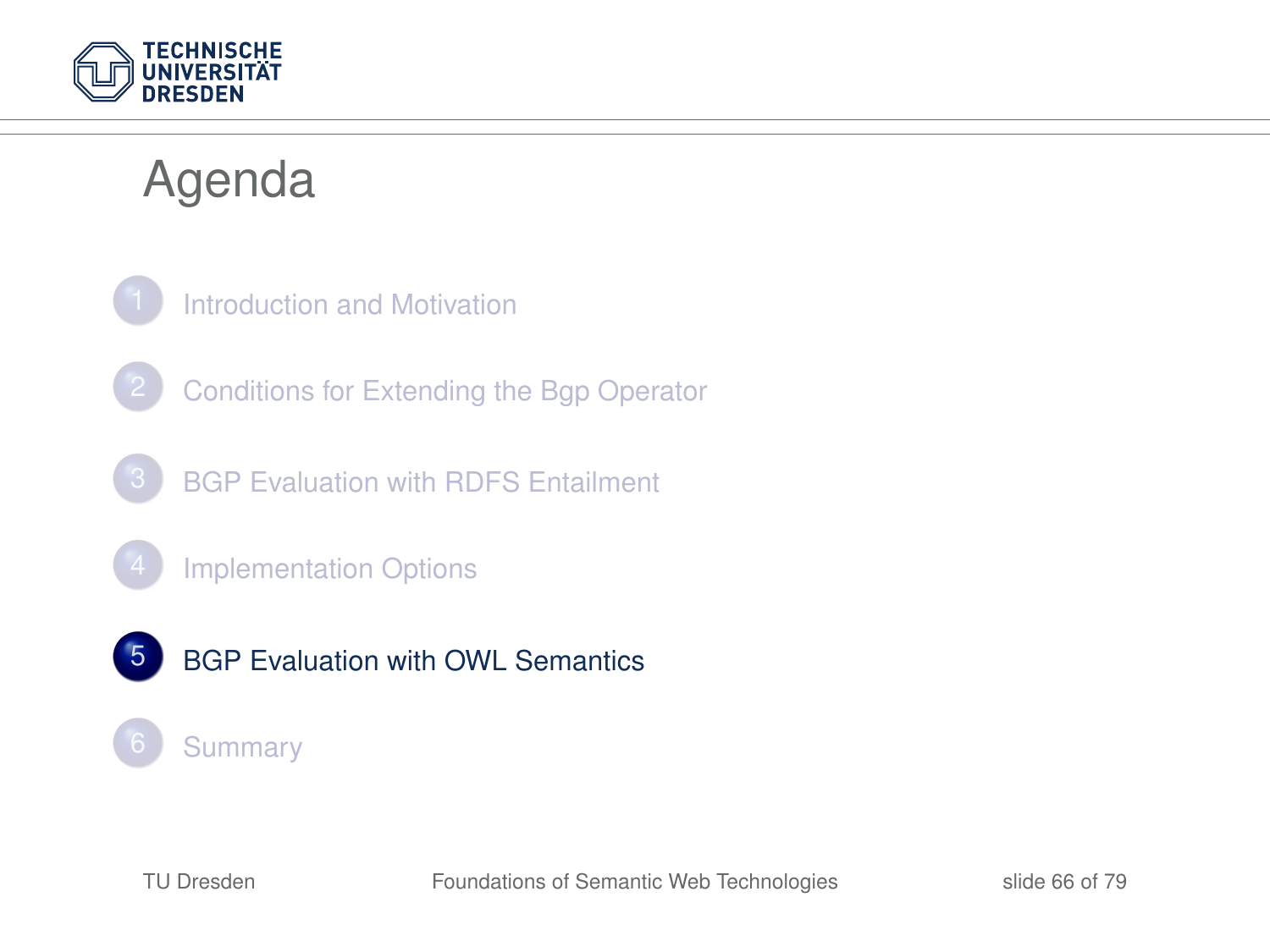

How can we use OWL's Direct Semantics with SPARQL?

- **Based on Description Logics**
- 2 Semantics defined in terms of OWL structural objects
	- $-$  owl:intersectionOf, ObjectIntersectionOf,  $\Pi$
- 3 OWL DL ontologies can be mapped into RDF graphs
- 4 Not every RDF graph can be mapped into an OWL DL ontology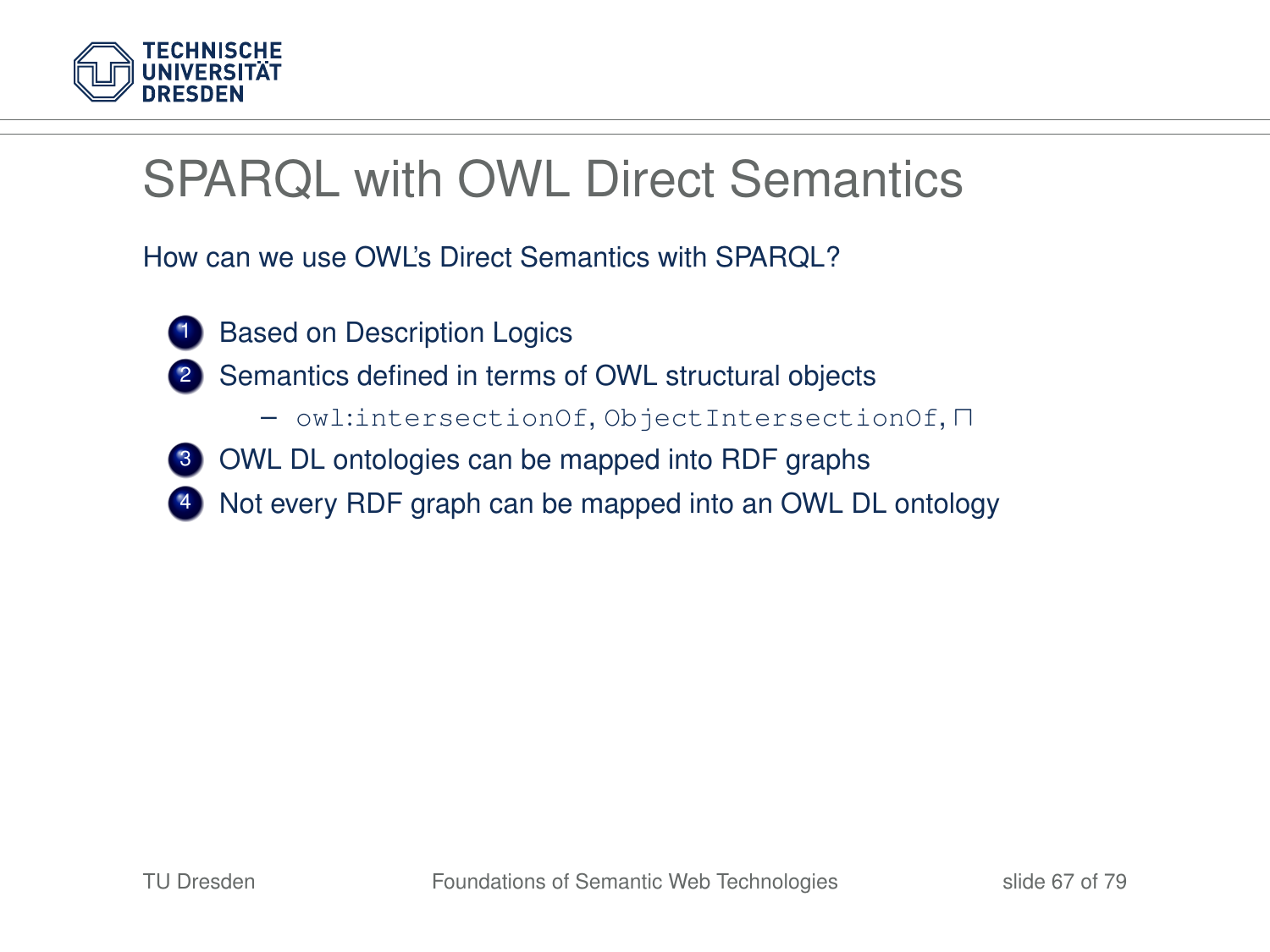

1 OWL Direct Semantics Entailment Regime only works on well-formed RDF graphs, which can be mapped into OWL DL ontologies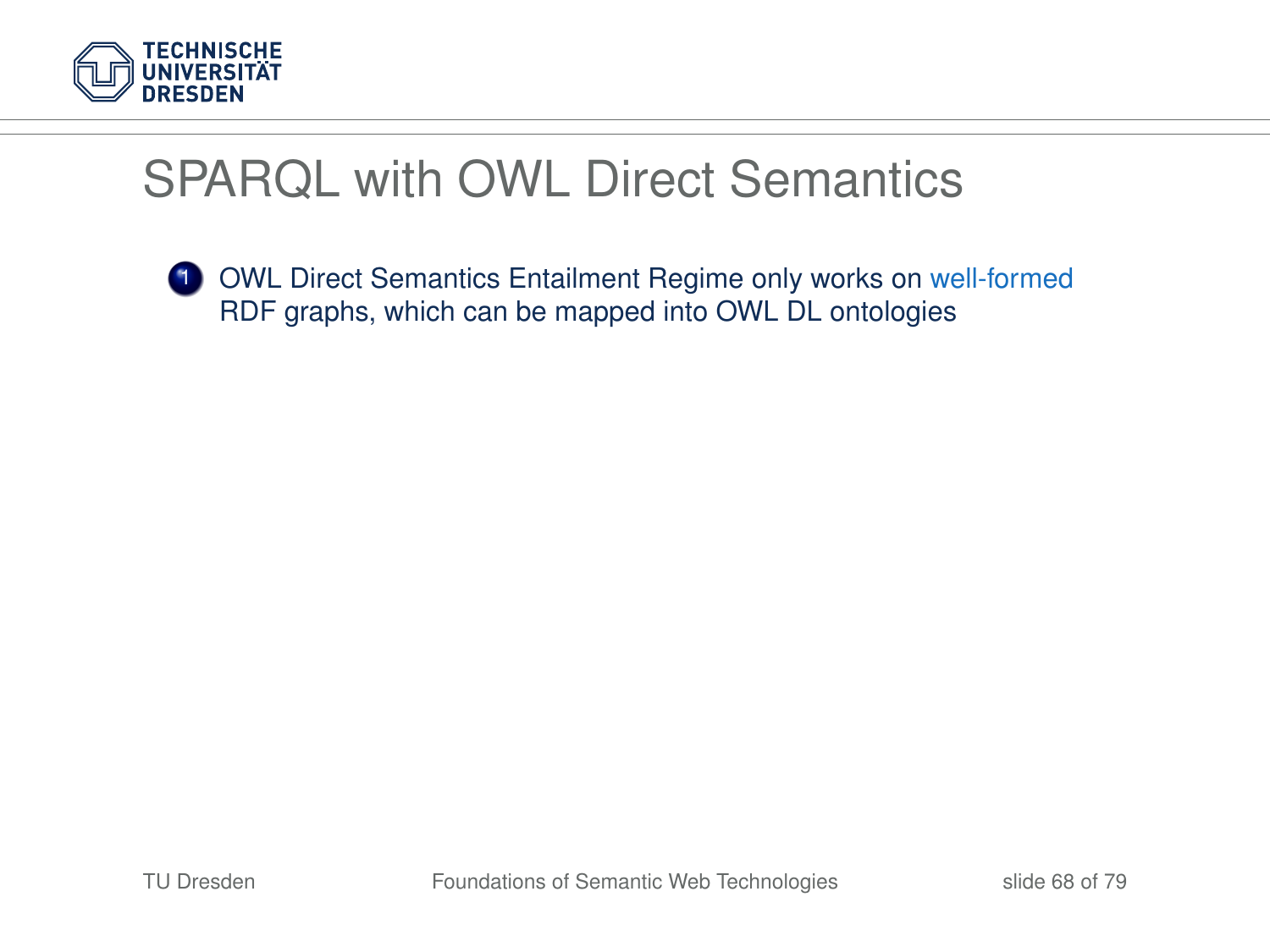

- 1 OWL Direct Semantics Entailment Regime only works on well-formed RDF graphs, which can be mapped into OWL DL ontologies
- 2 Basic graph patterns are mapped into extended OWL structural objects with variables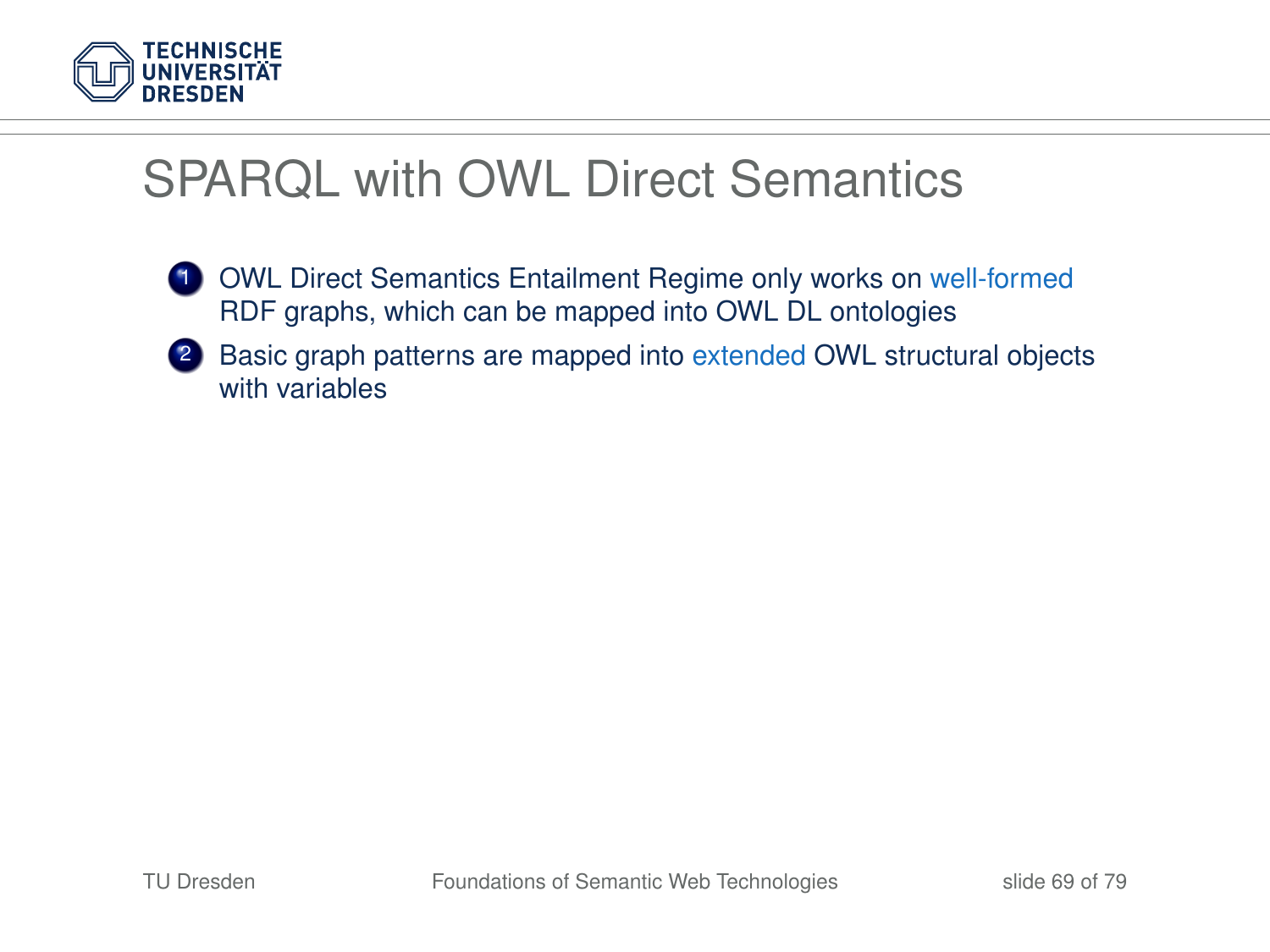

- 1 OWL Direct Semantics Entailment Regime only works on well-formed RDF graphs, which can be mapped into OWL DL ontologies
- 2 Basic graph patterns are mapped into extended OWL structural objects with variables
- 3 Type declarations required to disambiguate the parsing process
	- ?x rdfs:subPropertyOf ?y .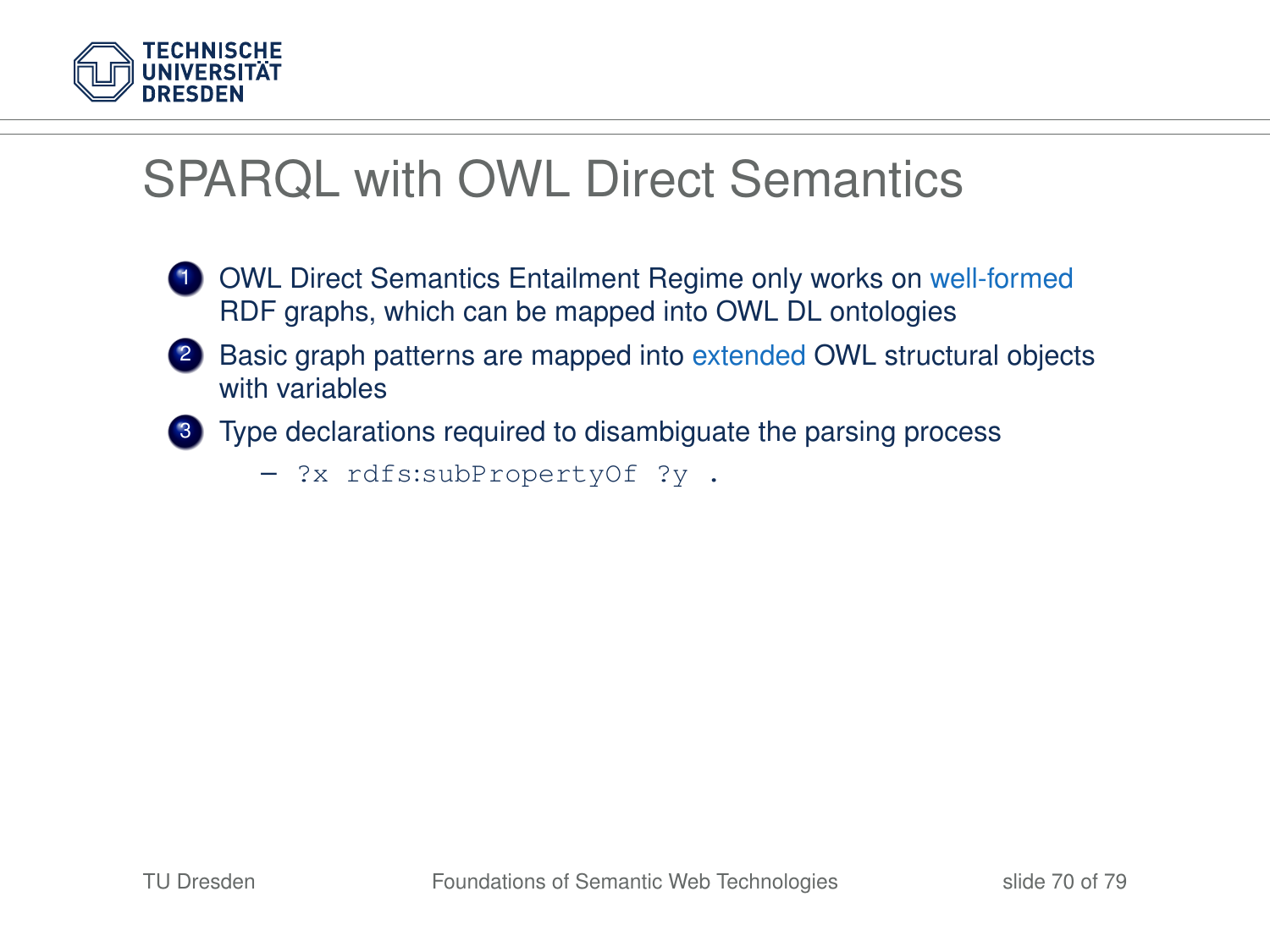

- **1** OWL Direct Semantics Entailment Regime only works on well-formed RDF graphs, which can be mapped into OWL DL ontologies
- 2 Basic graph patterns are mapped into extended OWL structural objects with variables
- 3 Type declarations required to disambiguate the parsing process
	- ?x rdfs:subPropertyOf ?y .
	- ?x a owl:ObjectProperty .
	- ?y a owl:ObjectProperty .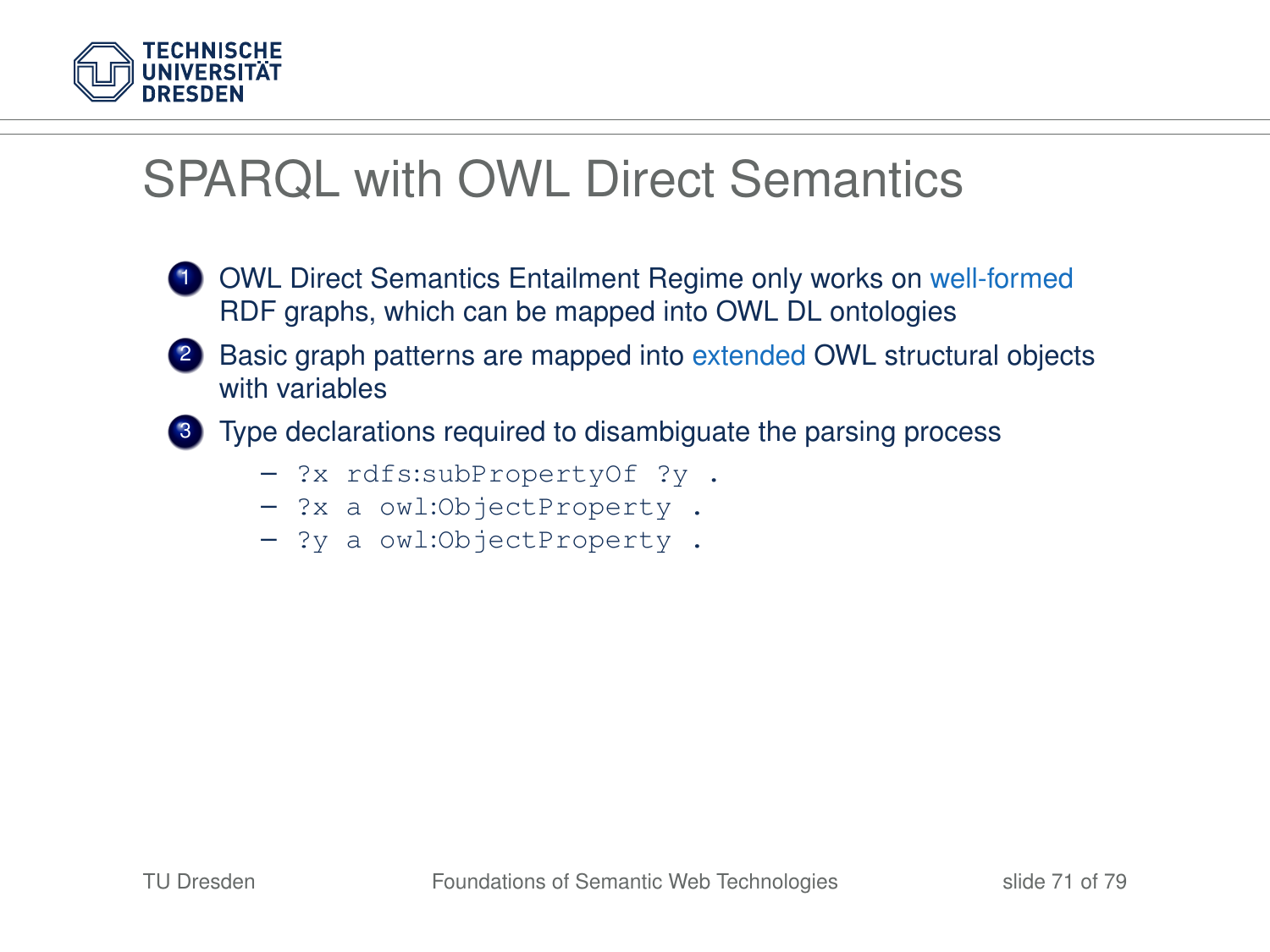

- **1** OWL Direct Semantics Entailment Regime only works on well-formed RDF graphs, which can be mapped into OWL DL ontologies
- 2 Basic graph patterns are mapped into extended OWL structural objects with variables
- 3 Type declarations required to disambiguate the parsing process
	- ?x rdfs:subPropertyOf ?y .
	- ?x a owl:ObjectProperty .
	- ?y a owl:ObjectProperty .

4 Variables can occur in class, property, individual, or literal positions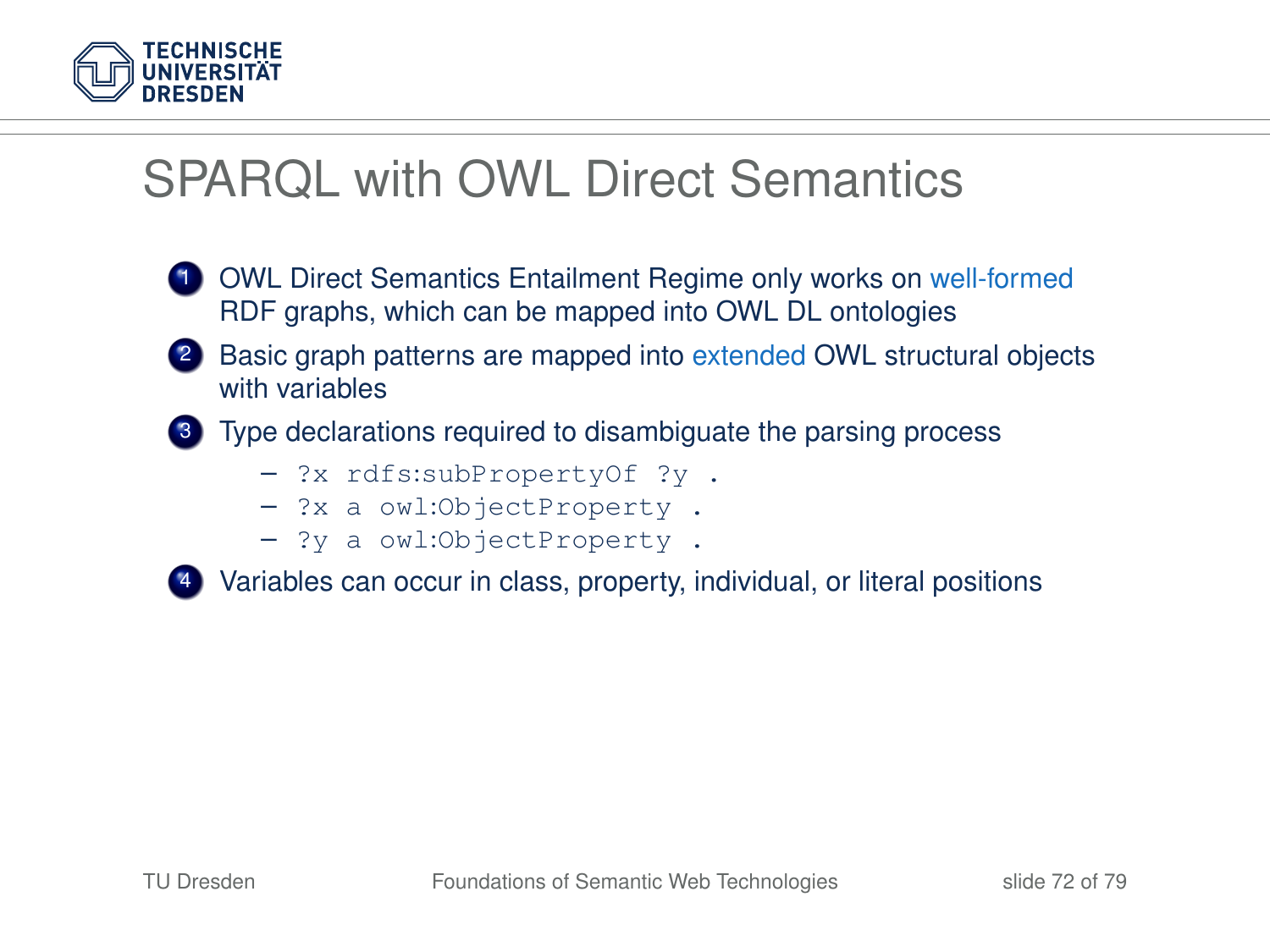

### SPARQL with OWL Direct Semantics

- **1** OWL Direct Semantics Entailment Regime only works on well-formed RDF graphs, which can be mapped into OWL DL ontologies
- 2 Basic graph patterns are mapped into extended OWL structural objects with variables
- 3 Type declarations required to disambiguate the parsing process
	- ?x rdfs:subPropertyOf ?y .
	- ?x a owl:ObjectProperty .
	- ?y a owl:ObjectProperty .
- 4 Variables can occur in class, property, individual, or literal positions
	- 5 Definition of solutions analogously to the one for RDFS plus specification of well-formed BGPs and graphs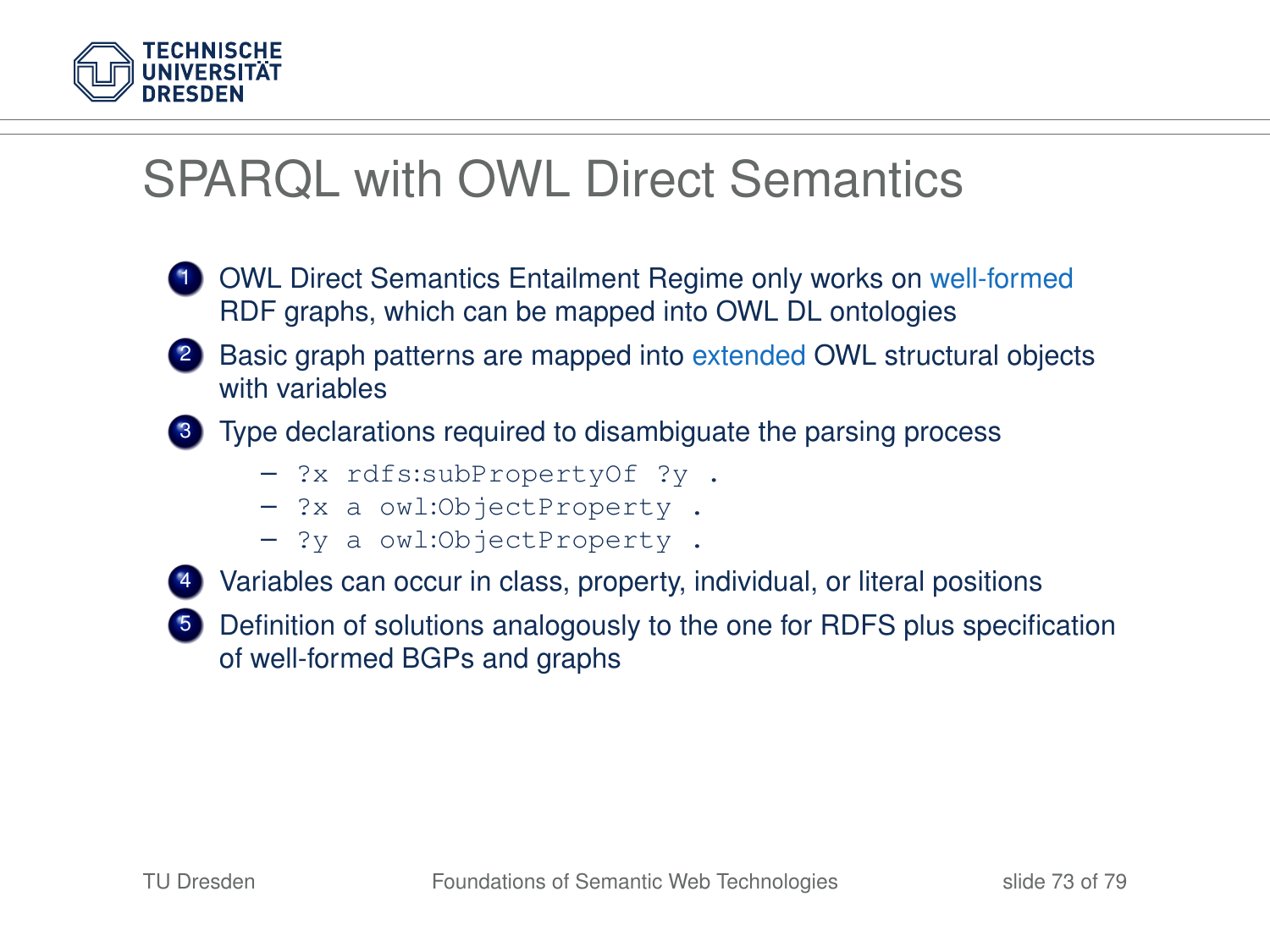

# Implementation of the OWL DS Regime

- Materialisation impossible
- For example, we could have arbitrary disjunctions in the query (e.g., matching students that are not profs): SELECT ?x WHERE { ?x a | a owl:Class ; owl:ObjectUnionOf ( ex:Student ex:Prof ) ] }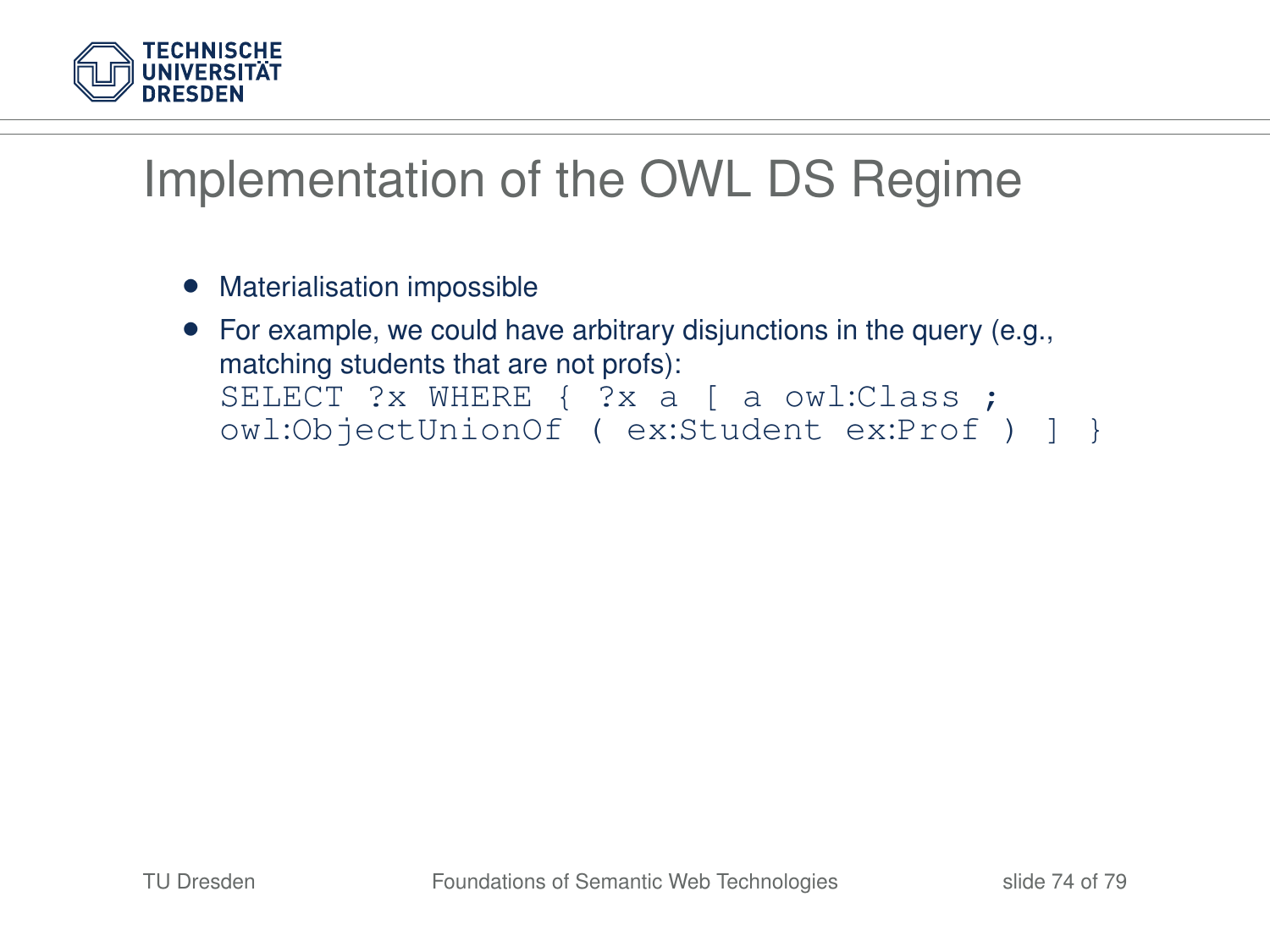

# Implementation of the OWL DS Regime

- Materialisation impossible
- For example, we could have arbitrary disjunctions in the query (e.g., matching students that are not profs): SELECT ?x WHERE { ?x a [ a owl:Class ; owl:ObjectUnionOf ( ex:Student ex:Prof ) ] }
- Turtle is not an easy syntax for complex OWL expressions  $\rightsquigarrow$  Usability problems
- Queries go beyond simple instance queries
- Optimisation is difficult for such complex queries
- $\rightarrow$  Often we have to test all possible bindings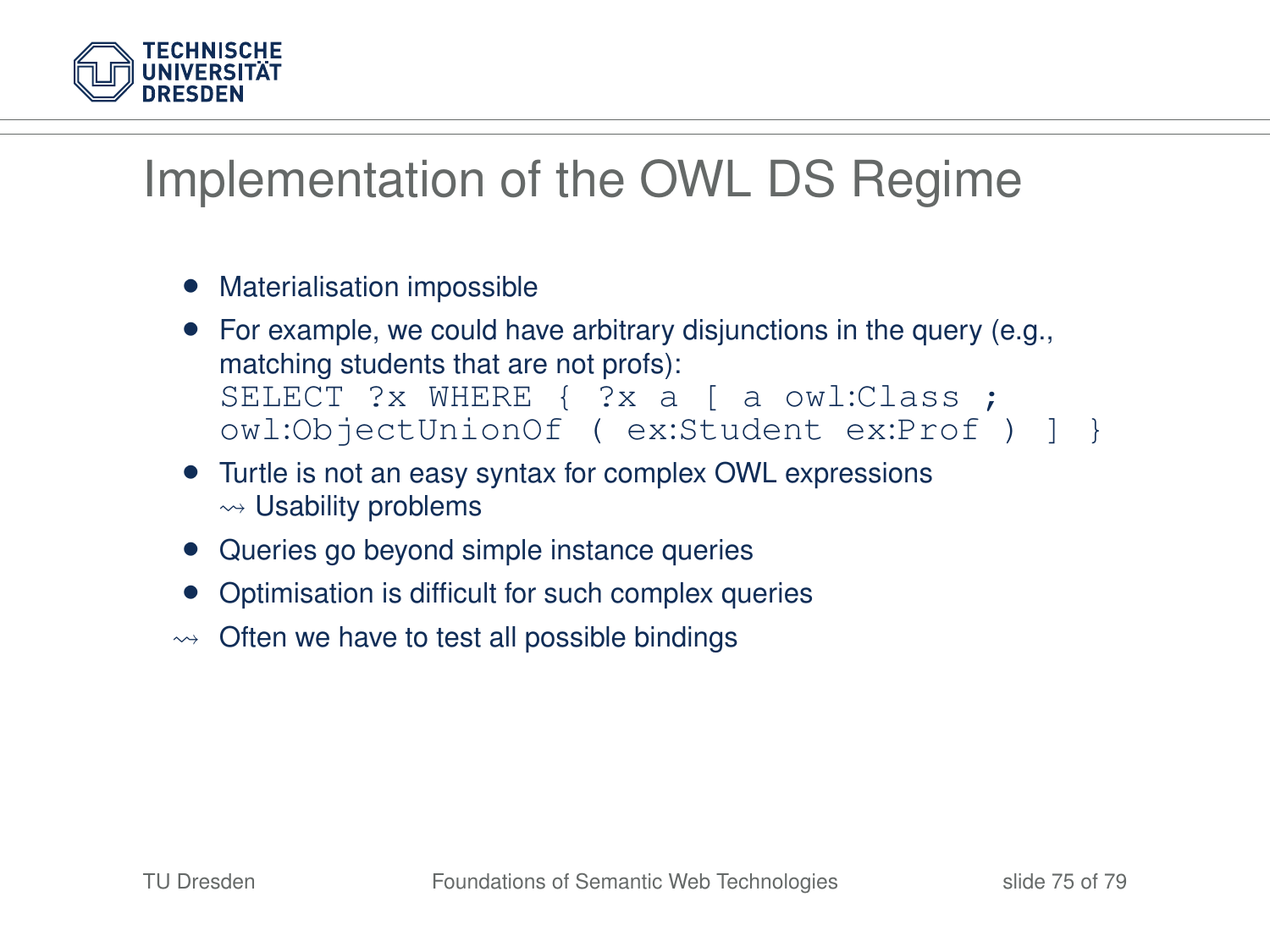

### SPARQL with OWL Profiles

OWL Profiles better suited for web applications

- OWL RL profile can be implemented via materialisation
- Polynomial complexity
- Extends RDFS semantics (i.e., can be used with OWL's RDF-Based Semantics)
- Works on arbitrary RDF graphs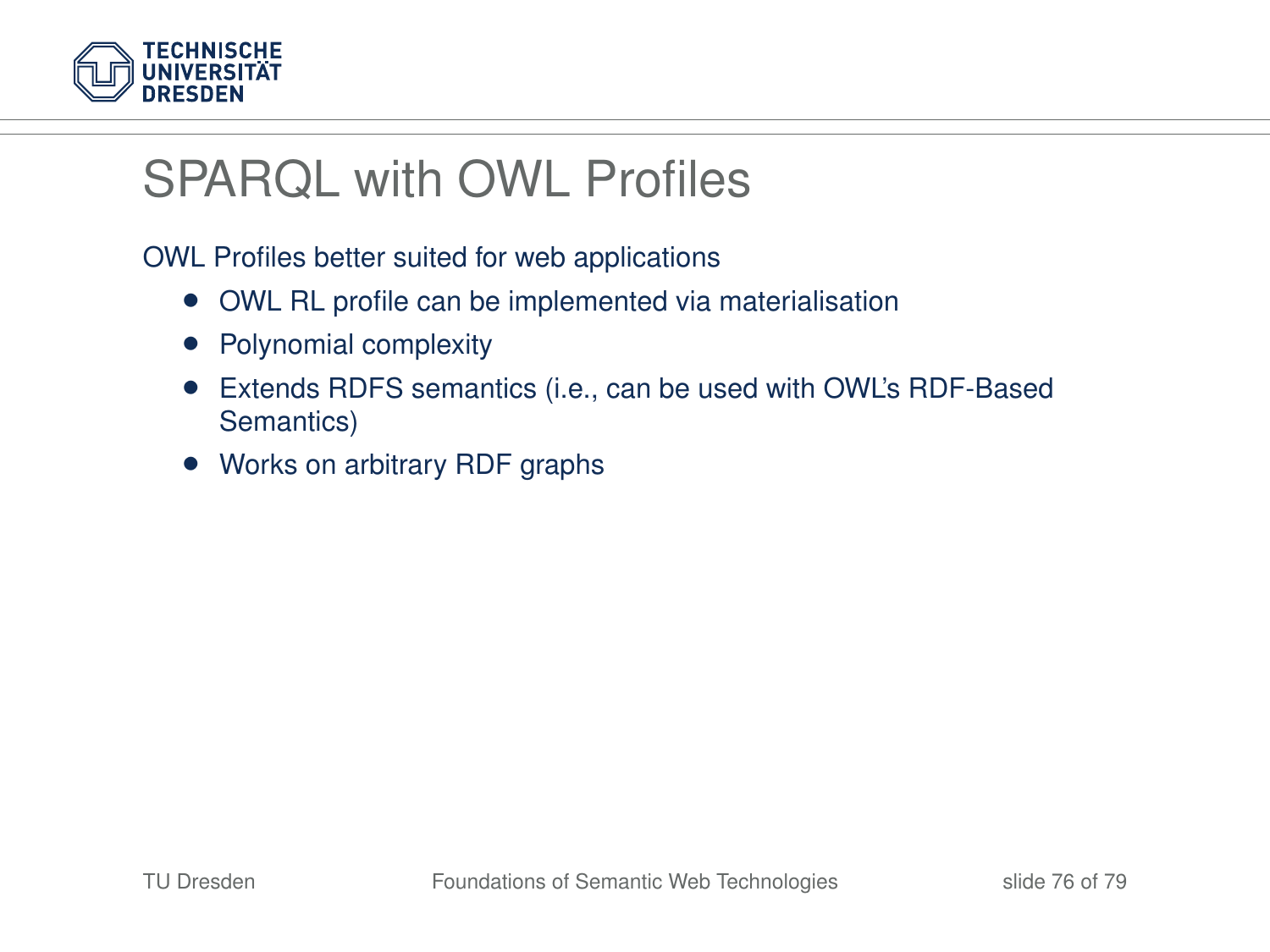

### Further Entailment Regimes

- RDF Entailment Regime (just simpler than RDFS)
- D-Entailment Regime (adds datatype reasoning to RDFS)
- RIF Core Entailment Regime
	- Specify rules and query an RDF graph plus the rules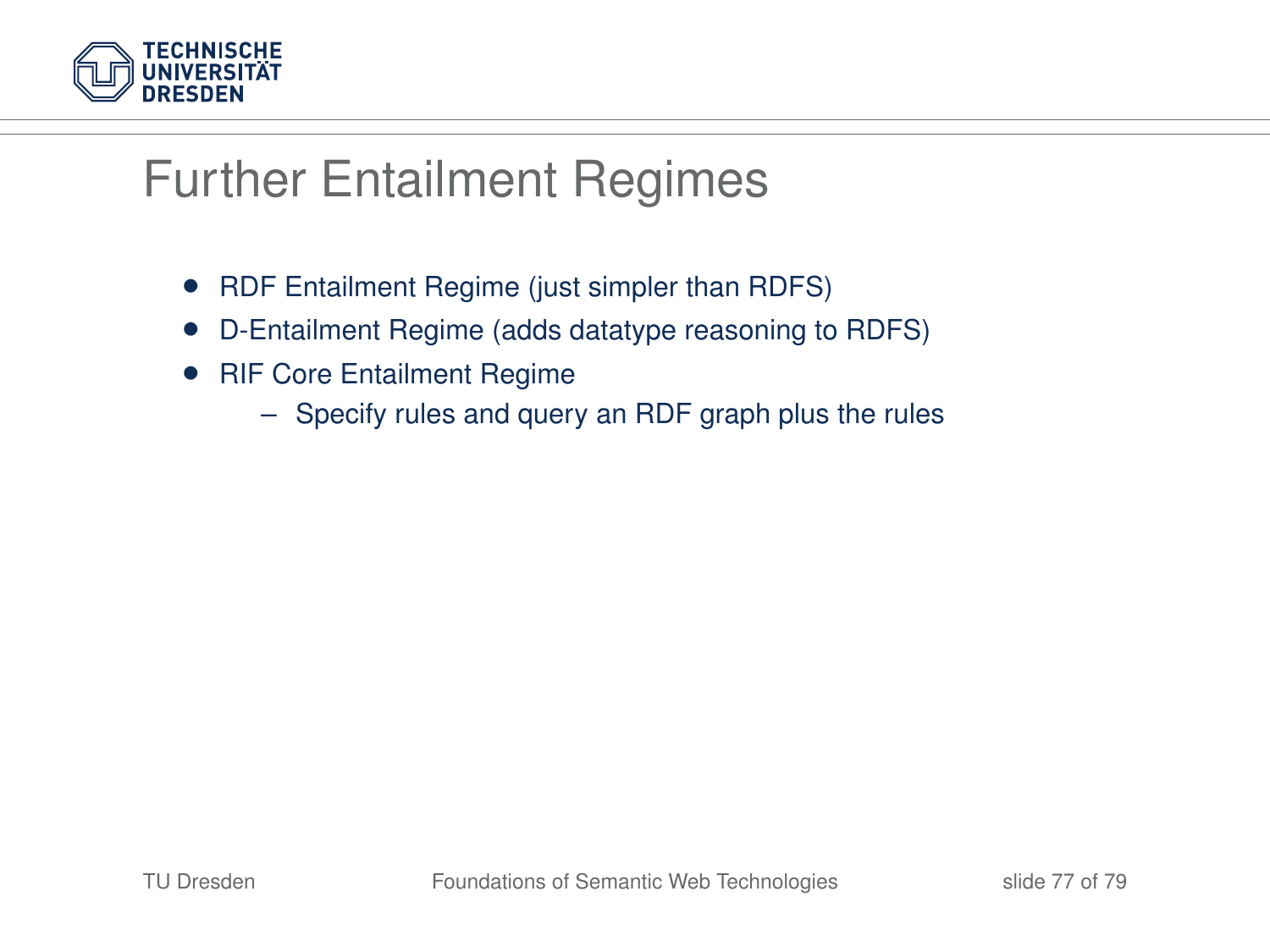<span id="page-77-0"></span>

# Agenda